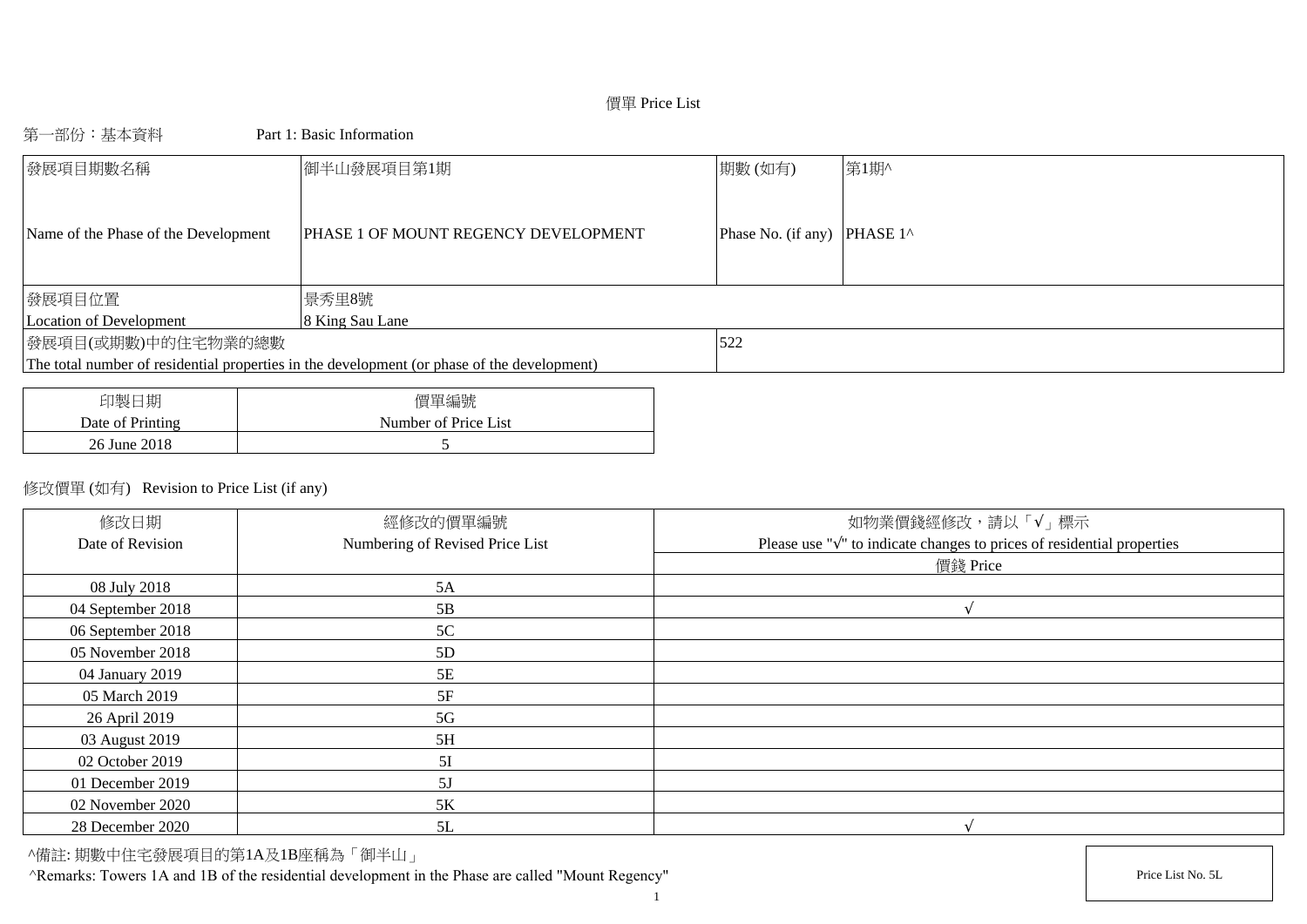## 第二部份:面積及售價資料 Part 2: Information on Area and Price

|                           | 物業的描述<br>Description of Residential Property |            | 實用面積<br>(包括露台,工作平台及陽台如有)<br>平方米(平方呎)<br>Saleable Area                                | 售價<br>$(\vec{\pi})$<br>Price<br>(S) | 實用面積<br>每平方米/呎售價<br>元,每平方米<br>(元,每平方呎)                                |                                            |                     |    |    | 平方米(平方呎)<br>sq. metre (sq. ft.) | 其他指明項目的面積(不計算入實用面積)     |            | Area of other specified items (Not included in the Saleable Area) |               |            |
|---------------------------|----------------------------------------------|------------|--------------------------------------------------------------------------------------|-------------------------------------|-----------------------------------------------------------------------|--------------------------------------------|---------------------|----|----|---------------------------------|-------------------------|------------|-------------------------------------------------------------------|---------------|------------|
| 大廈名稱<br><b>Block Name</b> | 樓層<br>Floor                                  | 單位<br>Unit | (including balcony, utility platform<br>and verandah, if any)<br>sq. metre (sq. ft.) |                                     | Unit Rate of<br>Saleable Area<br>\$ per sq. metre<br>$$$ per sq. ft.) | 空調機房<br>Air-<br>conditioning<br>plant room | 窗台<br>Bay<br>window | 閣樓 | 平台 | 花園<br>Cockloft Flat roof Garden | 停車位<br>Parking<br>space | 天台<br>Roof | 梯屋<br>Stairhood                                                   | 前庭<br>Terrace | 庭院<br>Yard |
|                           |                                              |            | 28.269 (304)                                                                         | 7,273,000                           | 257,278                                                               |                                            |                     |    |    |                                 |                         |            |                                                                   |               |            |
| 1A                        | 31                                           | $B^*$      | 露台 Balcony:1.955 (21);                                                               |                                     | (23, 924)                                                             |                                            |                     |    |    |                                 |                         |            |                                                                   |               |            |
|                           |                                              |            | 工作平台 Utility Platform:0.000 (0)                                                      |                                     |                                                                       |                                            |                     |    |    |                                 |                         |            |                                                                   |               |            |
|                           |                                              |            | 28.269 (304)                                                                         | 7,234,500                           | 255,916                                                               | ÷                                          | $\sim$              |    |    |                                 |                         | ÷          |                                                                   | $\sim$        | $\sim$     |
| 1A                        | 30                                           | $B^*$      | 露台 Balcony:1.955 (21);                                                               |                                     | (23,798)                                                              |                                            |                     |    |    |                                 |                         |            |                                                                   |               |            |
|                           |                                              |            | 工作平台 Utility Platform:0.000 (0)                                                      |                                     |                                                                       |                                            |                     |    |    |                                 |                         |            |                                                                   |               |            |
|                           |                                              |            | 37.075 (399)                                                                         | 8,096,100                           | 218,371                                                               | ÷                                          |                     |    |    |                                 |                         |            |                                                                   |               |            |
| 1A                        | 20                                           | ${\bf D}$  | 露台 Balcony:2.000 (22);                                                               |                                     | (20,291)                                                              |                                            |                     |    |    |                                 |                         |            |                                                                   |               |            |
|                           |                                              |            | 工作平台 Utility Platform:1.500 (16)                                                     |                                     |                                                                       |                                            |                     |    |    |                                 |                         |            |                                                                   |               |            |
|                           |                                              |            | 37.075 (399)                                                                         | 8,081,100                           | 217,966                                                               |                                            |                     |    |    |                                 |                         | ٠          |                                                                   |               |            |
| 1A                        | 19                                           | $D^*$      | 露台 Balcony:2.000 (22);                                                               |                                     | (20, 253)                                                             |                                            |                     |    |    |                                 |                         |            |                                                                   |               |            |
|                           |                                              |            | 工作平台 Utility Platform:1.500 (16)                                                     |                                     |                                                                       |                                            |                     |    |    |                                 |                         |            |                                                                   |               |            |
|                           |                                              |            | 37.075 (399)                                                                         | 8,070,900                           | 217,691                                                               | ٠                                          |                     |    |    |                                 |                         |            |                                                                   |               |            |
| 1A                        | 18                                           | $D^*$      | 露台 Balcony:2.000 (22);                                                               |                                     | (20, 228)                                                             |                                            |                     |    |    |                                 |                         |            |                                                                   |               |            |
|                           |                                              |            | 工作平台 Utility Platform:1.500 (16)                                                     |                                     |                                                                       |                                            |                     |    |    |                                 |                         |            |                                                                   |               |            |
|                           |                                              |            | 37.075 (399)                                                                         | 7,778,000                           | 209,791                                                               |                                            |                     |    |    |                                 |                         |            |                                                                   |               |            |
| 1A                        | $\overline{2}$                               | D          | 露台 Balcony:2.000 (22);                                                               |                                     | (19, 494)                                                             |                                            |                     |    |    |                                 |                         |            |                                                                   |               |            |
|                           |                                              |            | 工作平台 Utility Platform:1.500 (16)                                                     |                                     |                                                                       |                                            |                     |    |    |                                 |                         |            |                                                                   |               |            |
|                           |                                              |            | 37.075 (399)                                                                         | 7,727,500                           | 208,429                                                               |                                            |                     |    |    |                                 |                         |            |                                                                   |               |            |
| 1A                        |                                              | D          | 露台 Balcony:2.000 (22);                                                               |                                     | (19,367)                                                              |                                            |                     |    |    |                                 |                         |            |                                                                   |               |            |
|                           |                                              |            | 工作平台 Utility Platform:1.500 (16)                                                     |                                     |                                                                       |                                            |                     |    |    |                                 |                         |            |                                                                   |               |            |
|                           |                                              |            | 38.298 (412)                                                                         | 8,988,000                           | 234,686                                                               |                                            |                     |    |    |                                 |                         |            |                                                                   |               |            |
| 1A                        | 31                                           | $F^*$      | 露台 Balcony:1.957 (21);                                                               |                                     | (21, 816)                                                             |                                            |                     |    |    |                                 |                         |            |                                                                   |               |            |
|                           |                                              |            | 工作平台 Utility Platform:1.500 (16)                                                     |                                     |                                                                       |                                            |                     |    |    |                                 |                         |            |                                                                   |               |            |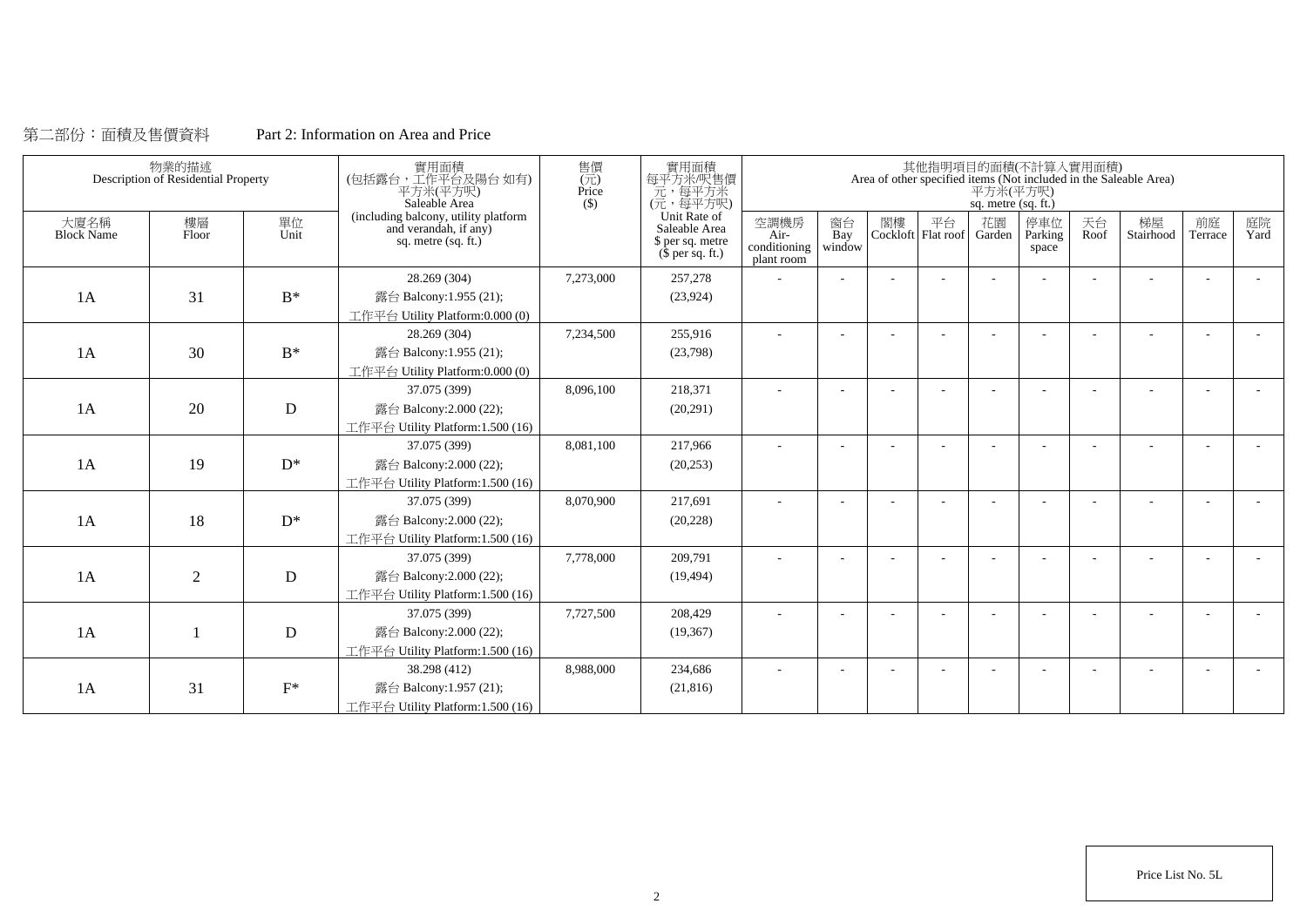|                           | 物業的描述<br>Description of Residential Property |            | 實用面積<br>(包括露台,工作平台及陽台 如有)<br>平方米(平方呎)<br>Saleable Area                                 | 售價<br>$\overline{(\overline{\tau}\overline{\tau})}$<br>Price<br>$($ \$ | 實用面積<br>每平方米/呎售價<br>元,每平方米<br>(元,每平方呎)                                |                                            |                          |    |                                 | 平方米(平方呎)<br>sq. metre (sq. ft.) | 其他指明項目的面積(不計算入實用面積)     |            | Area of other specified items (Not included in the Saleable Area) |                          |            |
|---------------------------|----------------------------------------------|------------|----------------------------------------------------------------------------------------|------------------------------------------------------------------------|-----------------------------------------------------------------------|--------------------------------------------|--------------------------|----|---------------------------------|---------------------------------|-------------------------|------------|-------------------------------------------------------------------|--------------------------|------------|
| 大廈名稱<br><b>Block Name</b> | 樓層<br>Floor                                  | 單位<br>Unit | (including balcony, utility platform<br>and verandah, if any)<br>sq. metre $(sq, ft.)$ |                                                                        | Unit Rate of<br>Saleable Area<br>\$ per sq. metre<br>$$$ per sq. ft.) | 空調機房<br>Air-<br>conditioning<br>plant room | 窗台<br>Bay<br>window      | 閣樓 | 平台<br>Cockloft Flat roof Garden | 花園                              | 停車位<br>Parking<br>space | 天台<br>Roof | 梯屋<br>Stairhood                                                   | 前庭<br>Terrace            | 庭院<br>Yard |
|                           |                                              |            | 38.298 (412)                                                                           | 8.890.000                                                              | 232,127                                                               |                                            |                          |    |                                 |                                 |                         |            |                                                                   | ٠                        |            |
| 1A                        | 29                                           | $F^*$      | 露台 Balcony:1.957 (21);                                                                 |                                                                        | (21,578)                                                              |                                            |                          |    |                                 |                                 |                         |            |                                                                   |                          |            |
|                           |                                              |            | 工作平台 Utility Platform:1.500 (16)                                                       |                                                                        |                                                                       |                                            |                          |    |                                 |                                 |                         |            |                                                                   |                          |            |
|                           |                                              |            | 38.298 (412)                                                                           | 8,792,100                                                              | 229,571                                                               | ÷                                          | $\sim$                   |    |                                 |                                 |                         |            |                                                                   | $\overline{\phantom{a}}$ |            |
| 1A                        | 27                                           | $F^*$      | 露台 Balcony:1.957 (21);                                                                 |                                                                        | (21, 340)                                                             |                                            |                          |    |                                 |                                 |                         |            |                                                                   |                          |            |
|                           |                                              |            | 工作平台 Utility Platform:1.500 (16)                                                       |                                                                        |                                                                       |                                            |                          |    |                                 |                                 |                         |            |                                                                   |                          |            |
|                           |                                              |            | 38.298 (412)                                                                           | 8,743,100                                                              | 228.291                                                               | ÷                                          | $\overline{\phantom{a}}$ |    |                                 |                                 |                         |            |                                                                   |                          |            |
| 1A                        | 26                                           | $F^*$      | 露台 Balcony:1.957 (21);                                                                 |                                                                        | (21, 221)                                                             |                                            |                          |    |                                 |                                 |                         |            |                                                                   |                          |            |
|                           |                                              |            | 工作平台 Utility Platform: 1.500 (16)                                                      |                                                                        |                                                                       |                                            |                          |    |                                 |                                 |                         |            |                                                                   |                          |            |
|                           |                                              |            | 38.298 (412)                                                                           | 8,694,100                                                              | 227,012                                                               |                                            |                          |    |                                 |                                 |                         |            |                                                                   |                          |            |
| 1A                        | 25                                           | $F^*$      | 露台 Balcony:1.957 (21);                                                                 |                                                                        | (21, 102)                                                             |                                            |                          |    |                                 |                                 |                         |            |                                                                   |                          |            |
|                           |                                              |            | 工作平台 Utility Platform: 1.500 (16)                                                      |                                                                        |                                                                       |                                            |                          |    |                                 |                                 |                         |            |                                                                   |                          |            |
|                           |                                              |            | 38.298 (412)                                                                           | 8,645,100                                                              | 225,732                                                               | ٠                                          |                          |    |                                 |                                 |                         |            |                                                                   | ٠                        |            |
| 1A                        | 23                                           | $F^*$      | 露台 Balcony:1.957 (21);                                                                 |                                                                        | (20,983)                                                              |                                            |                          |    |                                 |                                 |                         |            |                                                                   |                          |            |
|                           |                                              |            | 工作平台 Utility Platform:1.500 (16)                                                       |                                                                        |                                                                       |                                            |                          |    |                                 |                                 |                         |            |                                                                   |                          |            |
|                           |                                              |            | 38.298 (412)                                                                           | 8,547,100                                                              | 223,174                                                               |                                            |                          |    |                                 |                                 |                         |            |                                                                   |                          |            |
| 1A                        | 21                                           | $F^*$      | 露台 Balcony:1.957 (21);                                                                 |                                                                        | (20,745)                                                              |                                            |                          |    |                                 |                                 |                         |            |                                                                   |                          |            |
|                           |                                              |            | 工作平台 Utility Platform: 1.500 (16)                                                      |                                                                        |                                                                       |                                            |                          |    |                                 |                                 |                         |            |                                                                   |                          |            |
|                           |                                              |            | 38.298 (412)                                                                           | 8,498,200                                                              | 221.897                                                               | ÷                                          | $\overline{\phantom{a}}$ |    |                                 |                                 |                         |            |                                                                   | $\overline{\phantom{a}}$ |            |
| 1A                        | 20                                           | $F^*$      | 露台 Balcony:1.957 (21);                                                                 |                                                                        | (20,627)                                                              |                                            |                          |    |                                 |                                 |                         |            |                                                                   |                          |            |
|                           |                                              |            | 工作平台 Utility Platform:1.500 (16)                                                       |                                                                        |                                                                       |                                            |                          |    |                                 |                                 |                         |            |                                                                   |                          |            |
|                           |                                              |            | 38.298 (412)                                                                           | 8,449,200                                                              | 220,617                                                               |                                            |                          |    |                                 |                                 |                         |            |                                                                   |                          |            |
| 1A                        | 19                                           | $F^*$      | 露台 Balcony:1.957 (21);                                                                 |                                                                        | (20, 508)                                                             |                                            |                          |    |                                 |                                 |                         |            |                                                                   |                          |            |
|                           |                                              |            | 工作平台 Utility Platform:1.500 (16)                                                       |                                                                        |                                                                       |                                            |                          |    |                                 |                                 |                         |            |                                                                   |                          |            |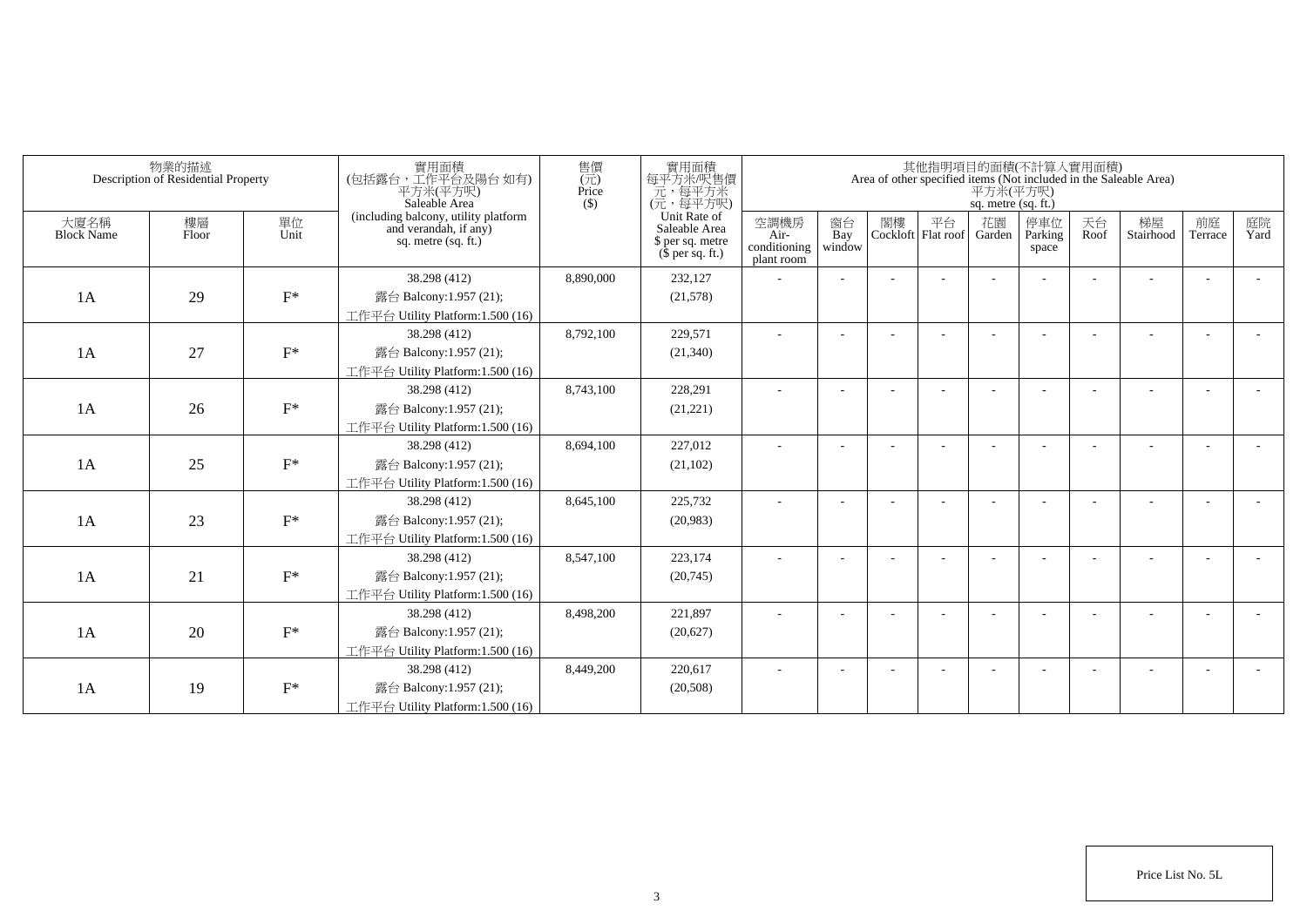|                           | 物業的描述<br>Description of Residential Property |            | 實用面積<br>(包括露台,工作平台及陽台 如有)<br>平方米(平方呎)<br>Saleable Area                                 | 售價<br>$(\vec{\pi})$<br>Price<br>$($ \$) | 實用面積<br>每平方米/呎售價<br>一元,每平方米<br>(元,每平方呎)                               |                                            |                          |    |                          | 平方米(平方呎)<br>sq. metre (sq. ft.) | 其他指明項目的面積(不計算入實用面積)     |            | Area of other specified items (Not included in the Saleable Area) |                          |            |
|---------------------------|----------------------------------------------|------------|----------------------------------------------------------------------------------------|-----------------------------------------|-----------------------------------------------------------------------|--------------------------------------------|--------------------------|----|--------------------------|---------------------------------|-------------------------|------------|-------------------------------------------------------------------|--------------------------|------------|
| 大廈名稱<br><b>Block Name</b> | 樓層<br>Floor                                  | 單位<br>Unit | (including balcony, utility platform<br>and verandah, if any)<br>sq. metre $(sq, ft.)$ |                                         | Unit Rate of<br>Saleable Area<br>\$ per sq. metre<br>$$$ per sq. ft.) | 空調機房<br>Air-<br>conditioning<br>plant room | 窗台<br>Bay<br>window      | 閣樓 | 平台<br>Cockloft Flat roof | 花園<br>Garden                    | 停車位<br>Parking<br>space | 天台<br>Roof | 梯屋<br>Stairhood                                                   | 前庭<br>Terrace            | 庭院<br>Yard |
|                           |                                              |            | 38.298 (412)                                                                           | 8,400,200                               | 219,338                                                               |                                            |                          |    |                          |                                 |                         |            |                                                                   |                          |            |
| 1A                        | 18                                           | $F^*$      | 露台 Balcony:1.957 (21);                                                                 |                                         | (20, 389)                                                             |                                            |                          |    |                          |                                 |                         |            |                                                                   |                          |            |
|                           |                                              |            | 工作平台 Utility Platform:1.500 (16)                                                       |                                         |                                                                       |                                            |                          |    |                          |                                 |                         |            |                                                                   |                          |            |
|                           |                                              |            | 38.298 (412)                                                                           | 8,351,200                               | 218,058                                                               |                                            |                          |    |                          |                                 |                         |            |                                                                   |                          |            |
| 1A                        | 17                                           | $F^*$      | 露台 Balcony:1.957 (21);                                                                 |                                         | (20,270)                                                              |                                            |                          |    |                          |                                 |                         |            |                                                                   |                          |            |
|                           |                                              |            | 工作平台 Utility Platform:1.500 (16)                                                       |                                         |                                                                       |                                            |                          |    |                          |                                 |                         |            |                                                                   |                          |            |
|                           |                                              |            | 38.298 (412)                                                                           | 8,302,200                               | 216,779                                                               | ٠                                          | $\overline{\phantom{a}}$ |    |                          |                                 |                         |            |                                                                   | $\overline{\phantom{a}}$ |            |
| 1A                        | 16                                           | $F^*$      | 露台 Balcony:1.957 (21);                                                                 |                                         | (20, 151)                                                             |                                            |                          |    |                          |                                 |                         |            |                                                                   |                          |            |
|                           |                                              |            | 工作平台 Utility Platform: 1.500 (16)                                                      |                                         |                                                                       |                                            |                          |    |                          |                                 |                         |            |                                                                   |                          |            |
|                           |                                              |            | 38.298 (412)                                                                           | 8,253,200                               | 215,500                                                               |                                            |                          |    |                          |                                 |                         |            |                                                                   |                          |            |
| 1A                        | 15                                           | $F^*$      | 露台 Balcony:1.957 (21);                                                                 |                                         | (20,032)                                                              |                                            |                          |    |                          |                                 |                         |            |                                                                   |                          |            |
|                           |                                              |            | 工作平台 Utility Platform: 1.500 (16)                                                      |                                         |                                                                       |                                            |                          |    |                          |                                 |                         |            |                                                                   |                          |            |
|                           |                                              |            | 38.298 (412)                                                                           | 8,204,200                               | 214,220                                                               | ä,                                         |                          |    |                          |                                 |                         |            |                                                                   |                          |            |
| 1A                        | 12                                           | $F^*$      | 露台 Balcony:1.957 (21);                                                                 |                                         | (19,913)                                                              |                                            |                          |    |                          |                                 |                         |            |                                                                   |                          |            |
|                           |                                              |            | 工作平台 Utility Platform:1.500 (16)                                                       |                                         |                                                                       |                                            |                          |    |                          |                                 |                         |            |                                                                   |                          |            |
|                           |                                              |            | 38.298 (412)                                                                           | 8,155,200                               | 212,941                                                               |                                            |                          |    |                          |                                 |                         |            |                                                                   |                          |            |
| 1A                        | 11                                           | $F^*$      | 露台 Balcony:1.957 (21);                                                                 |                                         | (19,794)                                                              |                                            |                          |    |                          |                                 |                         |            |                                                                   |                          |            |
|                           |                                              |            | 工作平台 Utility Platform: 1.500 (16)                                                      |                                         |                                                                       |                                            |                          |    |                          |                                 |                         |            |                                                                   |                          |            |
|                           |                                              |            | 38.298 (412)                                                                           | 8,106,300                               | 211,664                                                               |                                            |                          |    |                          |                                 |                         |            |                                                                   | $\overline{\phantom{a}}$ |            |
| 1A                        | 10                                           | $F^*$      | 露台 Balcony:1.957 (21);                                                                 |                                         | (19,675)                                                              |                                            |                          |    |                          |                                 |                         |            |                                                                   |                          |            |
|                           |                                              |            | 工作平台 Utility Platform: 1.500 (16)                                                      |                                         |                                                                       |                                            |                          |    |                          |                                 |                         |            |                                                                   |                          |            |
|                           |                                              |            | 38.298 (412)                                                                           | 8,057,300                               | 210,384                                                               |                                            |                          |    |                          |                                 |                         |            |                                                                   | <b>.</b>                 |            |
| 1A                        | 9                                            | $F^*$      | 露台 Balcony:1.957 (21);                                                                 |                                         | (19, 557)                                                             |                                            |                          |    |                          |                                 |                         |            |                                                                   |                          |            |
|                           |                                              |            | 工作平台 Utility Platform:1.500 (16)                                                       |                                         |                                                                       |                                            |                          |    |                          |                                 |                         |            |                                                                   |                          |            |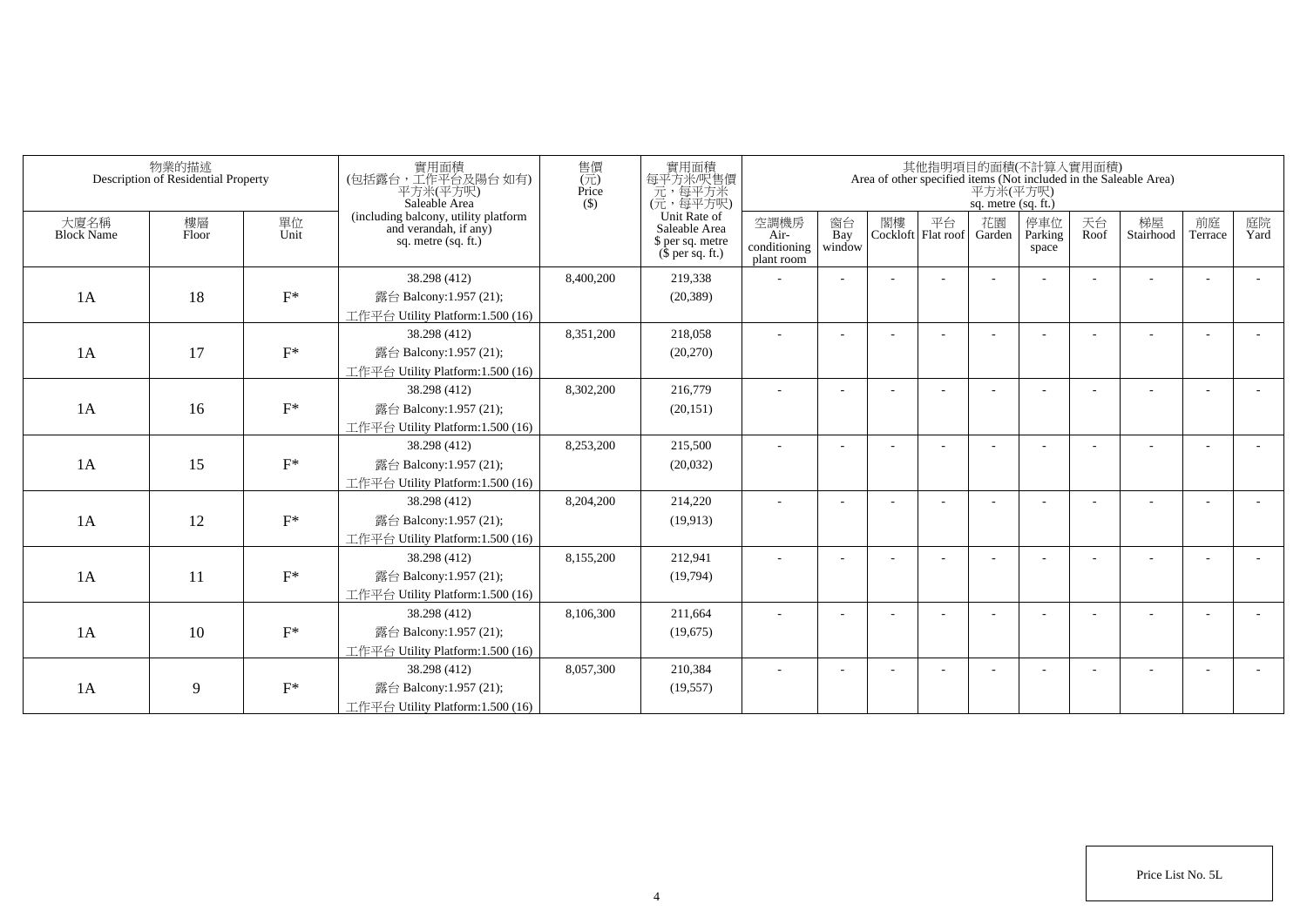|                           | 物業的描述<br>Description of Residential Property |             | 實用面積<br>(包括露台,工作平台及陽台如有)<br>平方米(平方呎)<br>Saleable Area                                | 售價<br>$\overline{(\overline{\pi})}$<br>Price<br>$($ \$) | 實用面積<br>每平方米/呎售價<br>一元<br>(元, 每平方米)<br>(元, 每平方呎)                      |                                            |                     |    |                          | 平方米(平方呎)<br>sq. metre (sq. ft.) | 其他指明項目的面積(不計算入實用面積)     |            | Area of other specified items (Not included in the Saleable Area) |                |            |
|---------------------------|----------------------------------------------|-------------|--------------------------------------------------------------------------------------|---------------------------------------------------------|-----------------------------------------------------------------------|--------------------------------------------|---------------------|----|--------------------------|---------------------------------|-------------------------|------------|-------------------------------------------------------------------|----------------|------------|
| 大廈名稱<br><b>Block Name</b> | 樓層<br>Floor                                  | 單位<br>Unit  | (including balcony, utility platform<br>and verandah, if any)<br>sq. metre (sq. ft.) |                                                         | Unit Rate of<br>Saleable Area<br>\$ per sq. metre<br>$$$ per sq. ft.) | 空調機房<br>Air-<br>conditioning<br>plant room | 窗台<br>Bay<br>window | 閣樓 | 平台<br>Cockloft Flat roof | 花園<br>Garden                    | 停車位<br>Parking<br>space | 天台<br>Roof | 梯屋<br>Stairhood                                                   | 前庭<br>Terrace  | 庭院<br>Yard |
|                           |                                              |             | 38.298 (412)                                                                         | 8,018,000                                               | 209,358                                                               |                                            |                     |    |                          |                                 |                         |            |                                                                   |                |            |
| 1A                        | 8                                            | $F^*$       | 露台 Balcony:1.957 (21);                                                               |                                                         | (19, 461)                                                             |                                            |                     |    |                          |                                 |                         |            |                                                                   |                |            |
|                           |                                              |             | 工作平台 Utility Platform: 1.500 (16)                                                    |                                                         |                                                                       |                                            |                     |    |                          |                                 |                         |            |                                                                   |                |            |
|                           |                                              |             | 38.298 (412)                                                                         | 7,978,900                                               | 208,337                                                               |                                            |                     |    |                          |                                 |                         |            |                                                                   | $\overline{a}$ |            |
| 1A                        | $\tau$                                       | $F^*$       | 露台 Balcony:1.957 (21);                                                               |                                                         | (19,366)                                                              |                                            |                     |    |                          |                                 |                         |            |                                                                   |                |            |
|                           |                                              |             | 工作平台 Utility Platform:1.500 (16)                                                     |                                                         |                                                                       |                                            |                     |    |                          |                                 |                         |            |                                                                   |                |            |
|                           |                                              |             | 38.298 (412)                                                                         | 7,939,700                                               | 207.314                                                               |                                            |                     |    |                          |                                 |                         |            |                                                                   |                |            |
| 1A                        | 6                                            | $F^*$       | 露台 Balcony:1.957 (21);                                                               |                                                         | (19,271)                                                              |                                            |                     |    |                          |                                 |                         |            |                                                                   |                |            |
|                           |                                              |             | 工作平台 Utility Platform:1.500 (16)                                                     |                                                         |                                                                       |                                            |                     |    |                          |                                 |                         |            |                                                                   |                |            |
|                           |                                              |             | 38.298 (412)                                                                         | 7,900,400                                               | 206,288                                                               |                                            |                     |    |                          |                                 |                         |            |                                                                   |                |            |
| 1A                        | 5                                            | $\mathbf F$ | 露台 Balcony:1.957 (21);                                                               |                                                         | (19,176)                                                              |                                            |                     |    |                          |                                 |                         |            |                                                                   |                |            |
|                           |                                              |             | 工作平台 Utility Platform: $1.500(16)$                                                   | 8,333,400                                               | 217,594                                                               |                                            |                     |    |                          |                                 |                         |            |                                                                   |                |            |
|                           |                                              |             |                                                                                      |                                                         | (20, 227)                                                             |                                            |                     |    |                          |                                 |                         |            |                                                                   |                |            |
|                           |                                              |             | 38.298 (412)                                                                         | 7,861,300                                               | 205,267                                                               |                                            | $\overline{a}$      |    |                          |                                 |                         |            |                                                                   | $\overline{a}$ |            |
| 1A                        | 3                                            | $F^*$       | 露台 Balcony:1.957 (21);                                                               |                                                         | (19,081)                                                              |                                            |                     |    |                          |                                 |                         |            |                                                                   |                |            |
|                           |                                              |             | 工作平台 Utility Platform:1.500 (16)                                                     |                                                         |                                                                       |                                            |                     |    |                          |                                 |                         |            |                                                                   |                |            |
|                           |                                              |             | 38.298 (412)                                                                         | 7,822,100                                               | 204,243                                                               |                                            |                     |    |                          |                                 |                         |            |                                                                   |                |            |
| 1A                        | $\overline{2}$                               | $F^*$       | 露台 Balcony:1.957 (21);                                                               |                                                         | (18,986)                                                              |                                            |                     |    |                          |                                 |                         |            |                                                                   |                |            |
|                           |                                              |             | 工作平台 Utility Platform: $1.500(16)$                                                   |                                                         |                                                                       |                                            |                     |    |                          |                                 |                         |            |                                                                   |                |            |
|                           |                                              |             | 38.298 (412)                                                                         | 7,783,000                                               | 203,222                                                               |                                            |                     |    |                          |                                 |                         |            |                                                                   |                |            |
| 1A                        |                                              | $F^*$       | 露台 Balcony:1.957 (21);                                                               |                                                         | (18, 891)                                                             |                                            |                     |    |                          |                                 |                         |            |                                                                   |                |            |
|                           |                                              |             | 工作平台 Utility Platform:1.500 (16)                                                     |                                                         |                                                                       |                                            |                     |    |                          |                                 |                         |            |                                                                   |                |            |
|                           |                                              |             | 35.969 (387)                                                                         | 8,709,900                                               | 242,150                                                               |                                            |                     |    |                          |                                 |                         |            |                                                                   |                |            |
| 1A                        | 31                                           | Η           | 露台 Balcony:1.957 (21);                                                               |                                                         | (22,506)                                                              |                                            |                     |    |                          |                                 |                         |            |                                                                   |                |            |
|                           |                                              |             | 工作平台 Utility Platform:1.500 (16)                                                     |                                                         |                                                                       |                                            |                     |    |                          |                                 |                         |            |                                                                   |                |            |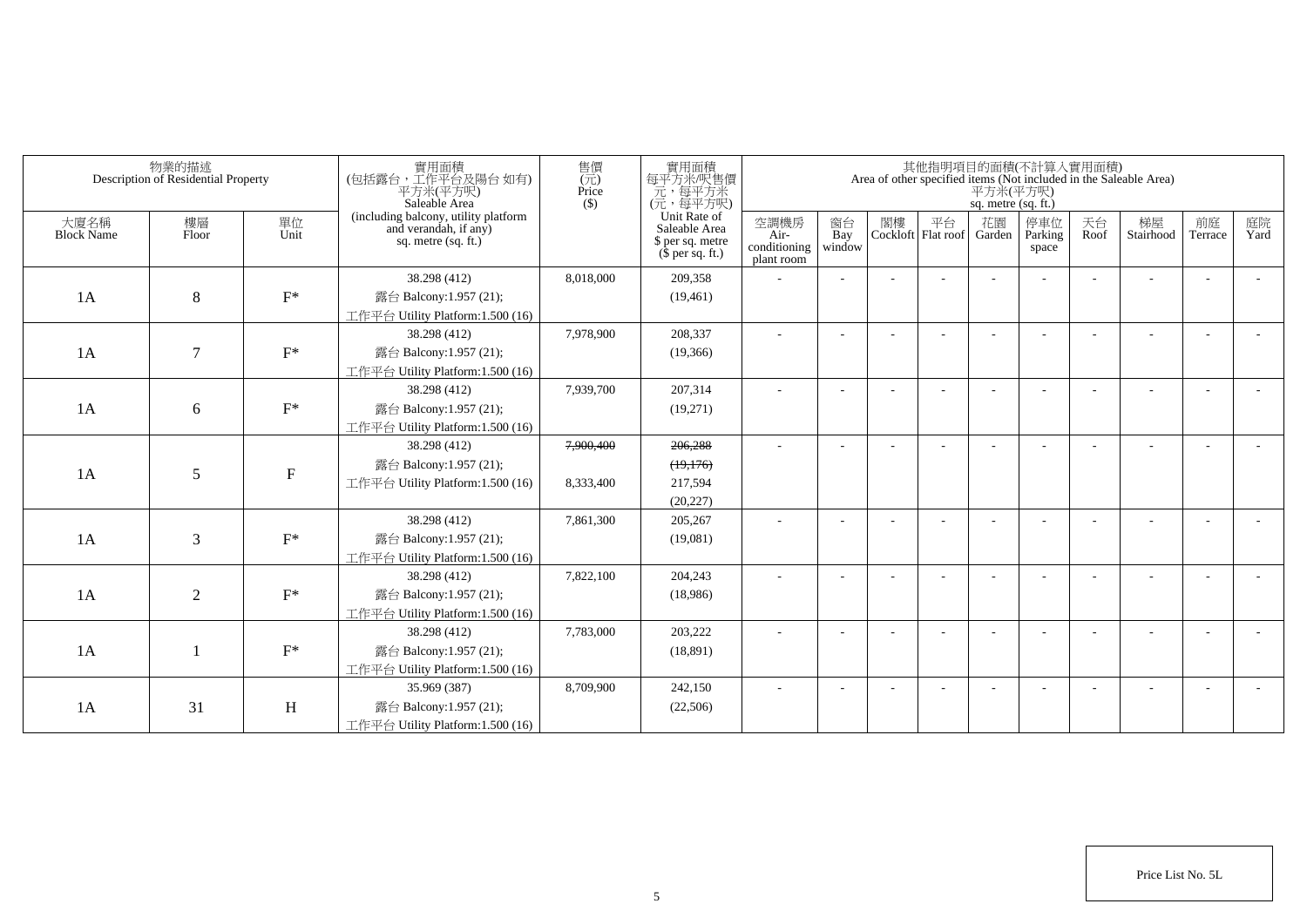|                           | 物業的描述<br>Description of Residential Property |                | 實用面積<br>(包括露台,工作平台及陽台如有)<br>平方米(平方呎)<br>Saleable Area                                | 售價<br>$\overline{(\overline{\pi})}$<br>Price<br>$($ \$) | 實用面積<br>每平方米/呎售價<br>一元<br>(元, 每平方米)<br>(元, 每平方呎)                      |                                            |                          |    |                          | 平方米(平方呎)<br>sq. metre (sq. ft.) | 其他指明項目的面積(不計算入實用面積)     |            | Area of other specified items (Not included in the Saleable Area) |                          |            |
|---------------------------|----------------------------------------------|----------------|--------------------------------------------------------------------------------------|---------------------------------------------------------|-----------------------------------------------------------------------|--------------------------------------------|--------------------------|----|--------------------------|---------------------------------|-------------------------|------------|-------------------------------------------------------------------|--------------------------|------------|
| 大廈名稱<br><b>Block Name</b> | 樓層<br>Floor                                  | 單位<br>Unit     | (including balcony, utility platform<br>and verandah, if any)<br>sq. metre (sq. ft.) |                                                         | Unit Rate of<br>Saleable Area<br>\$ per sq. metre<br>$$$ per sq. ft.) | 空調機房<br>Air-<br>conditioning<br>plant room | 窗台<br>Bay<br>window      | 閣樓 | 平台<br>Cockloft Flat roof | 花園<br>Garden                    | 停車位<br>Parking<br>space | 天台<br>Roof | 梯屋<br>Stairhood                                                   | 前庭<br>Terrace            | 庭院<br>Yard |
|                           |                                              |                | 35.969 (387)                                                                         | 8,611,900                                               | 239,426                                                               |                                            |                          |    |                          |                                 |                         |            |                                                                   |                          |            |
| 1A                        | 29                                           | H              | 露台 Balcony:1.957 (21);                                                               |                                                         | (22, 253)                                                             |                                            |                          |    |                          |                                 |                         |            |                                                                   |                          |            |
|                           |                                              |                | 工作平台 Utility Platform:1.500 (16)                                                     |                                                         |                                                                       |                                            |                          |    |                          |                                 |                         |            |                                                                   |                          |            |
|                           |                                              |                | 35.969 (387)                                                                         | 8,514,000                                               | 236,704                                                               |                                            |                          |    |                          |                                 |                         |            |                                                                   | $\overline{a}$           |            |
| 1A                        | 27                                           | H              | 露台 Balcony:1.957 (21);                                                               |                                                         | (22,000)                                                              |                                            |                          |    |                          |                                 |                         |            |                                                                   |                          |            |
|                           |                                              |                | 工作平台 Utility Platform:1.500 (16)                                                     |                                                         |                                                                       |                                            |                          |    |                          |                                 |                         |            |                                                                   |                          |            |
|                           |                                              |                | 35.969 (387)                                                                         | 8,465,000                                               | 235,342                                                               | ÷,                                         |                          |    |                          |                                 |                         |            |                                                                   |                          |            |
| 1A                        | 26                                           | H              | 露台 Balcony:1.957 (21);                                                               |                                                         | (21, 873)                                                             |                                            |                          |    |                          |                                 |                         |            |                                                                   |                          |            |
|                           |                                              |                | 工作平台 Utility Platform:1.500 (16)                                                     |                                                         |                                                                       |                                            |                          |    |                          |                                 |                         |            |                                                                   |                          |            |
|                           |                                              |                | 35.969 (387)                                                                         | 8,416,000                                               | 233,979                                                               |                                            | $\overline{\phantom{a}}$ |    |                          |                                 |                         |            |                                                                   |                          |            |
| 1A                        | 25                                           | $H^*$          | 露台 Balcony:1.957 (21);                                                               |                                                         | (21,747)                                                              |                                            |                          |    |                          |                                 |                         |            |                                                                   |                          |            |
|                           |                                              |                | 工作平台 Utility Platform:1.500 (16)                                                     |                                                         |                                                                       |                                            |                          |    |                          |                                 |                         |            |                                                                   |                          |            |
|                           |                                              |                | 35.969 (387)                                                                         | 8,318,000                                               | 231,255                                                               |                                            |                          |    |                          |                                 |                         |            |                                                                   |                          |            |
|                           |                                              |                | 露台 Balcony:1.957 (21);                                                               |                                                         | (21, 494)                                                             |                                            |                          |    |                          |                                 |                         |            |                                                                   |                          |            |
| 1A                        | 23                                           | H              | 工作平台 Utility Platform:1.500 (16)                                                     | 8,425,900                                               | 234,254                                                               |                                            |                          |    |                          |                                 |                         |            |                                                                   |                          |            |
|                           |                                              |                |                                                                                      |                                                         | (21,772)                                                              |                                            |                          |    |                          |                                 |                         |            |                                                                   |                          |            |
|                           |                                              |                | 35.969 (387)                                                                         | 8,269,000                                               | 229,892                                                               |                                            |                          |    |                          |                                 |                         |            |                                                                   | $\overline{\phantom{a}}$ |            |
| 1A                        | 21                                           | $H^*$          | 露台 Balcony:1.957 (21);                                                               |                                                         | (21, 367)                                                             |                                            |                          |    |                          |                                 |                         |            |                                                                   |                          |            |
|                           |                                              |                | 工作平台 Utility Platform: 1.500 (16)                                                    |                                                         |                                                                       |                                            |                          |    |                          |                                 |                         |            |                                                                   |                          |            |
|                           |                                              |                | 35.969 (387)                                                                         | 8,220,000                                               | 228,530                                                               |                                            |                          |    |                          |                                 |                         |            |                                                                   |                          |            |
| 1A                        | 20                                           | $\mathrm{H}^*$ | 露台 Balcony:1.957 (21);                                                               |                                                         | (21,240)                                                              |                                            |                          |    |                          |                                 |                         |            |                                                                   |                          |            |
|                           |                                              |                | 工作平台 Utility Platform:1.500 (16)                                                     |                                                         |                                                                       |                                            |                          |    |                          |                                 |                         |            |                                                                   |                          |            |
|                           |                                              |                | 35.969 (387)                                                                         | 8,180,900                                               | 227,443                                                               |                                            |                          |    |                          |                                 |                         |            |                                                                   |                          |            |
| 1A                        | 19                                           | $H^*$          | 露台 Balcony:1.957 (21);                                                               |                                                         | (21, 139)                                                             |                                            |                          |    |                          |                                 |                         |            |                                                                   |                          |            |
|                           |                                              |                | 工作平台 Utility Platform:1.500 (16)                                                     |                                                         |                                                                       |                                            |                          |    |                          |                                 |                         |            |                                                                   |                          |            |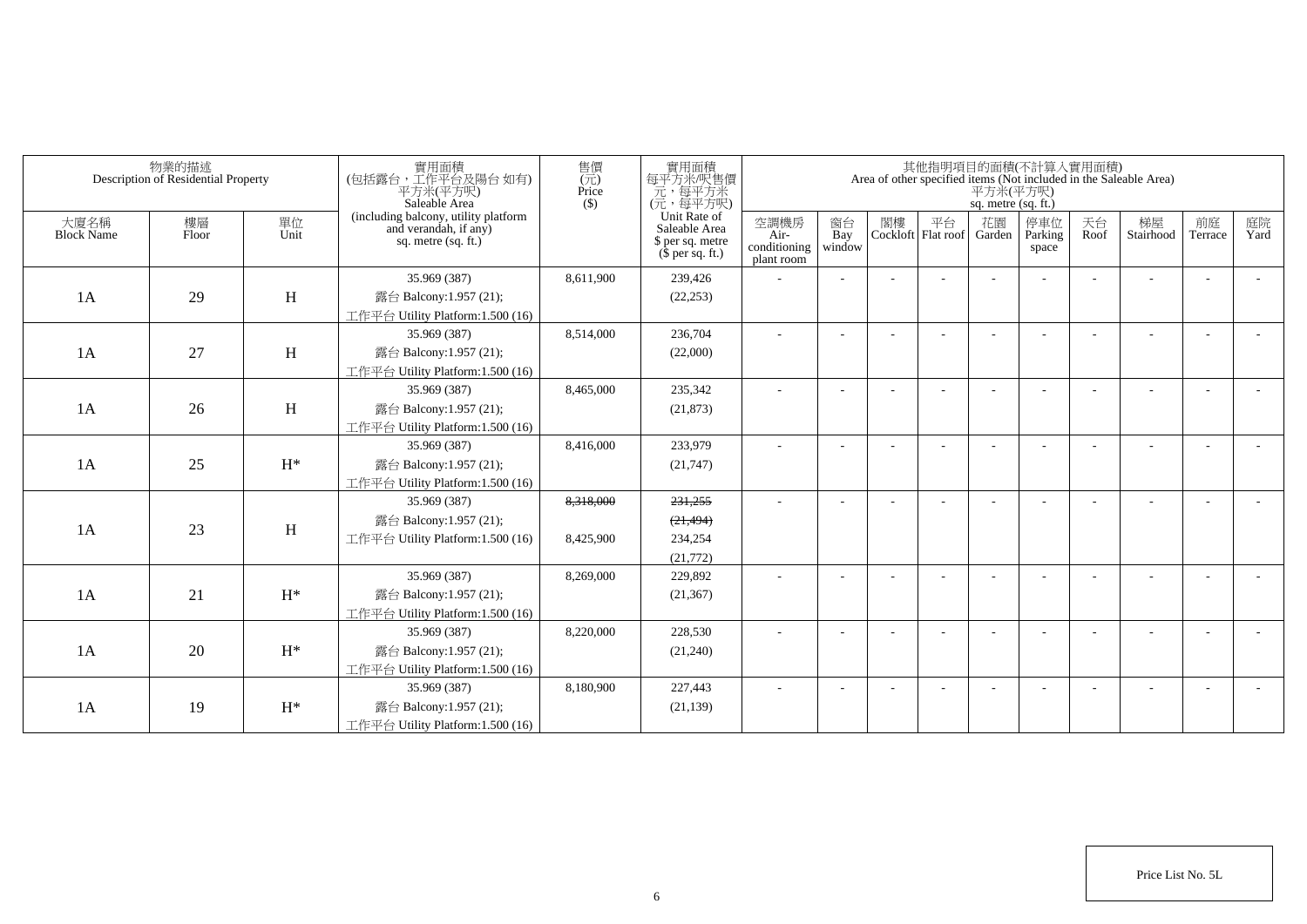|                           | 物業的描述<br>Description of Residential Property |            | 實用面積<br>(包括露台,工作平台及陽台 如有)<br>平方米(平方呎)<br>Saleable Area                                 | 售價<br>$(\vec{\pi})$<br>Price<br>$($ \$) | 實用面積<br>每平方米/呎售價<br>一元,每平方米<br>(元,每平方呎)                               |                                            |                          |    |                          | 平方米(平方呎)<br>sq. metre (sq. ft.) | 其他指明項目的面積(不計算入實用面積)     |            | Area of other specified items (Not included in the Saleable Area) |                          |            |
|---------------------------|----------------------------------------------|------------|----------------------------------------------------------------------------------------|-----------------------------------------|-----------------------------------------------------------------------|--------------------------------------------|--------------------------|----|--------------------------|---------------------------------|-------------------------|------------|-------------------------------------------------------------------|--------------------------|------------|
| 大廈名稱<br><b>Block Name</b> | 樓層<br>Floor                                  | 單位<br>Unit | (including balcony, utility platform<br>and verandah, if any)<br>sq. metre $(sq, ft.)$ |                                         | Unit Rate of<br>Saleable Area<br>\$ per sq. metre<br>$$$ per sq. ft.) | 空調機房<br>Air-<br>conditioning<br>plant room | 窗台<br>Bay<br>window      | 閣樓 | 平台<br>Cockloft Flat roof | 花園<br>Garden                    | 停車位<br>Parking<br>space | 天台<br>Roof | 梯屋<br>Stairhood                                                   | 前庭<br>Terrace            | 庭院<br>Yard |
|                           |                                              |            | 35.969 (387)                                                                           | 8,141,700                               | 226,353                                                               |                                            |                          |    |                          |                                 |                         |            |                                                                   |                          |            |
| 1A                        | 18                                           | $H^*$      | 露台 Balcony:1.957 (21);                                                                 |                                         | (21,038)                                                              |                                            |                          |    |                          |                                 |                         |            |                                                                   |                          |            |
|                           |                                              |            | 工作平台 Utility Platform:1.500 (16)                                                       |                                         |                                                                       |                                            |                          |    |                          |                                 |                         |            |                                                                   |                          |            |
|                           |                                              |            | 35.969 (387)                                                                           | 8,102,500                               | 225,263                                                               |                                            |                          |    |                          |                                 |                         |            |                                                                   |                          |            |
| 1A                        | 17                                           | $H^*$      | 露台 Balcony:1.957 (21);                                                                 |                                         | (20,937)                                                              |                                            |                          |    |                          |                                 |                         |            |                                                                   |                          |            |
|                           |                                              |            | 工作平台 Utility Platform:1.500 (16)                                                       |                                         |                                                                       |                                            |                          |    |                          |                                 |                         |            |                                                                   |                          |            |
|                           |                                              |            | 35.969 (387)                                                                           | 8,063,300                               | 224,174                                                               | ٠                                          | $\overline{\phantom{a}}$ |    |                          |                                 |                         |            |                                                                   | $\overline{\phantom{a}}$ |            |
| 1A                        | 16                                           | $H^*$      | 露台 Balcony:1.957 (21);                                                                 |                                         | (20, 835)                                                             |                                            |                          |    |                          |                                 |                         |            |                                                                   |                          |            |
|                           |                                              |            | 工作平台 Utility Platform:1.500 (16)                                                       |                                         |                                                                       |                                            |                          |    |                          |                                 |                         |            |                                                                   |                          |            |
|                           |                                              |            | 35.969 (387)                                                                           | 8,024,100                               | 223,084                                                               |                                            |                          |    |                          |                                 |                         |            |                                                                   |                          |            |
| 1A                        | 15                                           | $H^*$      | 露台 Balcony:1.957 (21);                                                                 |                                         | (20, 734)                                                             |                                            |                          |    |                          |                                 |                         |            |                                                                   |                          |            |
|                           |                                              |            | 工作平台 Utility Platform:1.500 (16)                                                       |                                         |                                                                       |                                            |                          |    |                          |                                 |                         |            |                                                                   |                          |            |
|                           |                                              |            | 35.969 (387)                                                                           | 7,985,000                               | 221,997                                                               |                                            |                          |    |                          |                                 |                         |            |                                                                   |                          |            |
| 1A                        | 12                                           | H          | 露台 Balcony:1.957 (21);                                                                 |                                         | (20, 633)                                                             |                                            |                          |    |                          |                                 |                         |            |                                                                   |                          |            |
|                           |                                              |            | 工作平台 Utility Platform:1.500 (16)                                                       |                                         |                                                                       |                                            |                          |    |                          |                                 |                         |            |                                                                   |                          |            |
|                           |                                              |            | 35.969 (387)                                                                           | 7,945,700                               | 220,904                                                               |                                            |                          |    |                          |                                 |                         |            |                                                                   |                          |            |
| 1A                        | 11                                           | H          | 露台 Balcony:1.957 (21);                                                                 |                                         | (20, 532)                                                             |                                            |                          |    |                          |                                 |                         |            |                                                                   |                          |            |
|                           |                                              |            | 工作平台 Utility Platform: 1.500 (16)                                                      |                                         |                                                                       |                                            |                          |    |                          |                                 |                         |            |                                                                   |                          |            |
|                           |                                              |            | 35.969 (387)                                                                           | 7,906,500                               | 219,814                                                               |                                            |                          |    |                          |                                 |                         |            |                                                                   | $\overline{\phantom{a}}$ |            |
| 1A                        | 10                                           | H          | 露台 Balcony:1.957 (21);                                                                 |                                         | (20, 430)                                                             |                                            |                          |    |                          |                                 |                         |            |                                                                   |                          |            |
|                           |                                              |            | 工作平台 Utility Platform: 1.500 (16)                                                      |                                         |                                                                       |                                            |                          |    |                          |                                 |                         |            |                                                                   |                          |            |
|                           |                                              |            | 35.969 (387)                                                                           | 7,867,400                               | 218,727                                                               |                                            |                          |    |                          |                                 |                         |            |                                                                   | ÷                        |            |
| 1A                        | 9                                            | H          | 露台 Balcony:1.957 (21);                                                                 |                                         | (20, 329)                                                             |                                            |                          |    |                          |                                 |                         |            |                                                                   |                          |            |
|                           |                                              |            | 工作平台 Utility Platform:1.500 (16)                                                       |                                         |                                                                       |                                            |                          |    |                          |                                 |                         |            |                                                                   |                          |            |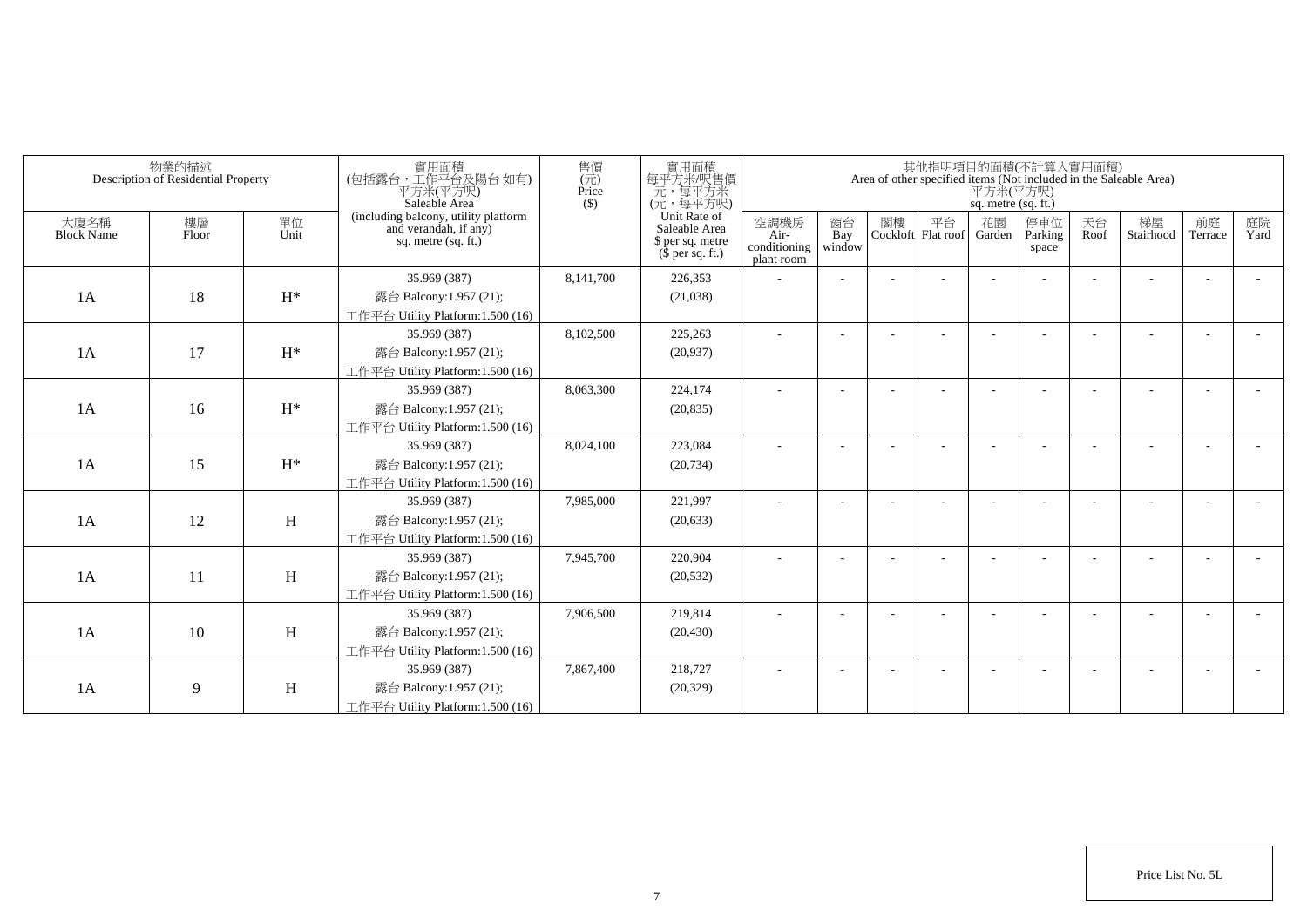|                           | 物業的描述<br>Description of Residential Property |                | 實用面積<br>(包括露台,工作平台及陽台 如有)<br>平方米(平方呎)<br>Saleable Area                                 | 售價<br>$\overline{(\overline{\tau}\overline{\tau})}$<br>Price<br>$($ \$) | 實用面積<br>每平方米/呎售價<br>元,每平方米<br>(元,每平方呎)                                        |                                            |                          |    |                                 | 平方米(平方呎)<br>sq. metre (sq. ft.) | 其他指明項目的面積(不計算入實用面積)      |            | Area of other specified items (Not included in the Saleable Area) |                          |            |
|---------------------------|----------------------------------------------|----------------|----------------------------------------------------------------------------------------|-------------------------------------------------------------------------|-------------------------------------------------------------------------------|--------------------------------------------|--------------------------|----|---------------------------------|---------------------------------|--------------------------|------------|-------------------------------------------------------------------|--------------------------|------------|
| 大廈名稱<br><b>Block Name</b> | 樓層<br>Floor                                  | 單位<br>Unit     | (including balcony, utility platform<br>and verandah, if any)<br>sq. metre $(sq, ft.)$ |                                                                         | Unit Rate of<br>Saleable Area<br>\$ per sq. metre<br>$(\bar{\S}$ per sq. ft.) | 空調機房<br>Air-<br>conditioning<br>plant room | 窗台<br>Bay<br>window      | 閣樓 | 平台<br>Cockloft Flat roof Garden | 花園                              | 停車位<br>Parking<br>space  | 天台<br>Roof | 梯屋<br>Stairhood                                                   | 前庭<br>Terrace            | 庭院<br>Yard |
|                           |                                              |                | 35.969 (387)                                                                           | 7,828,200                                                               | 217,637                                                                       |                                            |                          |    |                                 |                                 |                          |            |                                                                   | ÷                        |            |
| 1A                        | 8                                            | H              | 露台 Balcony:1.957 (21);                                                                 |                                                                         | (20, 228)                                                                     |                                            |                          |    |                                 |                                 |                          |            |                                                                   |                          |            |
|                           |                                              |                | 工作平台 Utility Platform: 1.500 (16)                                                      |                                                                         |                                                                               |                                            |                          |    |                                 |                                 |                          |            |                                                                   |                          |            |
|                           |                                              |                | 35.969 (387)                                                                           | 7,789,000                                                               | 216,548                                                                       | ٠                                          | $\overline{\phantom{a}}$ |    |                                 |                                 | $\overline{\phantom{a}}$ |            |                                                                   | $\overline{\phantom{a}}$ |            |
| 1A                        | $\tau$                                       | H              | 露台 Balcony:1.957 (21);                                                                 |                                                                         | (20, 127)                                                                     |                                            |                          |    |                                 |                                 |                          |            |                                                                   |                          |            |
|                           |                                              |                | 工作平台 Utility Platform: 1.500 (16)                                                      |                                                                         |                                                                               |                                            |                          |    |                                 |                                 |                          |            |                                                                   |                          |            |
|                           |                                              |                | 35.969 (387)                                                                           | 7,749,800                                                               | 215,458                                                                       | ٠                                          |                          |    |                                 |                                 |                          |            |                                                                   |                          |            |
| 1A                        | 6                                            | H              | 露台 Balcony:1.957 (21);                                                                 |                                                                         | (20,025)                                                                      |                                            |                          |    |                                 |                                 |                          |            |                                                                   |                          |            |
|                           |                                              |                | 工作平台 Utility Platform: 1.500 (16)                                                      |                                                                         |                                                                               |                                            |                          |    |                                 |                                 |                          |            |                                                                   |                          |            |
|                           |                                              |                | 35.969 (387)                                                                           | 7,710,600                                                               | 214,368                                                                       |                                            |                          |    |                                 |                                 |                          |            |                                                                   |                          |            |
| 1A                        | 5                                            | $H^*$          | 露台 Balcony:1.957 (21);                                                                 |                                                                         | (19, 924)                                                                     |                                            |                          |    |                                 |                                 |                          |            |                                                                   |                          |            |
|                           |                                              |                | 工作平台 Utility Platform:1.500 (16)                                                       |                                                                         |                                                                               |                                            |                          |    |                                 |                                 |                          |            |                                                                   |                          |            |
|                           |                                              |                | 35.969 (387)                                                                           | 7,671,400                                                               | 213,278                                                                       | ÷                                          |                          |    |                                 |                                 |                          |            |                                                                   | $\overline{\phantom{a}}$ |            |
| 1A                        | 3                                            | H              | 露台 Balcony:1.957 (21);                                                                 |                                                                         | (19,823)                                                                      |                                            |                          |    |                                 |                                 |                          |            |                                                                   |                          |            |
|                           |                                              |                | 工作平台 Utility Platform:1.500 (16)                                                       |                                                                         |                                                                               |                                            |                          |    |                                 |                                 |                          |            |                                                                   |                          |            |
|                           |                                              |                | 35.969 (387)                                                                           | 7,632,200                                                               | 212,188                                                                       |                                            |                          |    |                                 |                                 |                          |            |                                                                   |                          |            |
| 1A                        | 2                                            | H              | 露台 Balcony:1.957 (21);                                                                 |                                                                         | (19, 721)                                                                     |                                            |                          |    |                                 |                                 |                          |            |                                                                   |                          |            |
|                           |                                              |                | 工作平台 Utility Platform:1.500 (16)                                                       |                                                                         |                                                                               |                                            |                          |    |                                 |                                 |                          |            |                                                                   |                          |            |
|                           |                                              |                | 35.969 (387)                                                                           | 7,593,100                                                               | 211,101                                                                       |                                            |                          |    |                                 |                                 |                          |            |                                                                   |                          |            |
| 1A                        |                                              | H              | 露台 Balcony:1.957 (21);                                                                 |                                                                         | (19,620)                                                                      |                                            |                          |    |                                 |                                 |                          |            |                                                                   |                          |            |
|                           |                                              |                | 工作平台 Utility Platform: 1.500 (16)                                                      |                                                                         |                                                                               |                                            |                          |    |                                 |                                 |                          |            |                                                                   |                          |            |
|                           |                                              |                | 28.444 (306)                                                                           | 7,591,900                                                               | 266,907                                                                       |                                            |                          |    |                                 |                                 |                          |            |                                                                   |                          |            |
| 1B                        | 27                                           | $\mathbf{B}^*$ | 露台 Balcony: 2.188 (24);                                                                |                                                                         | (24, 810)                                                                     |                                            |                          |    |                                 |                                 |                          |            |                                                                   |                          |            |
|                           |                                              |                | 工作平台 Utility Platform:0.000 (0)                                                        |                                                                         |                                                                               |                                            |                          |    |                                 |                                 |                          |            |                                                                   |                          |            |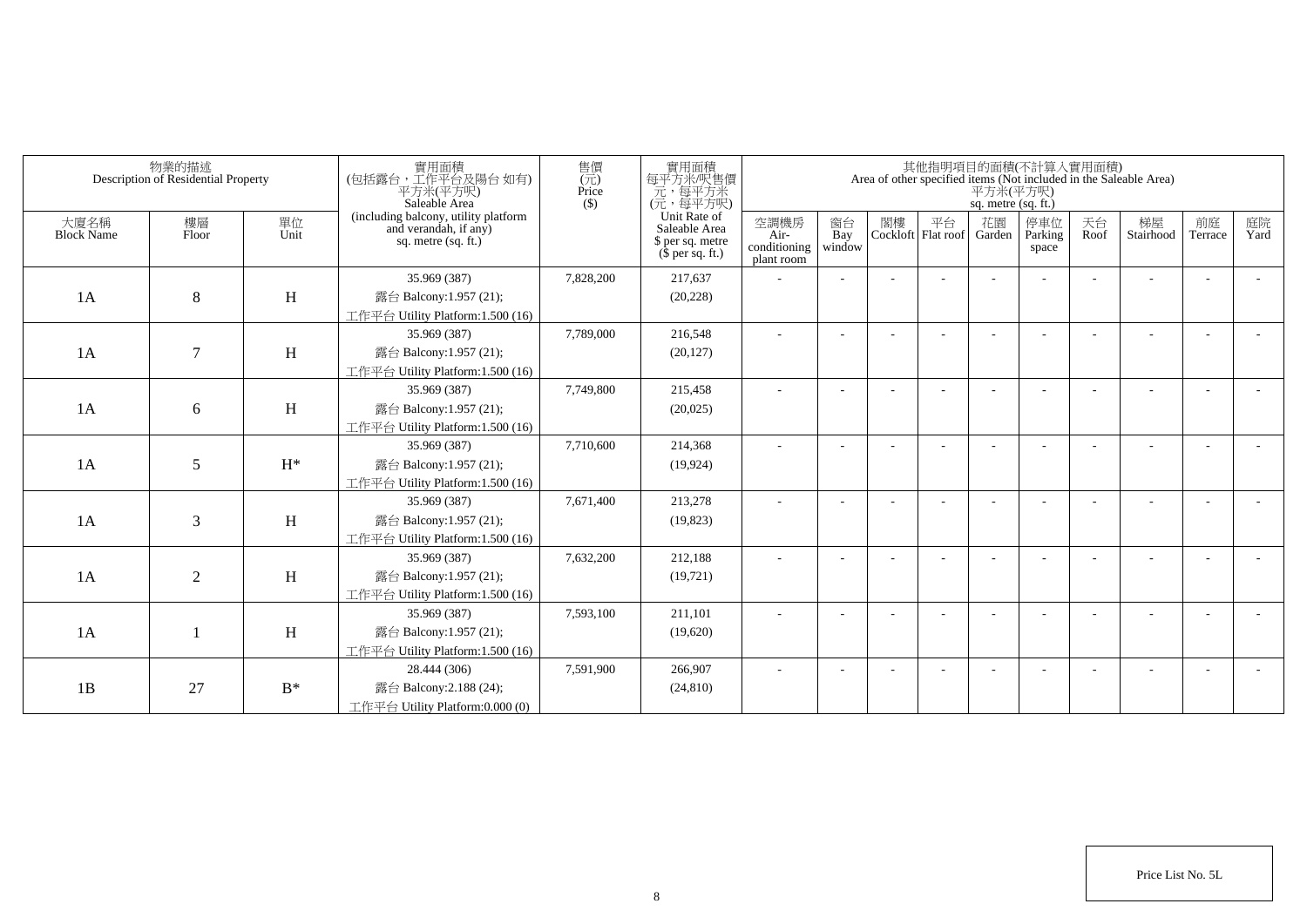|                           | 物業的描述<br>Description of Residential Property |            | 實用面積<br>(包括露台,工作平台及陽台 如有)<br>平方米(平方呎)<br>Saleable Area                               | 售價<br>$\overline{(\overline{\pi})}$<br>Price<br>$($)$ | 實用面積<br>每平方米/呎售價<br>元,每平方米<br>(元,每平方呎)                                |                                            |                     |                            |    | 平方米(平方呎)<br>sq. metre (sq. ft.) | 其他指明項目的面積(不計算入實用面積)     |            | Area of other specified items (Not included in the Saleable Area) |               |            |
|---------------------------|----------------------------------------------|------------|--------------------------------------------------------------------------------------|-------------------------------------------------------|-----------------------------------------------------------------------|--------------------------------------------|---------------------|----------------------------|----|---------------------------------|-------------------------|------------|-------------------------------------------------------------------|---------------|------------|
| 大廈名稱<br><b>Block Name</b> | 樓層<br>Floor                                  | 單位<br>Unit | (including balcony, utility platform<br>and verandah, if any)<br>sq. metre (sq. ft.) |                                                       | Unit Rate of<br>Saleable Area<br>\$ per sq. metre<br>$$$ per sq. ft.) | 空調機房<br>Air-<br>conditioning<br>plant room | 窗台<br>Bay<br>window | 閣樓<br>Cockloft   Flat roof | 平台 | 花園<br>Garden                    | 停車位<br>Parking<br>space | 天台<br>Roof | 梯屋<br>Stairhood                                                   | 前庭<br>Terrace | 庭院<br>Yard |
| 1B                        | 26                                           | $B^*$      | 28.444 (306)<br>露台 Balcony: $2.188(24)$ ;                                            | 7,514,500                                             | 264,186<br>(24, 557)                                                  |                                            |                     |                            |    |                                 |                         |            |                                                                   |               |            |
|                           |                                              |            | 工作平台 Utility Platform:0.000 (0)                                                      |                                                       |                                                                       |                                            |                     |                            |    |                                 |                         |            |                                                                   |               |            |
|                           |                                              |            | 28.444 (306)                                                                         | 7,437,000                                             | 261,461                                                               |                                            |                     |                            |    |                                 |                         |            |                                                                   |               |            |
| 1B                        | 25                                           | $B^*$      | 露台 Balcony:2.188 (24);                                                               |                                                       | (24, 304)                                                             |                                            |                     |                            |    |                                 |                         |            |                                                                   |               |            |
|                           |                                              |            | 工作平台 Utility Platform:0.000 (0)                                                      |                                                       |                                                                       |                                            |                     |                            |    |                                 |                         |            |                                                                   |               |            |
|                           |                                              |            | 28.444 (306)                                                                         | 7,359,500                                             | 258,736                                                               | $\sim$                                     |                     |                            |    |                                 |                         |            |                                                                   |               |            |
| 1B                        | 23                                           | $B^*$      | 露台 Balcony: $2.188(24)$ ;                                                            |                                                       | (24, 051)                                                             |                                            |                     |                            |    |                                 |                         |            |                                                                   |               |            |
|                           |                                              |            | 工作平台 Utility Platform:0.000 (0)                                                      |                                                       |                                                                       |                                            |                     |                            |    |                                 |                         |            |                                                                   |               |            |
|                           |                                              |            | 28.444 (306)                                                                         | 7,282,100                                             | 256,015                                                               |                                            |                     |                            |    |                                 |                         |            |                                                                   |               |            |
| 1B                        | 22                                           | $B^*$      | 露台 Balcony: $2.188(24)$ ;                                                            |                                                       | (23,798)                                                              |                                            |                     |                            |    |                                 |                         |            |                                                                   |               |            |
|                           |                                              |            | 工作平台 Utility Platform:0.000 (0)                                                      |                                                       |                                                                       |                                            |                     |                            |    |                                 |                         |            |                                                                   |               |            |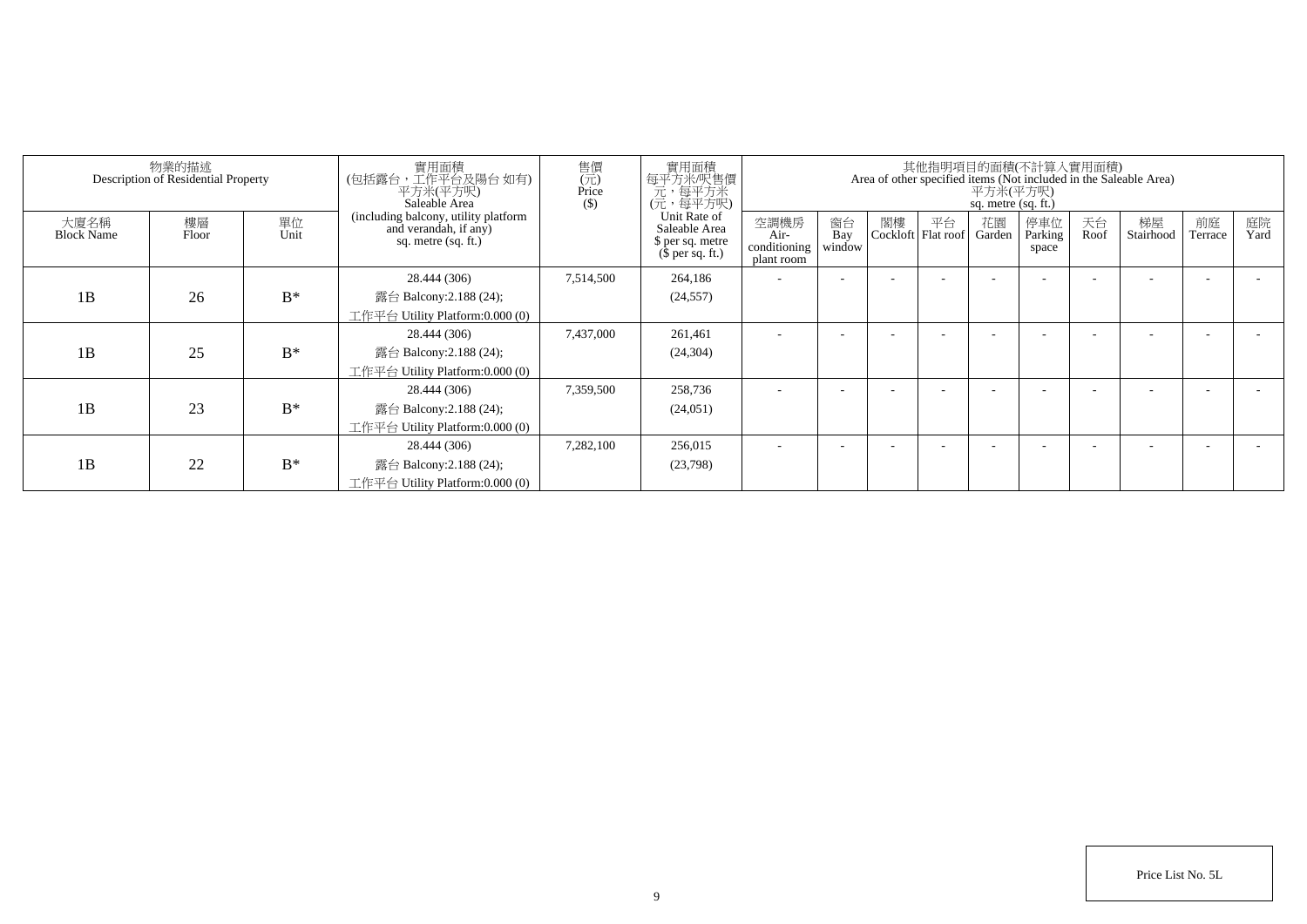#### 第三部份:其他資料 Part 3:Other Information

# (1) 準買家應參閱該期數的售樓說明書,以了解該期數的資料。

Prospective purchasers are advised to refer to the sales brochure for the Phase for information on the Phase.

(2) 根據 《一手住宅物業銷售條例》第 52(1)條及第 53(2)及(3)條,-

According to sections 52(1) and 53(2) and (3) of the Residential Properties (First-hand Sales) Ordinance,-

#### 第 52(1)條 / Section 52(1)

在某人就指明住宅物業與擁有人訂立臨時買賣合約時,該人須向擁有人支付售價的 5%的臨時訂金。

A preliminary deposit of 5% of the purchase price is payable by a person to the owner on entering into a preliminary agreement for sale and purchase in respect of the specified residential property with the owner.

#### 第 53(2)條 / Section 53(2)

如某人於某日期訂立臨時買賣合約,並於該日期後的 5 個工作日内,就有關住宅物業簽立買賣合約,則擁有人必須在該日期後的 8 個工作日内,簽立該買賣合約。

If a person executes an agreement for sale and purchase in respect of the residential property within 5 working days after the date on which the person enters into the preliminary agreement for sale and purchase, the owner must execute the agreement for sale and purchase within 8 working days after that date.

#### 第 53(3) 條 / Section 53(3)

如某人於某日期訂立臨時買賣合約,但沒有於該日期後的 5 個工作日内,就有關住宅物業簽立買賣合約,則 – (i) 該臨時合約即告終止; (ii) 有關的臨時訂金即予沒收; 及 (iii) 擁有人不得就該人沒有簽立買賣合約而針對該人提出進一步申索。

If a person does not execute an agreement for sale and purchase in respect of the residential property within 5 working days after the date on which the person enters into the preliminary agreement for sale and purchase – (i) the preliminary agreement is terminated; (ii) the preliminary deposit is forfeited; and (iii) the owner does not have any further claim against the person for the failure.

(3) 實用面積及屬該住宅物業其他指明項目的面積是按 《一手住宅物業銷售條例》第 8 條及附表二第 2 部的計算得出的。

The saleable area and area of other specified items of the residential property are calculated in accordance with section 8 and Part 2 of Schedule 2 to the Residential Properties (First-hand Sales) Ordinance.

(4) 註:『售價』指本價單第二部份中所列之住宅物業的售價,而『樓價』指臨時買賣合約(或買賣合約或經修訂的買賣合約)中訂明的住宅物業的實際售價。因應相關折扣 (如 有) 按售價計算得出之價目,皆以向下捨入方式換算至百位數作為樓價。買方須為於同一份臨時買賣合約下購買的所有住宅物業選擇相同的付款計劃。 Note: "price" means the price of the residential property set out in Part 2 of this price list, and "purchase price" means the actual price of the residential property set out in the preliminary agreement for sale and purchase (or the agreement for sale and purchase or the amended agreement for sale and purchase). The price obtained after applying the relevant discount(s) (if any) on the price will be rounded down to the nearest hundred to determine the purchase price. The Purchaser must choose the same payment plan for all the residential properties purchased under the same preliminary agreement for sale and purchase.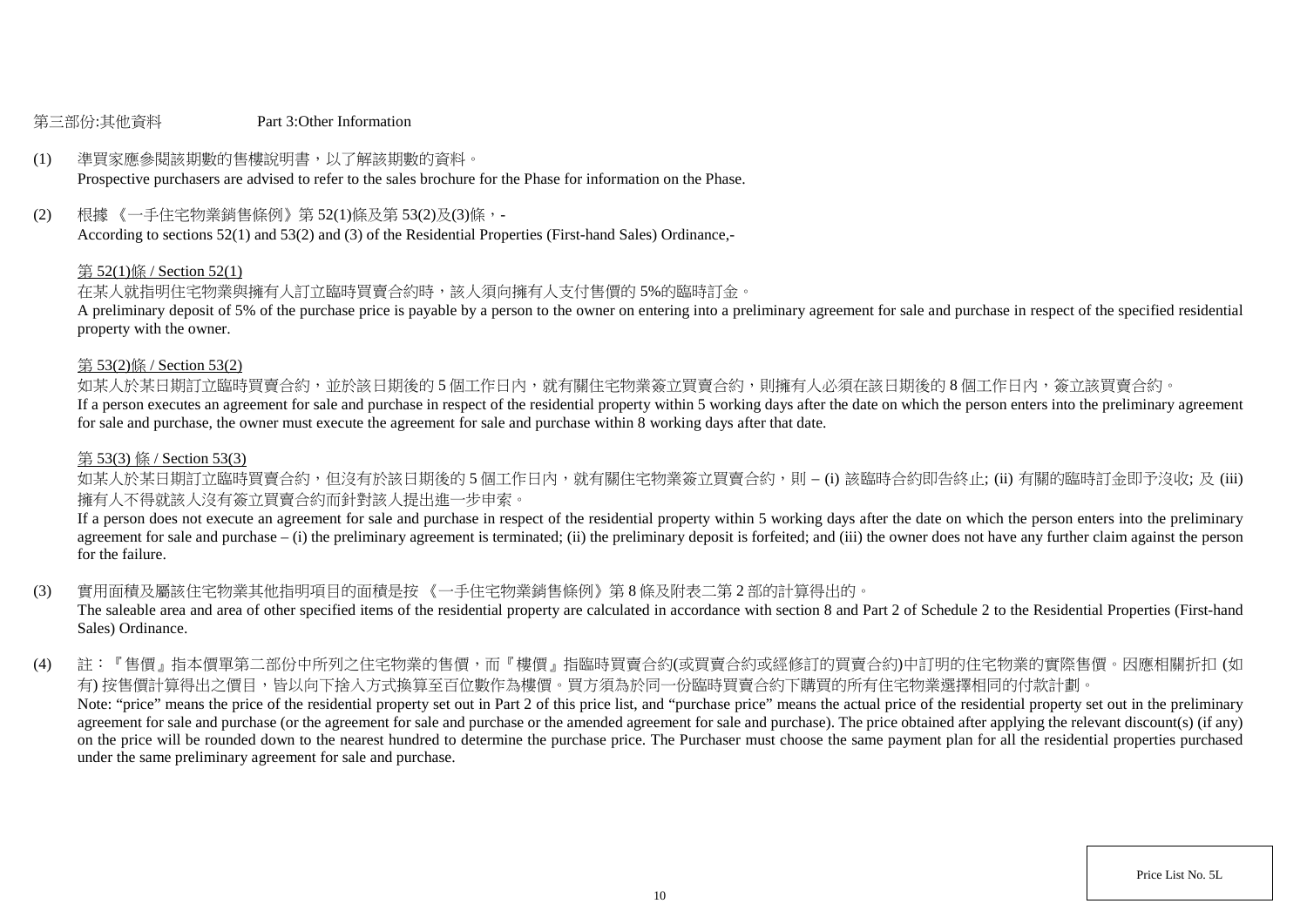- (4)(G1) 60 日付款計劃 60 Days Payment Plan
	- (i) 支付條款 The Terms of Payment

買方於簽署臨時買賣合約時須繳付相等於樓價 5%之金額作為臨時訂金,其中港幣\$100,000 作爲部分臨時訂金必須以銀行本票支付,臨時訂金的餘額可以支票及/或 銀行本票支付,本票及支票抬頭請寫『胡關李羅律師行』。

Upon signing of the preliminary agreement for sale and purchase, the Purchaser shall pay the preliminary deposit which is equivalent to 5% of the purchase price. HK\$100,000 being part of the preliminary deposit must be paid by cashier order(s) and the balance of the preliminary deposit may be paid by cheque(s) and/or cashier order(s). The cashier order(s) and cheque(s) should be made payable to "Woo Kwan Lee & Lo".

1. 臨時訂金即樓價 5% (『臨時訂金』)於簽署臨時買賣合約時繳付,買方須於簽署臨時買賣合約的日期後 5 個工作日內簽署買賣合約。

A preliminary deposit equivalent to 5% of the purchase price ("preliminary deposit") shall be paid upon signing of the preliminary agreement for sale and purchase. The agreement for sale and purchase shall be signed by the Purchaser within 5 working days after the date of signing of the preliminary agreement for sale and purchase.

2. 樓價 95%(樓價餘額)於簽署臨時買賣合約的日期後 60 日內繳付。 95% of the purchase price (balance of purchase price) shall be paid within 60 days after the date of signing of the preliminary agreement for sale and purchase.

(ii) 售價獲得折扣的基礎

The basis on which any discount on the price is available

1. 付款計劃優惠 Payment Plan Benefit

> 選擇第(4)(G1)段所述的付款計劃之買方,可獲 6%售價折扣優惠。 A 6% discount on the price would be offered to the Purchaser if the Purchaser elects the payment plan stated in paragraph (4)(G1).

2. 置業售價折扣 Home Purchase Price Discount

買方可獲8%售價折扣優惠。 The Purchaser will be offered 8% discount on the price.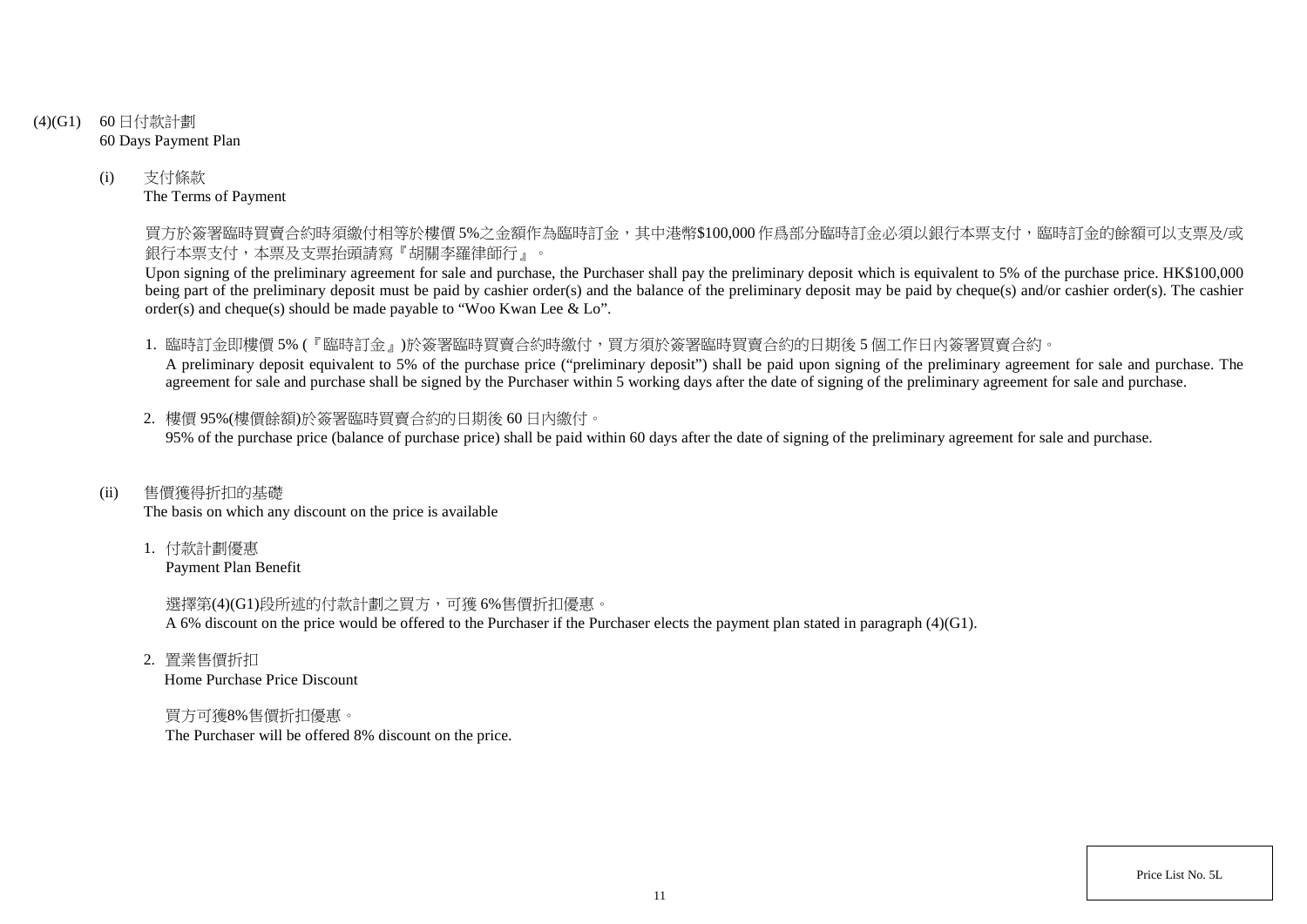3. 特別折扣

Special Discount

買方可獲7%售價折扣優惠。 The Purchaser will be offered 7% discount on the price.

4. 新地會會員售價折扣優惠

Price Discount Offer for SHKP Club Member

凡簽署臨時買賣合約,如買方為新地會會員 (即在簽署臨時買賣合約當日或之前,最少一位個人買方 (如買方是以個人名義) 或最少一位 買方之董事 (如買方是 以公司名義) 須為新地會會員),買方可獲1%售價折扣優惠。

If the Purchaser is a SHKP Club member (i.e. at least one individual Purchaser (if the Purchaser is an individual(s)) or at least one director of the Purchaser (if the Purchaser is a corporation) is a SHKP Club member on or before the date of signing the preliminary agreement for sale and purchase), the Purchaser will be offered 1% discount on the price.

(iii) 可就購買該期數中的指明住宅物業而連帶獲得的任何贈品、財務優惠或利益

Any gift, or any financial advantage or benefit, to be made available in connection with the purchase of a specified residential property in the Phase

1. 額外 1%現金回贈(只適用於個人名義買方) Extra 1% Cash Rebate (only applicable to the Purchaser who is an individual)

符合附錄 2 所列明的條件的買方可獲樓價 1%之現金回贈。詳情請參閱附錄 2。

The Purchaser who satisfies the conditions as set out in Annex 2 will be eligible for a cash rebate of 1% of the purchase price. Please see Annex 2 for details.

2. 首 3 年保修優惠

First 3 Years Warranty Offer

在不影響買方於買賣合約下之權利的前提下,凡住宅物業有欠妥之處,買方可於住宅物業的成交日起計 3 年內向賣方發出書面通知,賣方須在收到書面通知後 在合理地切實可行的範圍內盡快自費作出修補。

Without affecting the Purchaser's rights under the agreement for sale and purchase, the Vendor shall at its own cost and as soon as reasonably practicable after receipt of a written notice served by the Purchaser within 3 years from the date of completion of sale and purchase of the residential property rectify any defects to the residential property.

為免疑問,首 3 年保修優惠不適用於該欠妥之處由正常損耗、任何人之行為或疏忽造成;及園景及盆栽(如有)。

For the avoidance of doubt, the First 3 Years Warranty Offer does not apply to any defects caused by fair wear and tear, the act or neglect of any person; and the landscaping and potted plants (if any).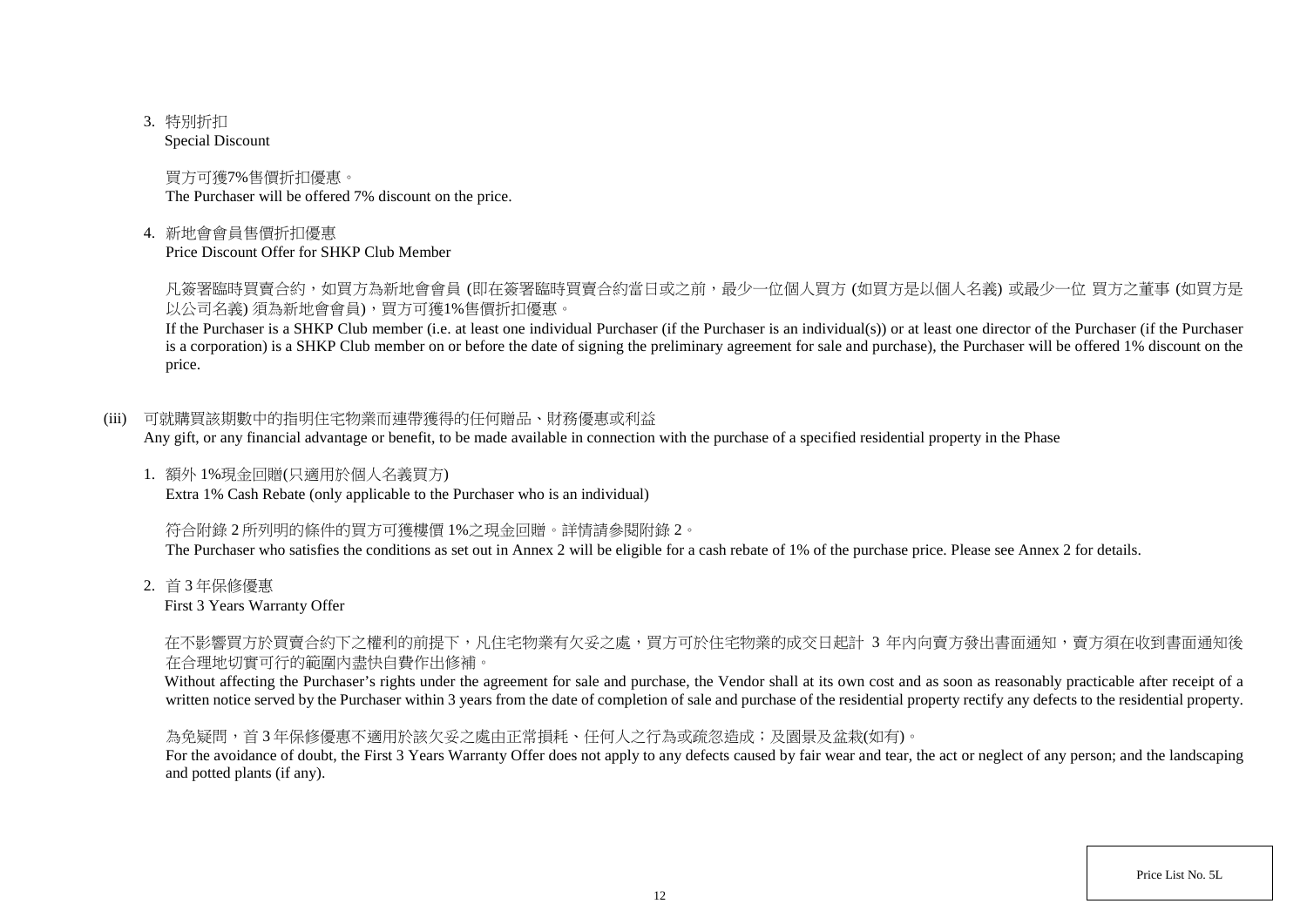首 3 年保修優惠受其他條款及細則約束。

The First 3 Years Warranty Offer is subject to other terms and conditions.

### 3. 住戶停車位優惠

### Offer of Residential Car Parking Space(s)

(a) 選購於價單上設有符號"#"之住宅物業之買方,可享有認購該期數或其他地政總署署長屆時已發出預售樓花同意書或轉讓同意書的期數內的一個住戶停車 位的權利。買方可根據賣方日後公佈的住戶停車位之銷售安排所規定的時限及方法行使其認購住戶停車位的權利。賣方不作出任何陳述、承諾或保證買方 會獲認購與住宅物業相同期數內的住戶停車位。

The Purchaser of a residential property that is marked with a "#" in the price list is entitled to have an option to purchase one residential car parking space in the Phase or other Phase(s) in respect of which presale consent(s) or consent(s) to assign has/have been issued by the Director of Lands. The Purchaser can exercise his/her/its option to purchase a residential car parking space in accordance with time limit and manner as prescribed by the sales arrangement of the residential car parking spaces to be announced by the Vendor. The Vendor makes no representation, warranty or guarantee that the Purchaser will be offered a residential car parking space within the same Phase as the residential property.

- (b) 如買方不根據賣方日後公佈的住戶停車位之銷售安排行使其認購住戶停車位的權利,其認購住戶停車位的權利將會自動失效,買方不會為此獲得任何補償。 If the Purchaser does not exercise the option to purchase a residential car parking space in accordance with time limit and manner prescribed by the sales arrangement of the residential car parking spaces to be announced by the Vendor, the option to purchase a residential car parking space shall lapse automatically and the Purchaser shall not be entitled to any compensation therefor.
- (c) 住戶停車位的售價及銷售安排詳情將由賣方全權及絕對酌情決定,並容後公佈。 The price and sales arrangement details of residential car parking spaces will be determined by the Vendor at its sole and absolute discretion and will be announced later.
- (d) 住戶停車位優惠受其他條款及細則(包括但不限於土地批出的條款及細則) 約束。 Offer of Residential Car Parking Space(s) is subject to other terms and conditions (including but not limited to terms and conditions of land grant).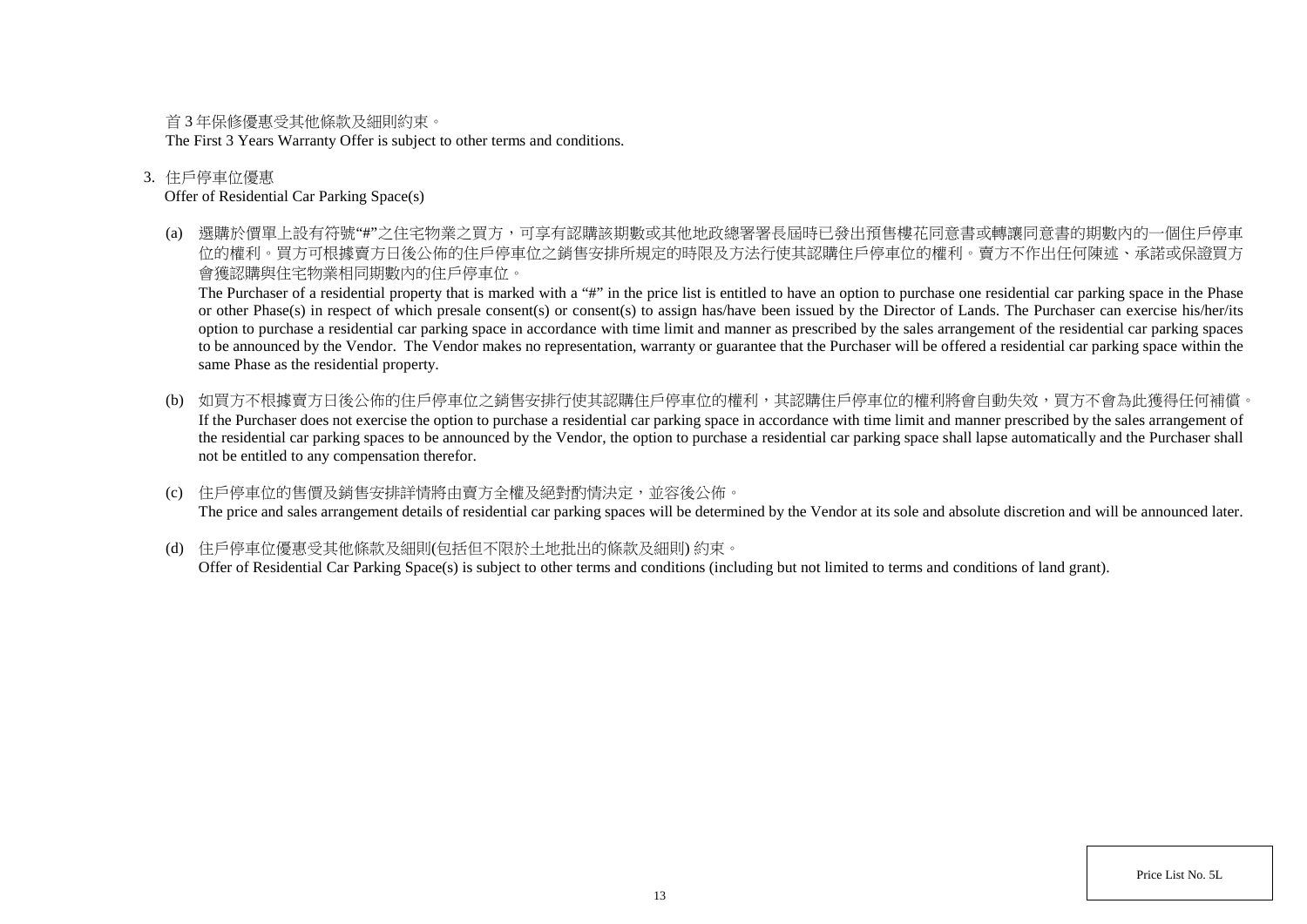- (4)(H1) 120 日付款計劃 120 Days Payment Plan
	- (i) 支付條款 The Terms of Payment

買方於簽署臨時買賣合約時須繳付相等於樓價 5%之金額作為臨時訂金,其中港幣\$100,000 作爲部分臨時訂金必須以銀行本票支付,臨時訂金的餘額可以支票及/或 銀行本票支付,本票及支票抬頭請寫『胡關李羅律師行』。

Upon signing of the preliminary agreement for sale and purchase, the Purchaser shall pay the preliminary deposit which is equivalent to 5% of the purchase price. HK\$100,000 being part of the preliminary deposit must be paid by cashier order(s) and the balance of the preliminary deposit may be paid by cheque(s) and/or cashier order(s). The cashier order(s) and cheque(s) should be made payable to "Woo Kwan Lee & Lo".

1. 臨時訂金即樓價 5% (『臨時訂金』)於簽署臨時買賣合約時繳付,買方須於簽署臨時買賣合約的日期後 5 個工作日內簽署買賣合約。

A preliminary deposit equivalent to 5% of the purchase price ("preliminary deposit") shall be paid upon signing of the preliminary agreement for sale and purchase. The agreement for sale and purchase shall be signed by the Purchaser within 5 working days after the date of signing of the preliminary agreement for sale and purchase.

- 2. 加付訂金即樓價 5%於簽署臨時買賣合約的日期後 60 日內繳付。 A further deposit equivalent to 5% of the purchase price shall be paid within 60 days after the date of signing of the preliminary agreement for sale and purchase.
- 3. 樓價 90%(樓價餘額)於簽署臨時買賣合約的日期後 120 日內繳付。 90% of the purchase price (balance of purchase price) shall be paid within 120 days after the date of signing of the preliminary agreement for sale and purchase.
- (ii) 售價獲得折扣的基礎

The basis on which any discount on the price is available

1. 付款計劃優惠

Payment Plan Benefit

選擇第(4)(H1)段所述的付款計劃之買方,可獲 4%售價折扣優惠。

A 4% discount on the price would be offered to the Purchaser if the Purchaser elects the payment plan stated in paragraph (4)(H1).

2. 置業售價折扣

Home Purchase Price Discount

(a) 如買方於簽署臨時買賣合約時選擇置業售價折扣,買方可獲8%售價折扣優惠。

If the Purchaser chooses the Home Purchase Price Discount upon the signing of preliminary agreement for sale and purchase, the Purchaser will be offered 8% discount on the price.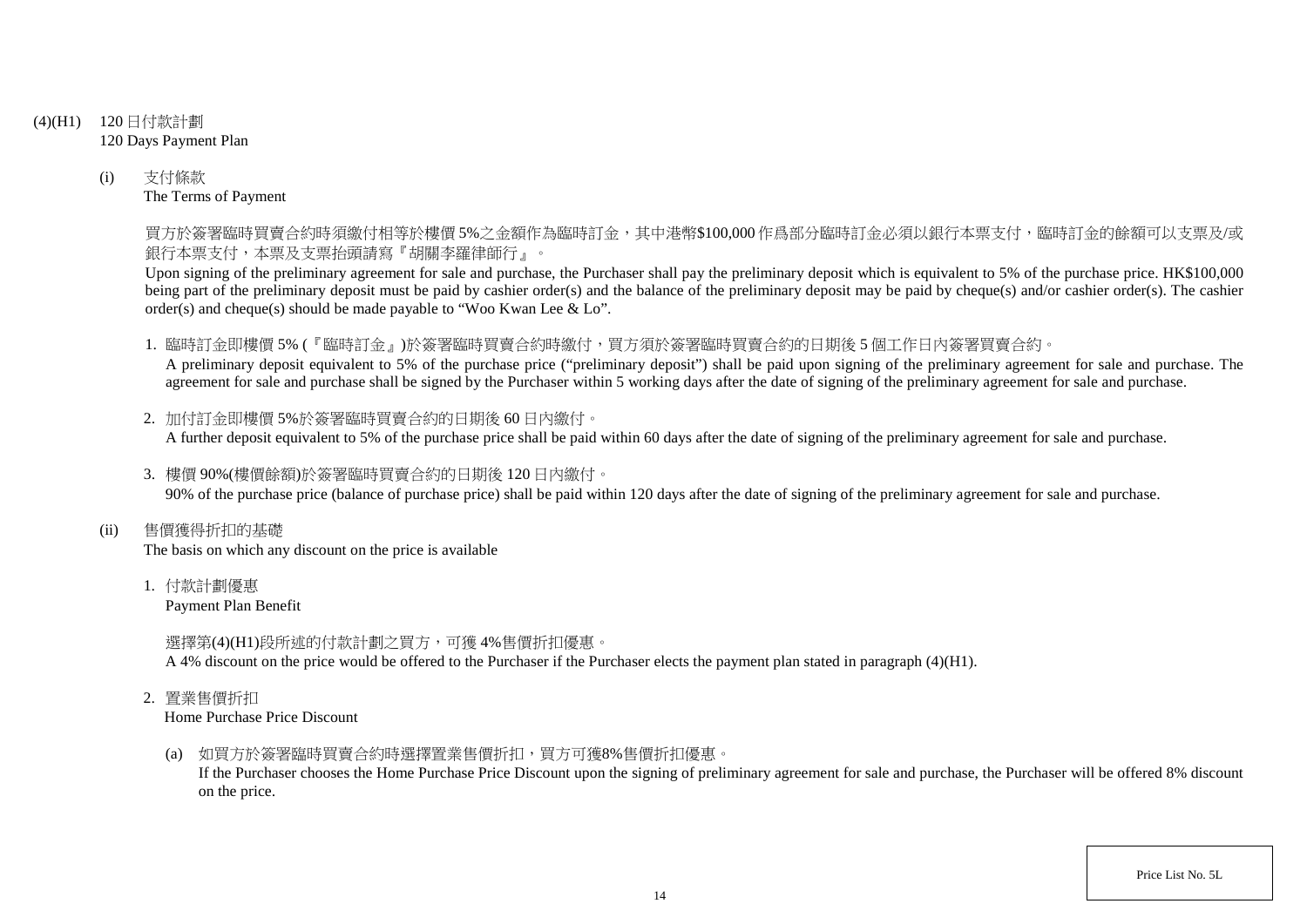- (b) 如買方於簽署臨時買賣合約時不選擇置業售價折扣,則買方可獲賣方提供第(4)(H1)(iii)1段所述之印花稅優惠。為免疑問,就購買每個住宅物業,買方只可 享有置業售價折扣或第(4)(H1)(iii)1段所述之印花稅優惠的其中一項。買方須為於同一份臨時買賣合約下購買的所有住宅物業選擇相同之優惠。 If the Purchaser does not choose the Home Purchase Price Discount upon the signing of preliminary agreement for sale and purchase, the Stamp Duty Offer(s) set out in paragraph (4)(H1)(iii)1 will be offered to the Purchaser. For the avoidance of doubt, for the purchase of each residential property, the Purchaser is only entitled to either the Home Purchase Price Discount or the Stamp Duty Offer(s) as set out in paragraph (4)(H1)(iii)1. The Purchaser must choose the same offer for all the residential properties purchased under the same preliminary agreement for sale and purchase.
- 3. 特別折扣

Special Discount

買方可獲7%售價折扣優惠。 The Purchaser will be offered 7% discount on the price.

4. 新地會會員售價折扣優惠

Price Discount Offer for SHKP Club Member

凡簽署臨時買賣合約,如買方為新地會會員 (即在簽署臨時買賣合約當日或之前,最少一位個人買方 (如買方是以個人名義) 或最少一位 買方之董事 (如買方是 以公司名義) 須為新地會會員),買方可獲1%售價折扣優惠。

If the Purchaser is a SHKP Club member (i.e. at least one individual Purchaser (if the Purchaser is an individual(s)) or at least one director of the Purchaser (if the Purchaser is a corporation) is a SHKP Club member on or before the date of signing the preliminary agreement for sale and purchase), the Purchaser will be offered 1% discount on the price.

# (iii) 可就購買該期數中的指明住宅物業而連帶獲得的任何贈品、財務優惠或利益

Any gift, or any financial advantage or benefit, to be made available in connection with the purchase of a specified residential property in the Phase

1. 印花稅優惠

Stamp Duty Offer(s)

# 如買方於簽署臨時買賣合約時不選擇第(4)(H1)(ii)2段所述之置業售價折扣,則買方可獲下述印花稅優惠:

If the Purchaser does not choose the Home Purchase Price Discount as set out in paragraph (4)(H1)(ii)2 upon the signing of preliminary agreement for sale and purchase, the Purchaser will be offered the following Stamp Duty Offer(s):

(a) 印花稅現金回贈 Stamp Duty Cash Rebate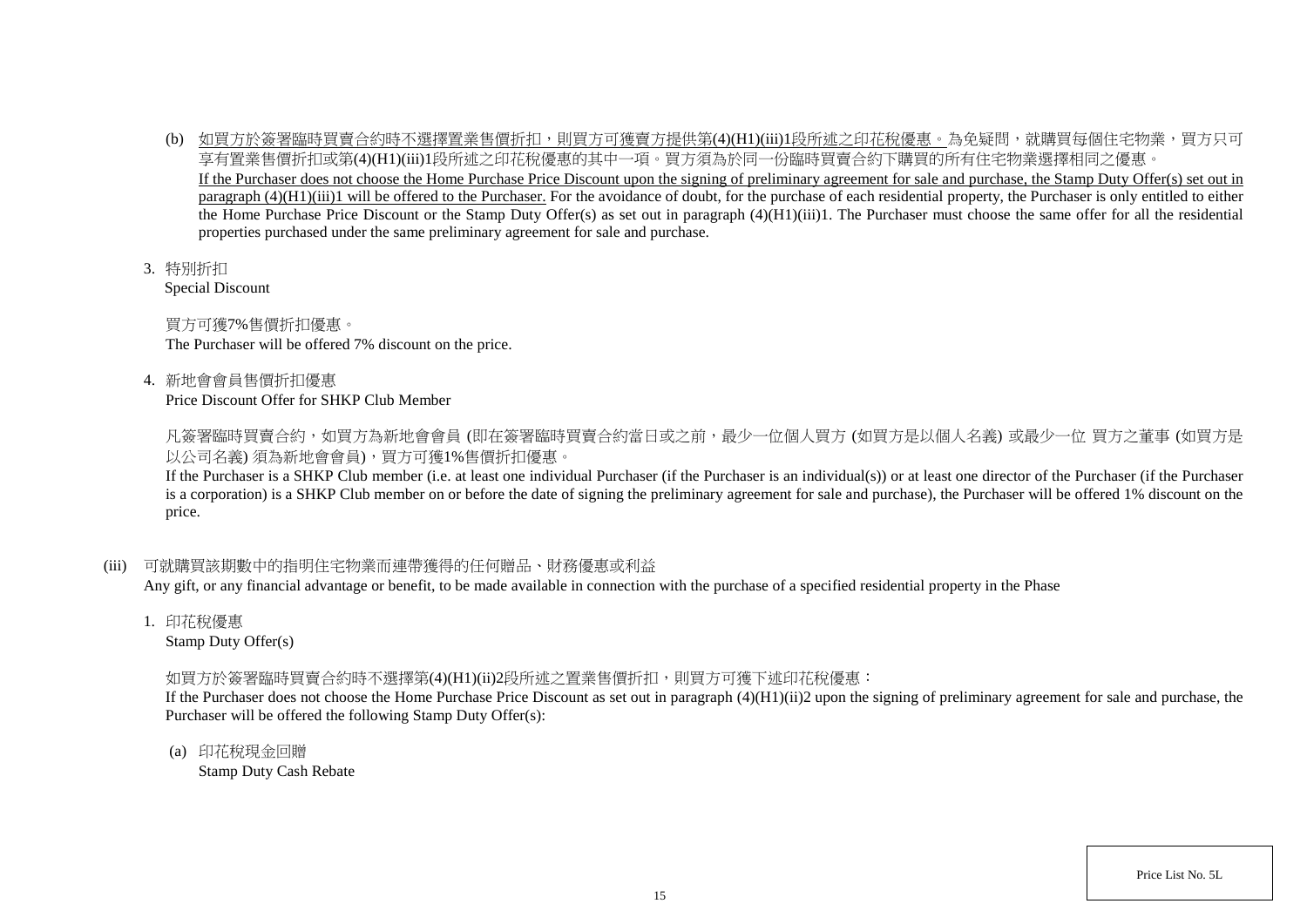### 買方在按買賣合約付清樓價餘額的情況下,可獲賣方提供印花稅現金回贈。印花稅現金回贈的金額相等於(視情況而定):

Subject to settlement of the balance of the purchase price in accordance with the agreement for sale and purchase, the Purchaser shall be entitled to a Stamp Duty Cash Rebate offered by the Vendor which amount shall be equal to (as the case may be):

(i) (就從價印花稅以較高稅率(第1標準)計算)就買賣合約應付的從價印花稅的70%,上限為樓價的10.5%;或

(if ad valorem stamp duty at higher rates (Scale 1) applies) 70% of the ad valorem stamp duty chargeable on the agreement for sale and purchase, subject to a cap of 10.5% of the purchase price; or

(ii) (就從價印花稅以較低稅率(第2標準)計算)就買賣合約應付的從價印花稅的100%加上樓價的4.25%,上限為樓價的8%。

(if ad valorem stamp duty at lower rates (Scale 2) applies) 100% of the ad valorem stamp duty chargeable on the agreement for sale and purchase plus 4.25% of the purchase price, subject to a cap of 8% of the purchase price.

詳情請參閱附錄1(a)。

Please see Annex 1(a) for details.

(b) 過渡性貸款(只適用於買方為個人或香港註冊成立的有限公司及其所有股東及董事均為個人)

Transitional Loan (only applicable to the Purchaser who is an individual or a limited company incorporated in Hong Kong with all its shareholder(s) and director(s) being individual(s))

買方可向賣方的指定財務機構申請過渡性貸款或(如買方享有印花稅現金回贈但沒有使用過渡性貸款)可獲港幣\$5,000現金回贈,過渡性貸款的最高金額相 等於(視情況而定):

The Purchaser may apply for a Transitional Loan from the Vendor's designated financing company or (if the Purchaser is entitled to the Stamp Duty Cash Rebate but has not utilized the Transitional Loan) shall be entitled to a HK\$5,000 Cash Rebate. The maximum Transitional Loan amount shall be equal to (as the case may be):

(i) (就從價印花稅以較高稅率(第1標準)計算)就買賣合約應付的從價印花稅的70%,上限為樓價的8.5%;或

(if ad valorem stamp duty at higher rates (Scale 1) applies) 70% of the ad valorem stamp duty chargeable on the agreement for sale and purchase, subject to a cap of 8.5% of the purchase price; or

(ii) (就從價印花稅以較低稅率(第2標準)計算)就買賣合約應付的從價印花稅的70%,上限為樓價的2.625%。

(if ad valorem stamp duty at lower rates (Scale 2) applies) 70% of the ad valorem stamp duty chargeable on the agreement for sale and purchase, subject to a cap of 2.625% of the purchase price.

詳情請參閱附錄1(b)。 Please see Annex 1(b) for details.

2. 提前付清樓價現金回贈 Early Settlement Cash Rebate

Price List No. 5L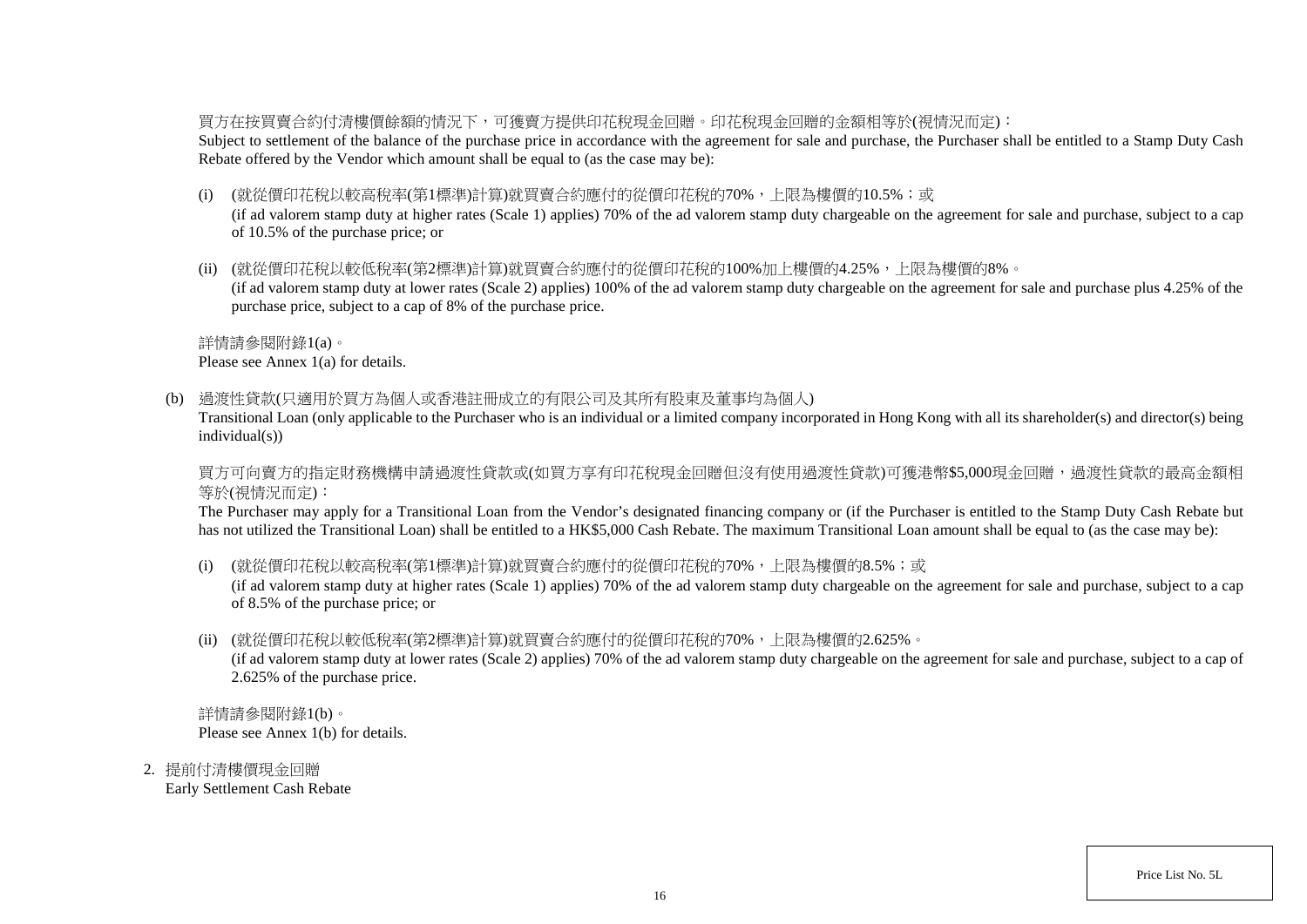### 如買方: If the Purchaser:

- 沒有使用第(4)(H1)(iii)4段所述的貸款優惠;及 has not utilized the Loan Benefit as set out in paragraph (4)(H1)(iii)4; and
- 於以下列表指明的期間内付清樓價餘額(早於買賣合約訂明的付款限期日), settles the balance of the purchase price within the period(s) specified in the table below (which is earlier than the due date of payment specified in the agreement for sale and purchase),

可根據以下列表獲賣方送出提前付清樓價現金回贈。付清樓價餘額日期以賣方代表律師收到所有樓價款項日期為準。如訂明的期限的最後一日不是工作日(按 《一手住宅物業銷售條例》第2(1)條所定義),則該日定為下一個工作日。

the Purchaser shall be entitled to an Early Settlement Cash Rebate offered by the Vendor according to the table below. The date of settlement of the balance of the purchase price shall be the date on which all the purchase price is received by the Vendor's solicitors. If the last day of the period is not a working day (as defined in section  $2(1)$  of the Residential Properties (First-hand Sales) Ordinance), the said day shall fall on the next working day.

| 付清樓價餘額日期                                                                                    | 提前付清樓價現金回贈金額                        |
|---------------------------------------------------------------------------------------------|-------------------------------------|
| Date of settlement of the balance of the purchase price                                     | Early Settlement Cash Rebate amount |
| 簽署臨時買賣合約的日期後 60日內                                                                           | 樓價2%                                |
| Within 60 days after the date of signing of the preliminary agreement for sale and purchase | 2\% of the purchase price           |

買方須於提前付清樓價餘額日前最少30日,以書面向賣方申請提前付清樓價現金回贈,賣方會於收到申請並證實有關資料無誤後將提前付清樓價現金回贈直接 用於支付部份樓價餘額。

The Purchaser shall apply to the Vendor in writing for the Early Settlement Cash Rebate at least 30 days before the date of early settlement of the balance of the purchase price. After the Vendor has received the application and duly verified the information to be correct, the Vendor will apply the Early Settlement Cash Rebate for part payment of the balance of the purchase price directly.

提前付清樓價現金回贈受其他條款及細則約束。

The Early Settlement Cash Rebate is subject to other terms and conditions.

3. 額外 1%現金回贈(只適用於個人名義買方)

Extra 1% Cash Rebate (only applicable to the Purchaser who is an individual)

符合附錄 2 所列明的條件的買方可獲樓價 1%之現金回贈。詳情請參閱附錄 2。

The Purchaser who satisfies the conditions as set out in Annex 2 will be eligible for a cash rebate of 1% of the purchase price. Please see Annex 2 for details.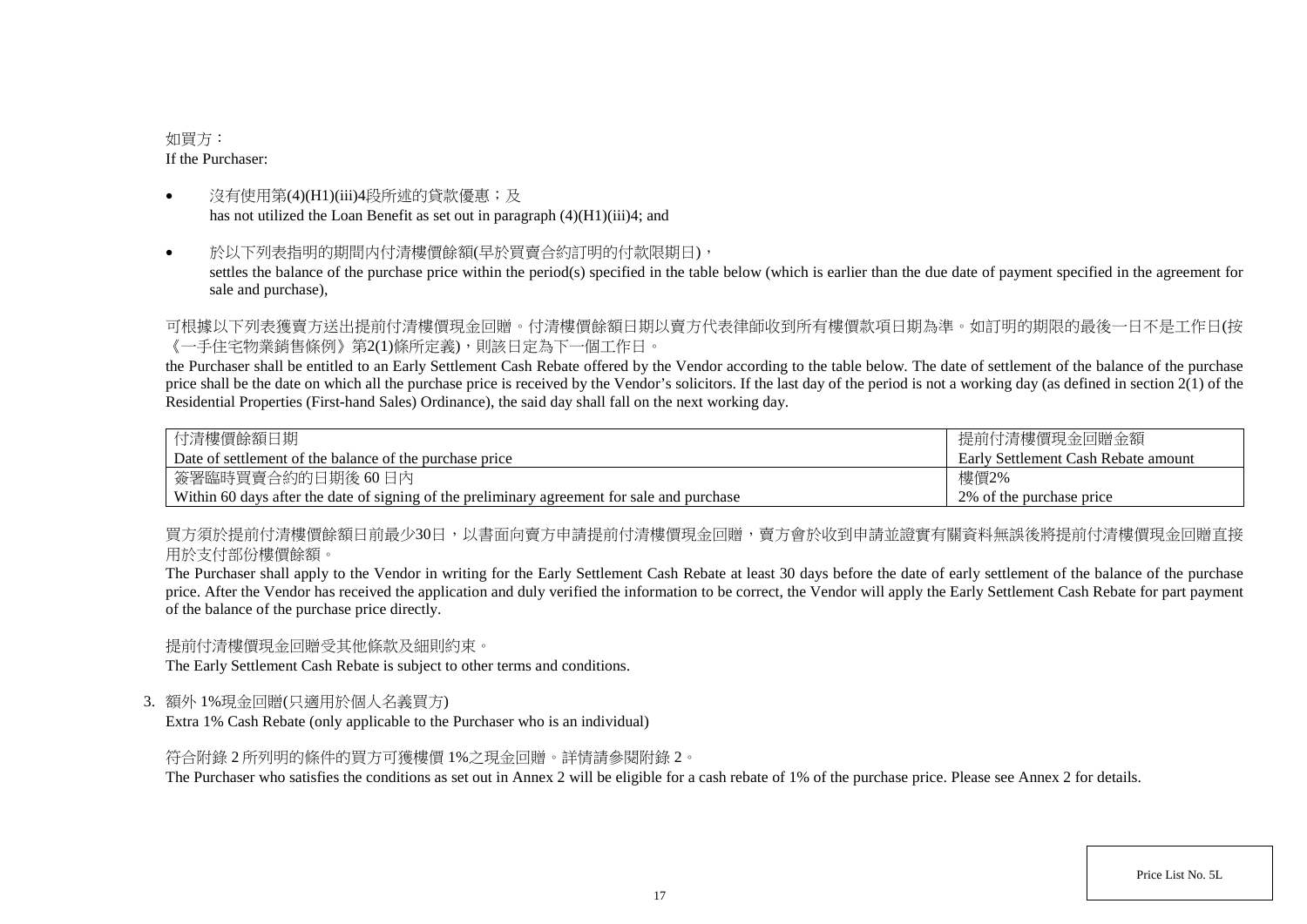# 4. 貸款優惠

Loan Benefit

# 買方可向賣方的指定財務機構申請以下其中一項貸款優惠:

The Purchaser may apply for ONLY ONE of the following loan benefits from the Vendor's designated financing company:

(a) 備用第一按揭貸款(只適用於買方為個人或香港註冊成立的有限公司及其所有股東及董事均為個人)

Standby First Mortgage Loan (only applicable to the Purchaser who is an individual or a limited company incorporated in Hong Kong with all its shareholder(s) and director(s) being individual(s))

# 備用第一按揭貸款的最高金額為淨樓價的80%,惟貸款金額不可超過應繳付之樓價餘額。詳情請參閱附錄3(a) 。

The maximum amount of the Standby First Mortgage Loan shall be 80% of the net purchase price, provided that the loan amount shall not exceed the balance of purchase price payable. Please see Annex 3(a) for details.

(b) 備用第二按揭貸款(只適用於買方為個人或香港註冊成立的有限公司及其所有股東及董事均為個人)

Standby Second Mortgage Loan (only applicable to the Purchaser who is an individual or a limited company incorporated in Hong Kong with all its shareholder(s) and director(s) being individual(s))

備用第二按揭貸款的最高金額為淨樓價的25%,惟第一按揭貸款(由第一按揭銀行提供)及備用第二按揭貸款總金額不可超過淨樓價的80%,或應繳付之樓 價餘額,以較低者為準。詳情請參閱附錄3(b) 。

The maximum amount of the Standby Second Mortgage Loan shall be 25% of the net purchase price, provided that the total amount of first mortgage loan (offered by the first mortgagee bank) and the Standby Second Mortgage Loan shall not exceed 80% of the net purchase price, or the balance of purchase price payable, whichever is lower. Please see Annex 3(b) for details.

(c) Regency 120(只適用於個人名義買方)

Regency 120 (only applicable to the Purchaser who is an individual)

Regency 120分為兩部份:A 部份(用於繳付樓價餘額)的最高貸款金額為樓價90%及(如適用)B部份(用於償還現有物業的按揭貸款)的最高貸款金額為樓價 30%。詳情請參閱附錄3(c) 。

Regency 120 is divided into two tranches: the maximum loan amount of Tranche A (for payment of the balance of the purchase price) shall be 90% of the purchase price and (if applicable) the maximum loan amount of Tranche B (for repayment of the mortgage loan of the Existing Property) shall be 30% of the purchase price. Please see Annex 3(c) for details.

上文『淨樓價』一詞指扣除第(4)(H1)(iii)1(a)段所述的印花稅現金回贈(如有)、第(4)(H1)(iii)1(b)段所述的港幣\$5,000現金回贈(如有)及第(4)(H1)(iii)3段所述的額 外1%現金回贈(如有)後的住宅物業之樓價。

The term "net purchase price" above means the amount of the purchase price of the residential property after deducting the Stamp Duty Cash Rebate (if any) as set out in paragraph (4)( $\hat{H}1$ )(iii)1(a), the HK\$5,000 Cash Rebate (if any) as set out in paragraph (4)(H1)(iii)1(b) and the Extra 1% Cash Rebate (if any) as set out in paragraph (4)(H1)(iii)3.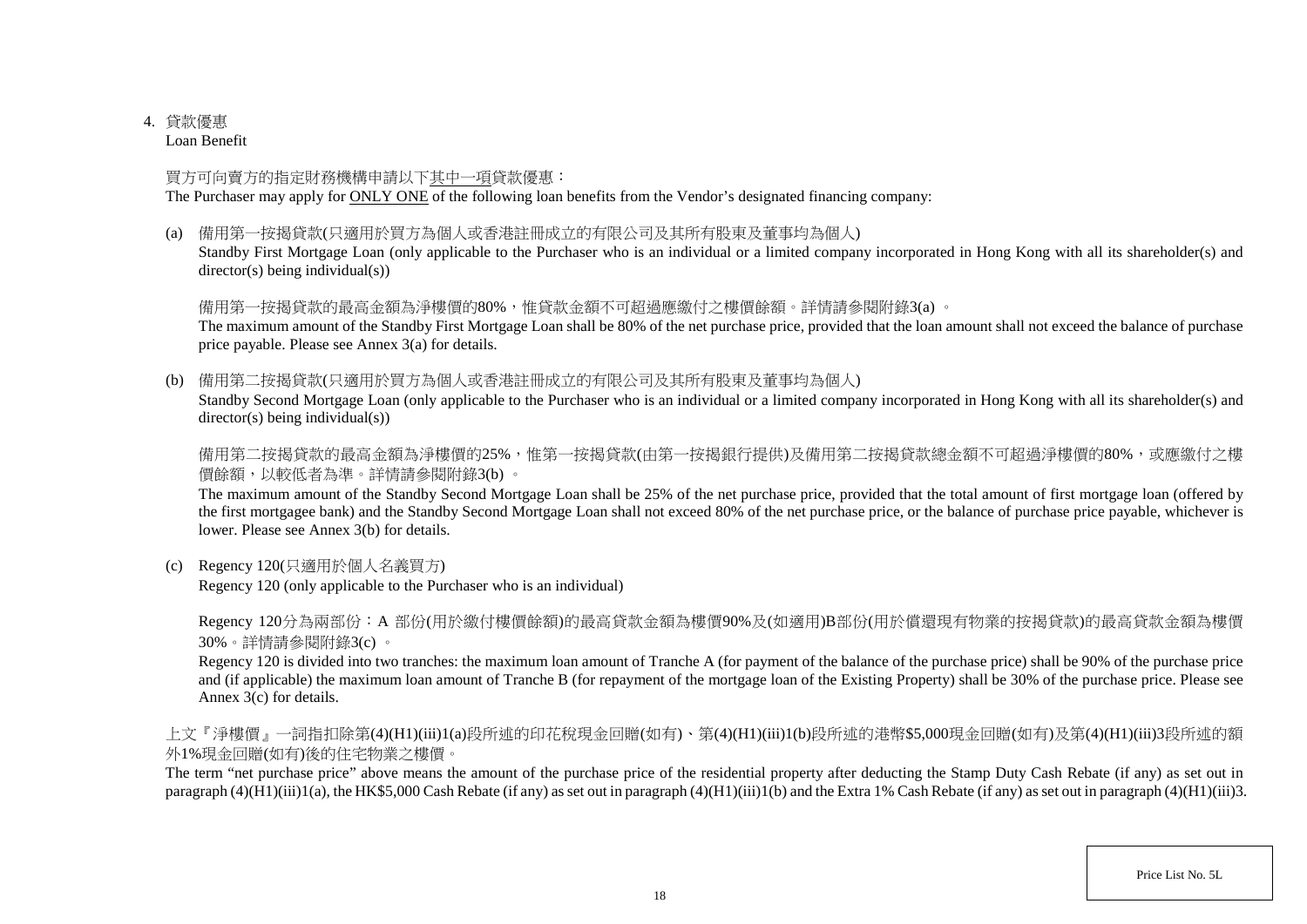#### 5. 首 3 年保修優惠

First 3 Years Warranty Offer

## 在不影響買方於買賣合約下之權利的前提下,凡住宅物業有欠妥之處,買方可於住宅物業的成交日起計 3 年内向賣方發出書面通知,賣方須在收到書面通知後 在合理地切實可行的範圍內盡快自費作出修補。

Without affecting the Purchaser's rights under the agreement for sale and purchase, the Vendor shall at its own cost and as soon as reasonably practicable after receipt of a written notice served by the Purchaser within 3 years from the date of completion of sale and purchase of the residential property rectify any defects to the residential property.

### 為免疑問,首3年保修優惠不適用於該欠妥之處由正常捐耗、任何人之行為或疏忽造成;及園景及盆栽(如有)。

For the avoidance of doubt, the First 3 Years Warranty Offer does not apply to any defects caused by fair wear and tear, the act or neglect of any person; and the landscaping and potted plants (if any).

### 首 3 年保修優惠受其他條款及細則約束。

The First 3 Years Warranty Offer is subject to other terms and conditions.

### 6. 住戶停車位優惠

### Offer of Residential Car Parking Space(s)

(a) 選購於價單上設有符號"#"之住宅物業之買方,可享有認購該期數或其他地政總署署長屆時已發出預售樓花同意書或轉讓同意書的期數內的一個住戶停車 位的權利。買方可根據賣方日後公佈的住戶停車位之銷售安排所規定的時限及方法行使其認購住戶停車位的權利。賣方不作出任何陳述、承諾或保證買方 會獲認購與住宅物業相同期數內的住戶停車位。

The Purchaser of a residential property that is marked with a "#" in the price list is entitled to have an option to purchase one residential car parking space in the Phase or other Phase(s) in respect of which presale consent(s) or consent(s) to assign has/have been issued by the Director of Lands. The Purchaser can exercise his/her/its option to purchase a residential car parking space in accordance with time limit and manner as prescribed by the sales arrangement of the residential car parking spaces to be announced by the Vendor. The Vendor makes no representation, warranty or guarantee that the Purchaser will be offered a residential car parking space within the same Phase as the residential property.

- (b) 如買方不根據賣方日後公佈的住戶停車位之銷售安排行使其認購住戶停車位的權利,其認購住戶停車位的權利將會自動失效,買方不會為此獲得任何補償。 If the Purchaser does not exercise the option to purchase a residential car parking space in accordance with time limit and manner prescribed by the sales arrangement of the residential car parking spaces to be announced by the Vendor, the option to purchase a residential car parking space shall lapse automatically and the Purchaser shall not be entitled to any compensation therefor.
- (c) 住戶停車位的售價及銷售安排詳情將由賣方全權及絕對酌情決定,並容後公佈。 The price and sales arrangement details of residential car parking spaces will be determined by the Vendor at its sole and absolute discretion and will be announced later.
- (d) 住戶停車位優惠受其他條款及細則(包括但不限於土地批出的條款及細則) 約束。 Offer of Residential Car Parking Space(s) is subject to other terms and conditions (including but not limited to terms and conditions of land grant).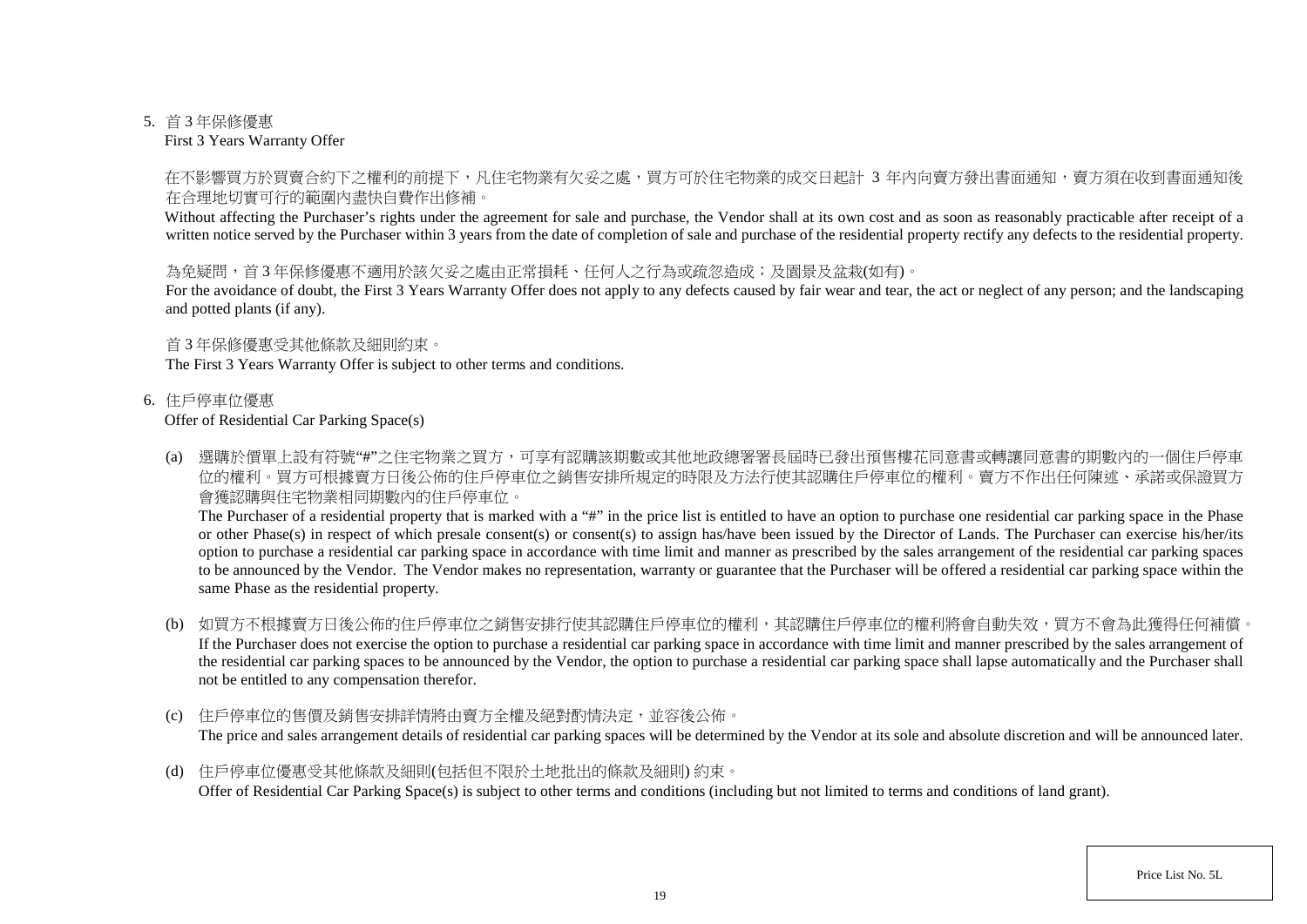- (4)(J1) 360 日付款計劃 360 Days Payment Plan
	- (i) 支付條款 The Terms of Payment

買方於簽署臨時買賣合約時須繳付相等於樓價 5%之金額作為臨時訂金,其中港幣\$100,000 作爲部分臨時訂金必須以銀行本票支付,臨時訂金的餘額可以支票及/或 銀行本票支付,本票及支票抬頭請寫『胡關李羅律師行』。

Upon signing of the preliminary agreement for sale and purchase, the Purchaser shall pay the preliminary deposit which is equivalent to 5% of the purchase price. HK\$100,000 being part of the preliminary deposit must be paid by cashier order(s) and the balance of the preliminary deposit may be paid by cheque(s) and/or cashier order(s). The cashier order(s) and cheque(s) should be made payable to "Woo Kwan Lee & Lo".

1. 臨時訂金即樓價 5% (『臨時訂金』)於簽署臨時買賣合約時繳付,買方須於簽署臨時買賣合約的日期後 5 個工作日內簽署買賣合約。

A preliminary deposit equivalent to 5% of the purchase price ("preliminary deposit") shall be paid upon signing of the preliminary agreement for sale and purchase. The agreement for sale and purchase shall be signed by the Purchaser within 5 working days after the date of signing of the preliminary agreement for sale and purchase.

- 2. 加付訂金即樓價 5%於簽署臨時買賣合約的日期後 120 日內繳付。 A further deposit equivalent to 5% of the purchase price shall be paid within 120 days after the date of signing of the preliminary agreement for sale and purchase.
- 3. 樓價 5%於簽署臨時買賣合約的日期後 180 日內繳付。 5% of the purchase price shall be paid within 180 days after the date of signing of the preliminary agreement for sale and purchase.
- 4. 樓價 85%(樓價餘額)於簽署臨時買賣合約的日期後 360 日內繳付。 85% of the purchase price (balance of purchase price) shall be paid within 360 days after the date of signing of the preliminary agreement for sale and purchase.
- (ii) 售價獲得折扣的基礎 The basis on which any discount on the price is available
	- 1. 置業售價折扣

Home Purchase Price Discount

(a) 如買方於簽署臨時買賣合約時選擇置業售價折扣,買方可獲8%售價折扣優惠。

If the Purchaser chooses the Home Purchase Price Discount upon the signing of preliminary agreement for sale and purchase, the Purchaser will be offered 8% discount on the price.

(b) 如買方於簽署臨時買賣合約時不選擇置業售價折扣,則買方可獲賣方提供第(4)(J1)(iii)1段所述之印花稅優惠。為免疑問,就購買每個住宅物業,買方只可 享有置業售價折扣或第(4)(J1)(iii)1段所述之印花稅優惠的其中一項。買方須為於同一份臨時買賣合約下購買的所有住宅物業選擇相同之優惠。

Price List No. 5L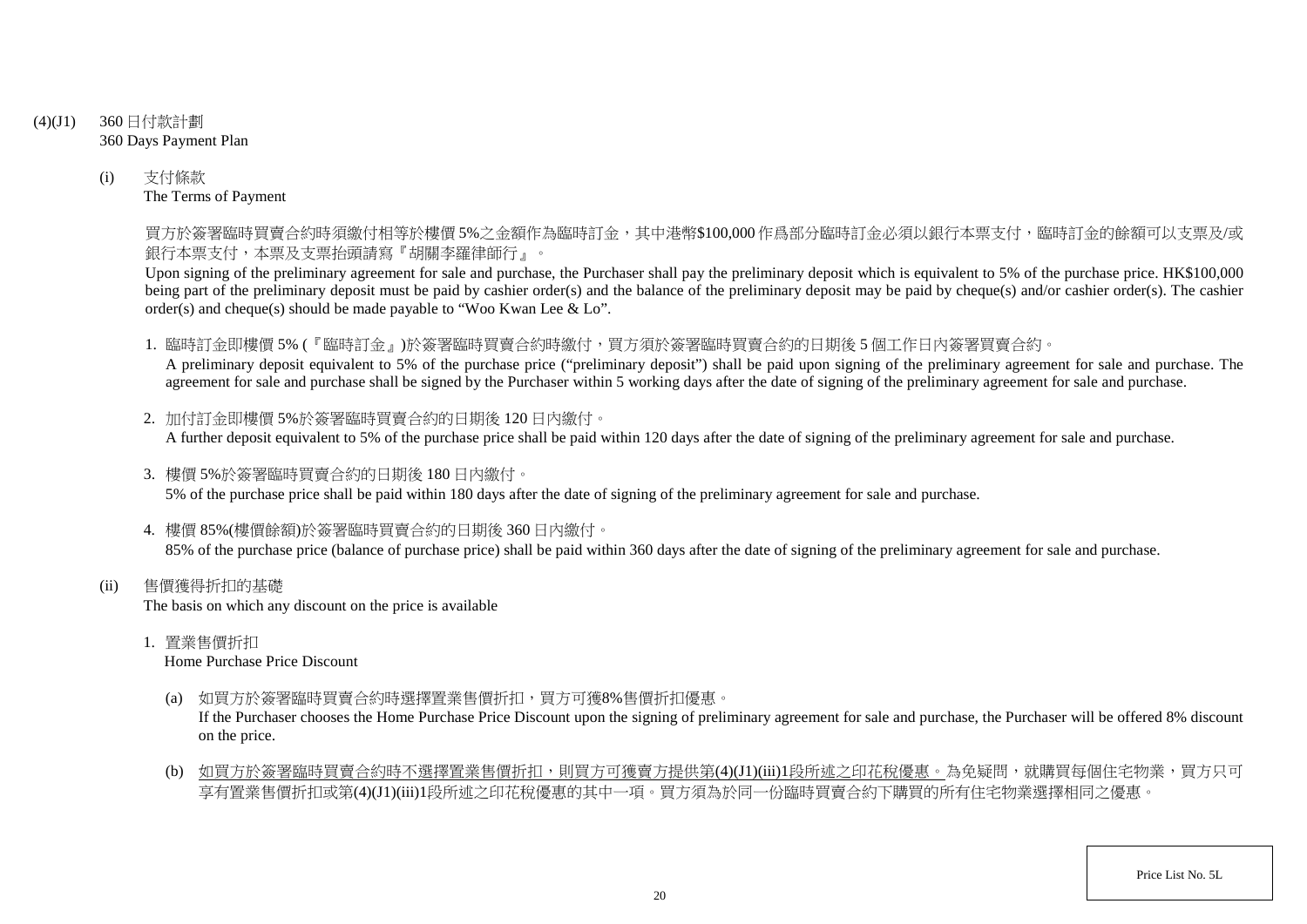If the Purchaser does not choose the Home Purchase Price Discount upon the signing of preliminary agreement for sale and purchase, the Stamp Duty Offer(s) set out in paragraph  $(4)(J1)(iii)1$  will be offered to the Purchaser. For the avoidance of doubt, for the purchase of each residential property, the Purchaser is only entitled to either the Home Purchase Price Discount or the Stamp Duty Offer(s) as set out in paragraph (4)(J1)(iii)1. The Purchaser must choose the same offer for all the residential properties purchased under the same preliminary agreement for sale and purchase.

#### 2. 特別折扣

Special Discount

# 買方可獲7%售價折扣優惠。

The Purchaser will be offered 7% discount on the price.

# 3. 新地會會員售價折扣優惠

Price Discount Offer for SHKP Club Member

凡簽署臨時買賣合約,如買方為新地會會員 (即在簽署臨時買賣合約當日或之前,最少一位個人買方 (如買方是以個人名義) 或最少一位 買方之董事 (如買方是 以公司名義) 須為新地會會員),買方可獲1%售價折扣優惠。

If the Purchaser is a SHKP Club member (i.e. at least one individual Purchaser (if the Purchaser is an individual(s)) or at least one director of the Purchaser (if the Purchaser is a corporation) is a SHKP Club member on or before the date of signing the preliminary agreement for sale and purchase), the Purchaser will be offered 1% discount on the price.

# (iii) 可就購買該期數中的指明住宅物業而連帶獲得的任何贈品、財務優惠或利益

Any gift, or any financial advantage or benefit, to be made available in connection with the purchase of a specified residential property in the Phase

1. 印花稅優惠

Stamp Duty Offer(s)

# 如買方於簽署臨時買賣合約時不選擇第(4)(J1)(ii)1段所述之置業售價折扣,則買方可獲下述印花稅優惠:

If the Purchaser does not choose the Home Purchase Price Discount as set out in paragraph  $(4)(J1)(ii)1$  upon the signing of preliminary agreement for sale and purchase, the Purchaser will be offered the following Stamp Duty Offer(s):

(a) 印花稅現金回贈

Stamp Duty Cash Rebate

# 買方在按買賣合約付清樓價餘額的情況下,可獲賣方提供印花稅現金回贈。印花稅現金回贈的金額相等於(視情況而定):

Subject to settlement of the balance of the purchase price in accordance with the agreement for sale and purchase, the Purchaser shall be entitled to a Stamp Duty Cash Rebate offered by the Vendor which amount shall be equal to (as the case may be):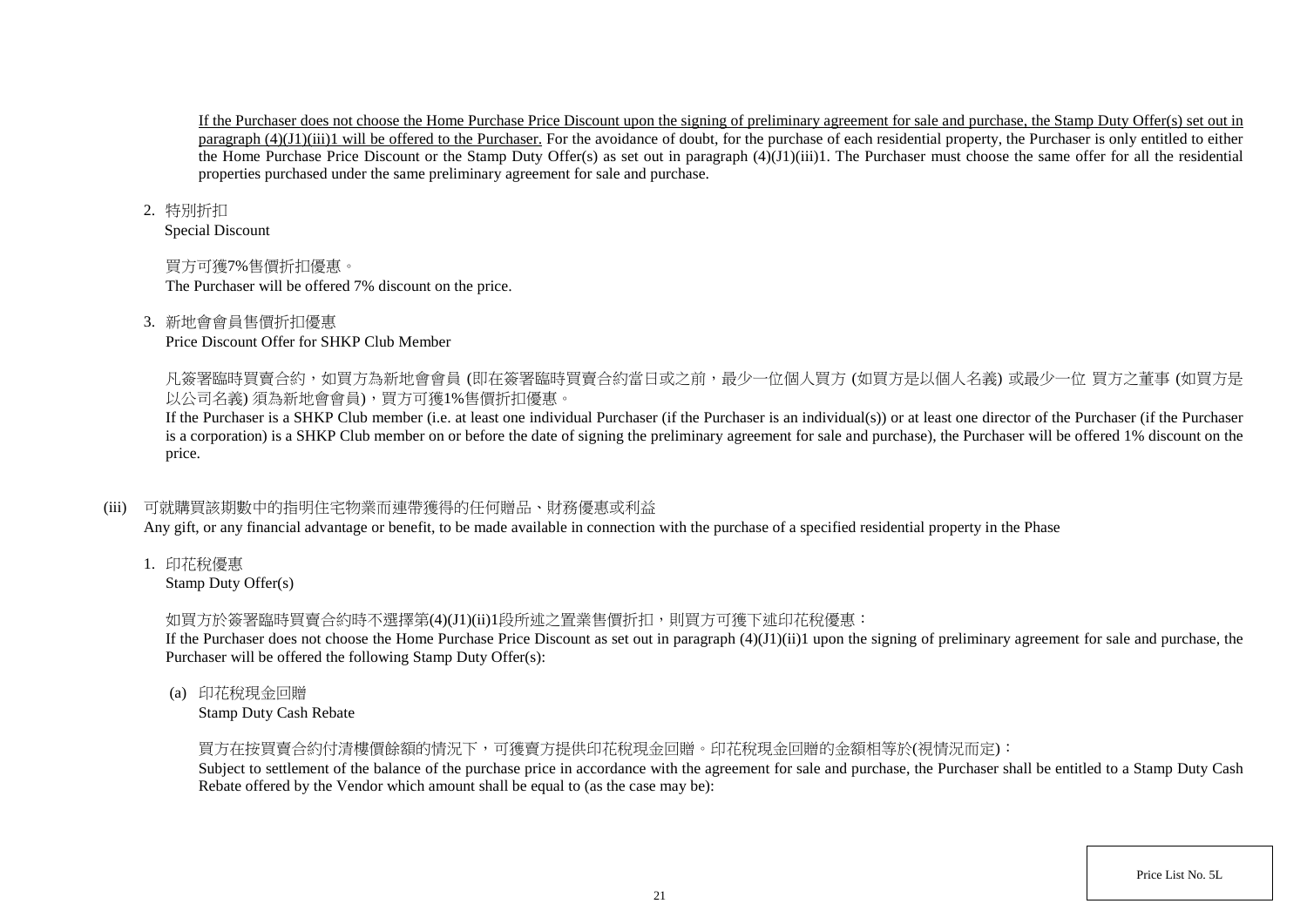- (i) (就從價印花稅以較高稅率(第1標準)計算)就買賣合約應付的從價印花稅的70%,上限為樓價的10.5%;或 (if ad valorem stamp duty at higher rates (Scale 1) applies) 70% of the ad valorem stamp duty chargeable on the agreement for sale and purchase, subject to a cap of 10.5% of the purchase price; or
- (ii) (就從價印花稅以較低稅率(第2標準)計算)就買賣合約應付的從價印花稅的100%加上樓價的4.25%,上限為樓價的8%。 (if ad valorem stamp duty at lower rates (Scale 2) applies) 100% of the ad valorem stamp duty chargeable on the agreement for sale and purchase plus 4.25% of the purchase price, subject to a cap of 8% of the purchase price.

詳情請參閱附錄1(a)。

Please see Annex 1(a) for details.

(b) 過渡性貸款(只適用於買方為個人或香港註冊成立的有限公司及其所有股東及董事均為個人)

Transitional Loan (only applicable to the Purchaser who is an individual or a limited company incorporated in Hong Kong with all its shareholder(s) and director(s) being individual(s))

買方可向賣方的指定財務機構申請過渡性貸款或(如買方享有印花稅現金回贈但沒有使用過渡性貸款)可獲港幣\$5,000現金回贈,過渡性貸款的最高金額相 等於(視情況而定):

The Purchaser may apply for a Transitional Loan from the Vendor's designated financing company or (if the Purchaser is entitled to the Stamp Duty Cash Rebate but has not utilized the Transitional Loan) shall be entitled to a HK\$5,000 Cash Rebate. The maximum Transitional Loan amount shall be equal to (as the case may be):

(i) (就從價印花稅以較高稅率(第1標準)計算)就買賣合約應付的從價印花稅的70%,上限為樓價的8.5%;或

(if ad valorem stamp duty at higher rates (Scale 1) applies) 70% of the ad valorem stamp duty chargeable on the agreement for sale and purchase, subject to a cap of 8.5% of the purchase price; or

(ii) (就從價印花稅以較低稅率(第2標準)計算)就買賣合約應付的從價印花稅的70%,上限為樓價的2.625%。

(if ad valorem stamp duty at lower rates (Scale 2) applies) 70% of the ad valorem stamp duty chargeable on the agreement for sale and purchase, subject to a cap of 2.625% of the purchase price.

詳情請參閱附錄1(b)。 Please see Annex 1(b) for details.

2. 提前付清樓價現金回贈

Early Settlement Cash Rebate

如買方: If the Purchaser:

Price List No. 5L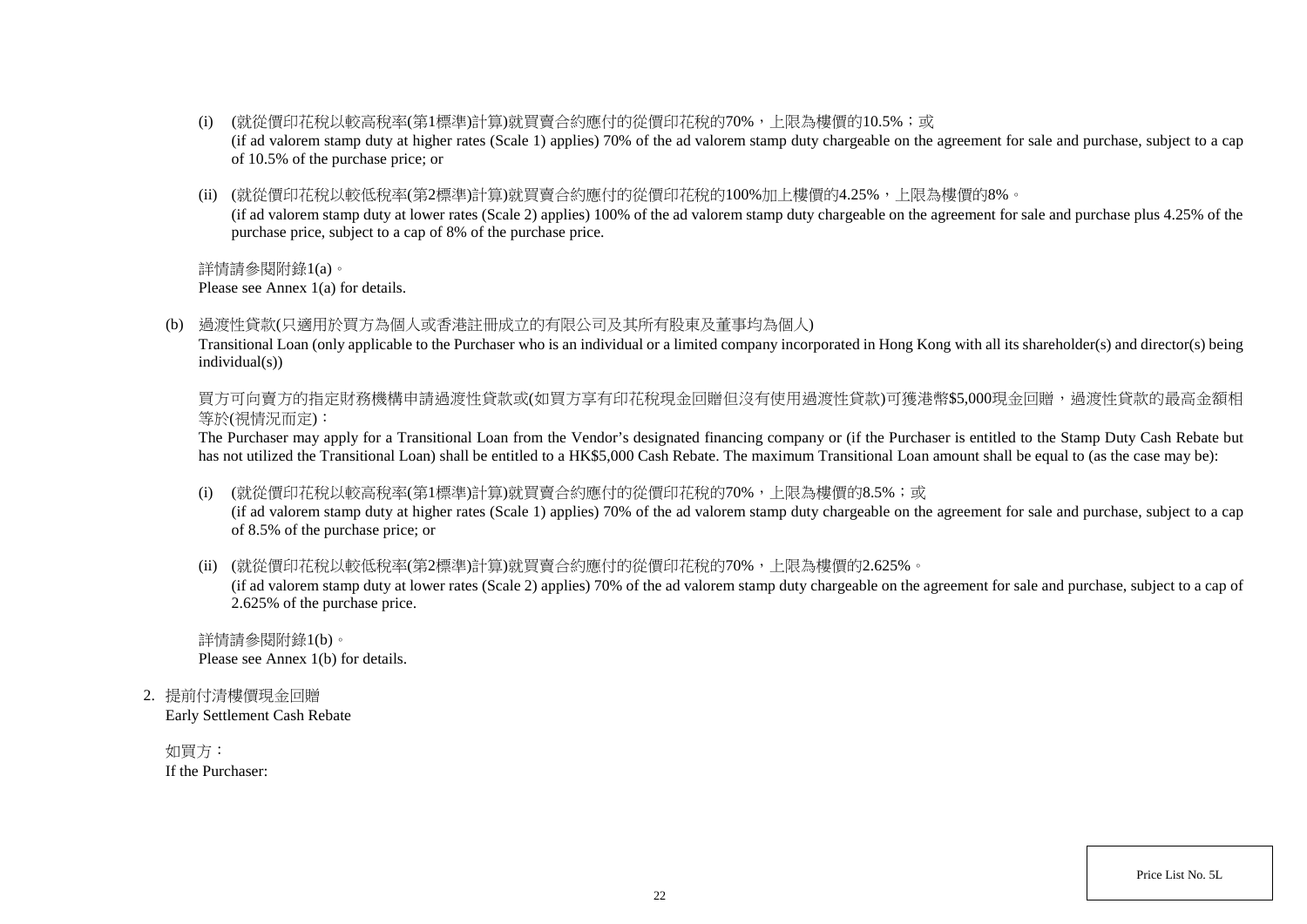- 沒有使用第(4)(J1)(iii)4段所述的貸款優惠;及 has not utilized the Loan Benefit as set out in paragraph (4)(J1)(iii)4; and
- 於以下列表指明的期間内付清樓價餘額(早於買賣合約訂明的付款限期日), settles the balance of the purchase price within the period(s) specified in the table below (which is earlier than the due date of payment specified in the agreement for sale and purchase),

可根據以下列表獲賣方送出提前付清樓價現金回贈。付清樓價餘額日期以賣方代表律師收到所有樓價款項日期為準。如訂明的期限的最後一日不是工作日(按 《一手住宅物業銷售條例》第2(1)條所定義),則該日定為下一個工作日。

the Purchaser shall be entitled to an Early Settlement Cash Rebate offered by the Vendor according to the table below. The date of settlement of the balance of the purchase price shall be the date on which all the purchase price is received by the Vendor's solicitors. If the last day of the period is not a working day (as defined in section  $2(1)$  of the Residential Properties (First-hand Sales) Ordinance), the said day shall fall on the next working day.

| 付清樓價餘額日期                                                                                                                 | 提前付清樓價現金回贈金額                        |
|--------------------------------------------------------------------------------------------------------------------------|-------------------------------------|
| Date of settlement of the balance of the purchase price                                                                  | Early Settlement Cash Rebate amount |
| 簽署臨時買賣合約的日期後60日內                                                                                                         | 樓價6%                                |
| Within 60 days after the date of signing of the preliminary agreement for sale and purchase                              | 6% of the purchase price            |
| 簽署臨時買賣合約的日期後 61日至 120日期間内                                                                                                | 樓價4%                                |
| Within the period from 61 days to 120 days after the date of signing of the preliminary agreement for sale and purchase  | 4% of the purchase price            |
| 簽署臨時買賣合約的日期後 121日至 180日期間内                                                                                               | 樓價2%                                |
| Within the period from 121 days to 180 days after the date of signing of the preliminary agreement for sale and purchase | 2% of the purchase price            |

買方須於提前付清樓價餘額日前最少30日,以書面向賣方申請提前付清樓價現金回贈,賣方會於收到申請並證實有關資料無誤後將提前付清樓價現金回贈直接 用於支付部份樓價餘額。

The Purchaser shall apply to the Vendor in writing for the Early Settlement Cash Rebate at least 30 days before the date of early settlement of the balance of the purchase price. After the Vendor has received the application and duly verified the information to be correct, the Vendor will apply the Early Settlement Cash Rebate for part payment of the balance of the purchase price directly.

提前付清樓價現金回贈受其他條款及細則約束。

The Early Settlement Cash Rebate is subject to other terms and conditions.

3. 額外 1%現金回贈(只適用於個人名義買方)

Extra 1% Cash Rebate (only applicable to the Purchaser who is an individual)

符合附錄 2 所列明的條件的買方可獲樓價 1%之現金回贈。詳情請參閱附錄 2。

The Purchaser who satisfies the conditions as set out in Annex 2 will be eligible for a cash rebate of 1% of the purchase price. Please see Annex 2 for details.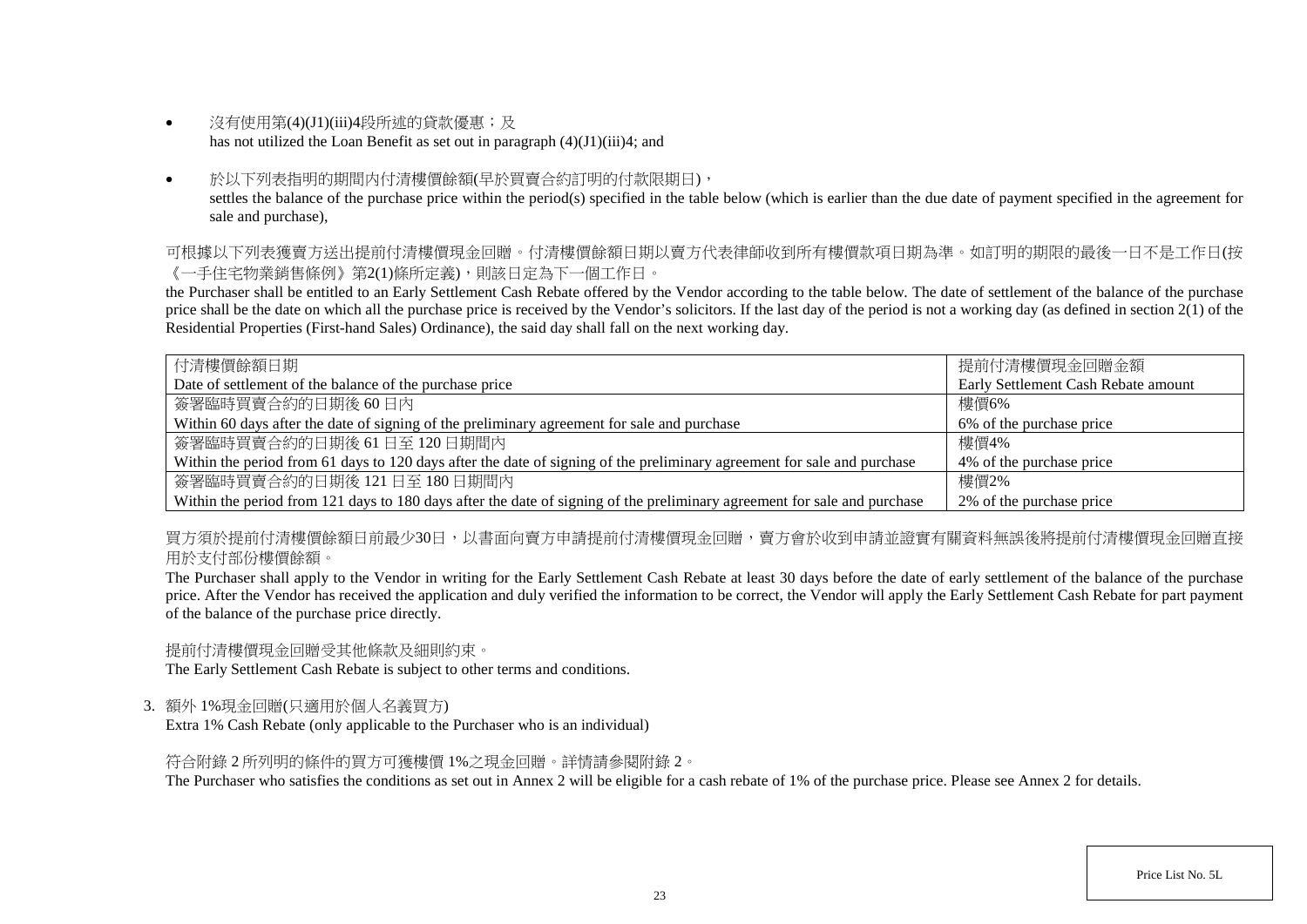# 4. 貸款優惠

Loan Benefit

# 買方可向賣方的指定財務機構申請以下其中一項貸款優惠:

The Purchaser may apply for ONLY ONE of the following loan benefits from the Vendor's designated financing company:

(a) 備用第一按揭貸款(只適用於買方為個人或香港註冊成立的有限公司及其所有股東及董事均為個人)

Standby First Mortgage Loan (only applicable to the Purchaser who is an individual or a limited company incorporated in Hong Kong with all its shareholder(s) and director(s) being individual(s))

# 備用第一按揭貸款的最高金額為淨樓價的80%,惟貸款金額不可超過應繳付之樓價餘額。詳情請參閱附錄3(a)。

The maximum amount of the Standby First Mortgage Loan shall be 80% of the net purchase price, provided that the loan amount shall not exceed the balance of purchase price payable. Please see Annex 3(a) for details.

(b) 備用第二按揭貸款(只適用於買方為個人或香港註冊成立的有限公司及其所有股東及董事均為個人)

Standby Second Mortgage Loan (only applicable to the Purchaser who is an individual or a limited company incorporated in Hong Kong with all its shareholder(s) and director(s) being individual(s))

備用第二按揭貸款的最高金額為淨樓價的25%,惟第一按揭貸款(由第一按揭銀行提供)及備用第二按揭貸款總金額不可超過淨樓價的80%,或應繳付之樓 價餘額,以較低者為準。詳情請參閱附錄3(b) 。

The maximum amount of the Standby Second Mortgage Loan shall be 25% of the net purchase price, provided that the total amount of first mortgage loan (offered by the first mortgagee bank) and the Standby Second Mortgage Loan shall not exceed 80% of the net purchase price, or the balance of purchase price payable, whichever is lower. Please see Annex 3(b) for details.

(c) Regency 120(只適用於個人名義買方)

Regency 120 (only applicable to the Purchaser who is an individual)

Regency 120分為兩部份:A 部份(用於繳付樓價餘額)的最高貸款金額為樓價90%及(如適用)B部份(用於償還現有物業的按揭貸款)的最高貸款金額為樓價 30%。詳情請參閱附錄3(c) 。

Regency 120 is divided into two tranches: the maximum loan amount of Tranche A (for payment of the balance of the purchase price) shall be 90% of the purchase price and (if applicable) the maximum loan amount of Tranche B (for repayment of the mortgage loan of the Existing Property) shall be 30% of the purchase price. Please see Annex 3(c) for details.

上文『淨樓價』一詞指扣除第(4)(J1)(iii)1(a)段所述的印花稅現金回贈(如有)、第(4)(J1)(iii)1(b)段所述的港幣\$5,000現金回贈(如有)及第(4)(J1)(iii)3段所述的額外 1%現金回贈(如有)後的住宅物業之樓價。

The term "net purchase price" above means the amount of the purchase price of the residential property after deducting the Stamp Duty Cash Rebate (if any) as set out in paragraph  $(4)(J1)(iii)1(a)$ , the HK\$5,000 Cash Rebate (if any) as set out in paragraph  $(4)(J1)(iii)1(b)$  and the Extra 1% Cash Rebate (if any) as set out in paragraph  $(4)(J1)(iii)3$ .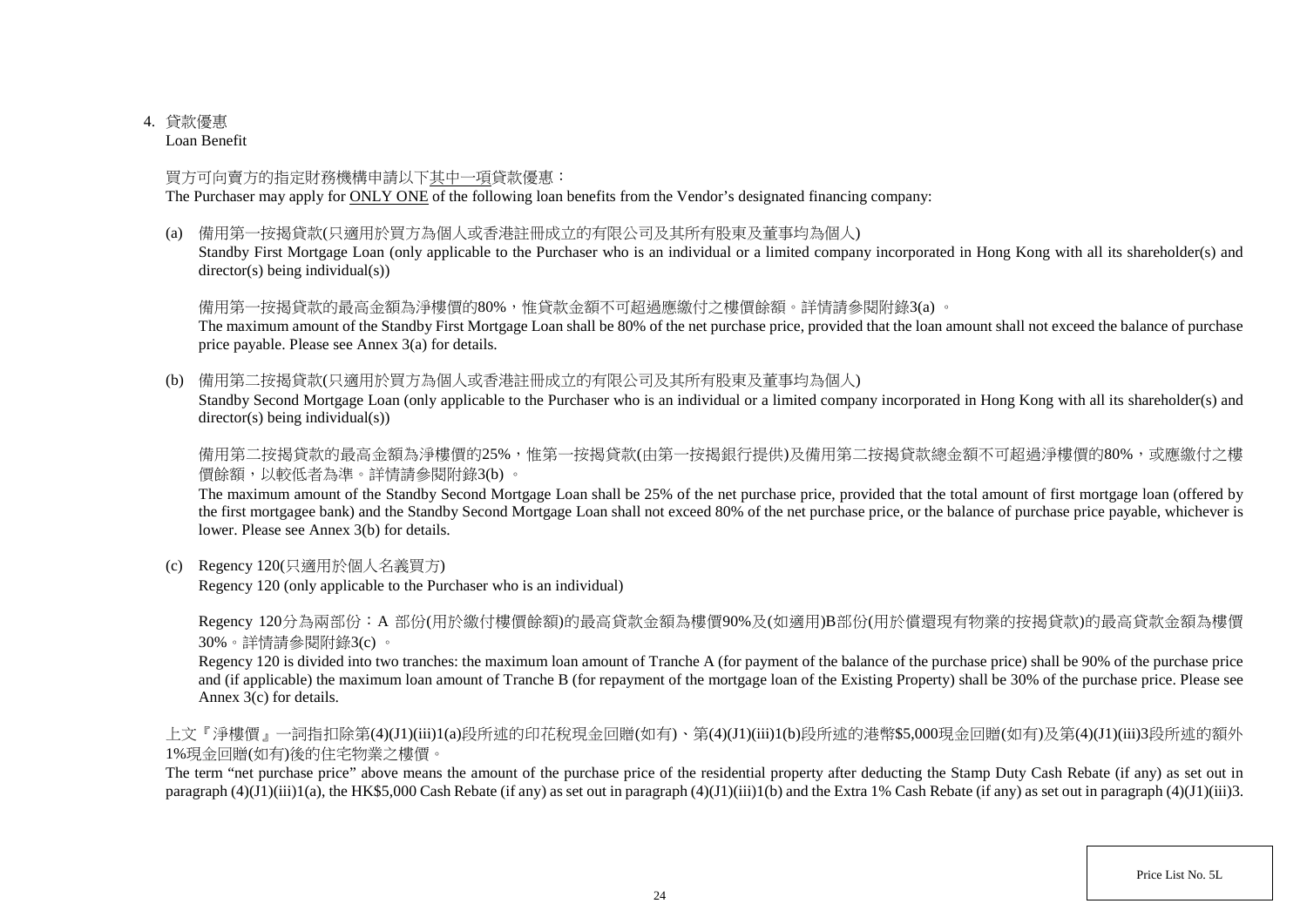#### 5. 首 3 年保修優惠

First 3 Years Warranty Offer

## 在不影響買方於買賣合約下之權利的前提下,凡住宅物業有欠妥之處,買方可於住宅物業的成交日起計 3 年内向賣方發出書面通知,賣方須在收到書面通知後 在合理地切實可行的範圍內盡快自費作出修補。

Without affecting the Purchaser's rights under the agreement for sale and purchase, the Vendor shall at its own cost and as soon as reasonably practicable after receipt of a written notice served by the Purchaser within 3 years from the date of completion of sale and purchase of the residential property rectify any defects to the residential property.

### 為免疑問,首3年保修優惠不適用於該欠妥之處由正常捐耗、任何人之行為或疏忽造成;及園景及盆栽(如有)。

For the avoidance of doubt, the First 3 Years Warranty Offer does not apply to any defects caused by fair wear and tear, the act or neglect of any person; and the landscaping and potted plants (if any).

### 首 3 年保修優惠受其他條款及細則約束。

The First 3 Years Warranty Offer is subject to other terms and conditions.

### 6. 住戶停車位優惠

### Offer of Residential Car Parking Space(s)

(a) 選購於價單上設有符號"#"之住宅物業之買方,可享有認購該期數或其他地政總署署長屆時已發出預售樓花同意書或轉讓同意書的期數內的一個住戶停車 位的權利。買方可根據賣方日後公佈的住戶停車位之銷售安排所規定的時限及方法行使其認購住戶停車位的權利。賣方不作出任何陳述、承諾或保證買方 會獲認購與住宅物業相同期數內的住戶停車位。

The Purchaser of a residential property that is marked with a "#" in the price list is entitled to have an option to purchase one residential car parking space in the Phase or other Phase(s) in respect of which presale consent(s) or consent(s) to assign has/have been issued by the Director of Lands. The Purchaser can exercise his/her/its option to purchase a residential car parking space in accordance with time limit and manner as prescribed by the sales arrangement of the residential car parking spaces to be announced by the Vendor. The Vendor makes no representation, warranty or guarantee that the Purchaser will be offered a residential car parking space within the same Phase as the residential property.

- (b) 如買方不根據賣方日後公佈的住戶停車位之銷售安排行使其認購住戶停車位的權利,其認購住戶停車位的權利將會自動失效,買方不會為此獲得任何補償。 If the Purchaser does not exercise the option to purchase a residential car parking space in accordance with time limit and manner prescribed by the sales arrangement of the residential car parking spaces to be announced by the Vendor, the option to purchase a residential car parking space shall lapse automatically and the Purchaser shall not be entitled to any compensation therefor.
- (c) 住戶停車位的售價及銷售安排詳情將由賣方全權及絕對酌情決定,並容後公佈。 The price and sales arrangement details of residential car parking spaces will be determined by the Vendor at its sole and absolute discretion and will be announced later.
- (d) 住戶停車位優惠受其他條款及細則(包括但不限於土地批出的條款及細則) 約束。 Offer of Residential Car Parking Space(s) is subject to other terms and conditions (including but not limited to terms and conditions of land grant).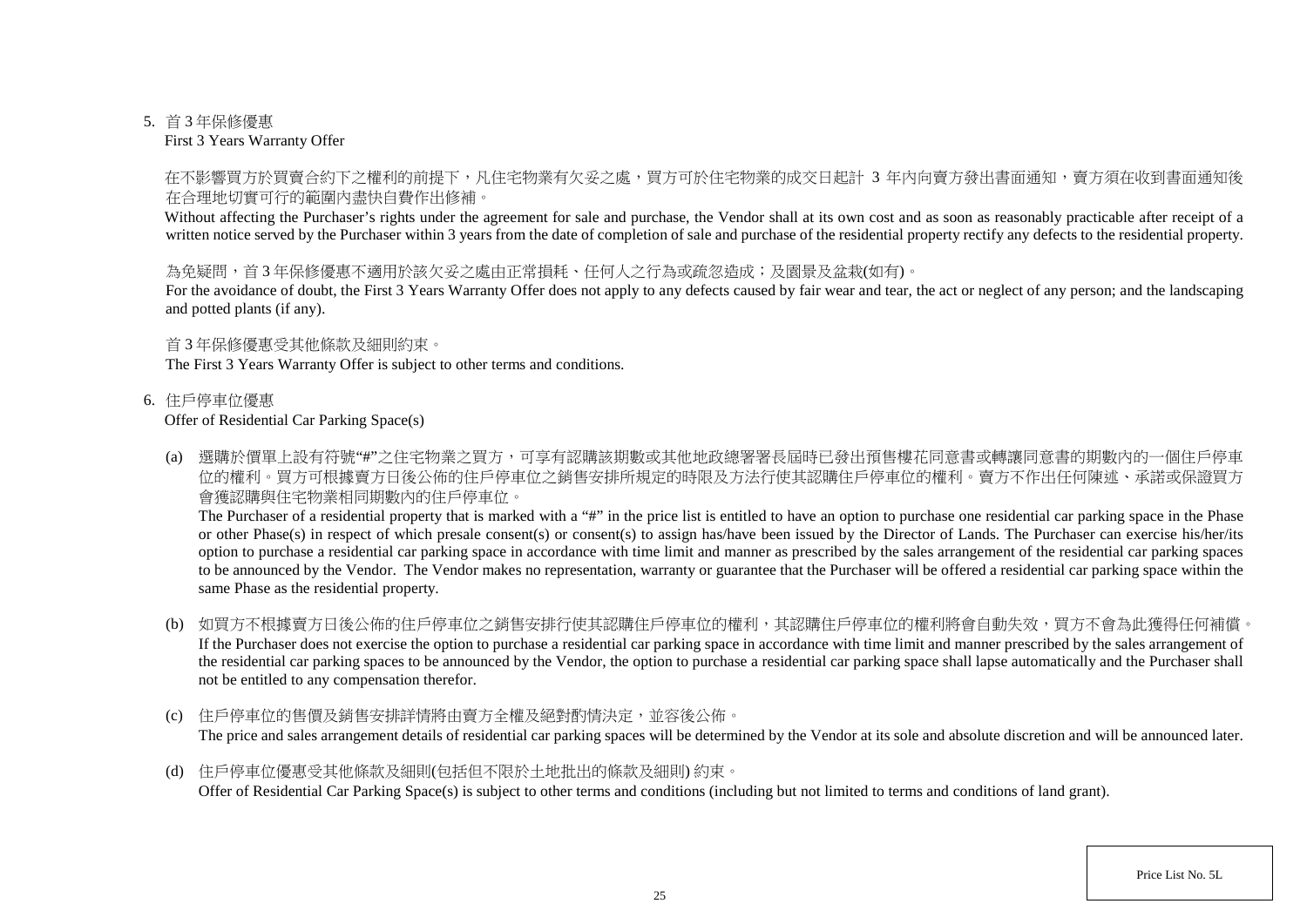- (4)(iv) 誰人負責支付買賣該期數中的指明住宅物業的有關律師費及印花稅 Who is liable to pay the solicitors' fees and stamp duty in connection with the sale and purchase of a specified residential property in the Phase
	- 1. 如買方選用賣方指定之代表律師作為買方之代表律師處理其買賣合約及轉讓契,買方原須支付買賣合約及轉讓契兩項法律文件之律師費用(不包括代墊付 費用,代墊付費用須由買方支付)將獲豁免。

If the Purchaser appoints the Vendor's solicitors to act on his/her behalf in the agreement for sale and purchase and the assignment in relation to the purchase, the legal cost (excluding disbursements, which shall be paid by the Purchaser) of the agreement for sale and purchase and the assignment to be borne by the Purchaser shall be waived.

- 2. 如買方選擇另聘代表律師為買方之代表律師處理其買賣合約及轉讓契,買賣雙方須各自負責有關買賣合約及轉讓契兩項法律文件之律師費用。 If the Purchaser chooses to instruct his/her/its own solicitors to act for him/her/it in relation to the agreement for sale and purchase and the assignment, each of the Vendor and the Purchaser shall pay his/her/its own solicitors' legal fees in respect of the agreement for sale and purchase and the assignment.
- 3. 買方須支付一概有關臨時買賣合約、買賣合約及轉讓契之印花稅(包括但不限於任何買方提名書或轉售的印花稅、任何從價印花稅、額外印花稅、買家印 花稅及任何與過期繳付任何印花稅有關的罰款、利息及附加費用)及登記費用。

All stamp duty (including without limitation any stamp duty on any nomination or sub-sale, any ad valorem stamp duty, special stamp duty, buyer's stamp duty and any penalty, interest and surcharge, etc. for late payment of any stamp duty) and registration fees on the preliminary agreement for sale and purchase, the agreement for sale and purchase and the assignment shall be borne by the Purchaser.

### (4)(v) 買方須為就買賣該期數中的指明住宅物業簽立任何文件而支付的費用

Any charges that are payable by a Purchaser for execution of any document in relation to the sale and purchase of a specified residential property in the Phase.

製作、登記及完成公契及管理協議、副公契(如有)及管理協議及分副公契(如有)(統稱『公契』)之費用及附於公契之圖則費用的適當分攤、所購物業的業權契據 及文件認證副本之費用、所購物業的買賣合約及轉讓契之圖則費、為申請豁免買家印花稅及/或從價印花稅較高稅率而須作出的任何法定聲明的費用、所購住宅 的按揭(如有)之法律及其他費用及代墊付費用及其他有關所購物業的買賣的文件的所有法律及其他實際支出,均由買方負責。

The Purchaser shall bear and pay a due proportion of the costs for the preparation, registration and completion of the Deed of Mutual Covenant and Management Agreement and the Sub-Deed of Mutual Covenant and Management Agreement (if any) and the Sub-Sub-Deed of Mutual Covenant (if any) (collectively the "DMC") and the plans attached to the DMC, all costs for preparing certified copies of title deeds and documents of the property purchased, all plan fees for plans to be annexed to the agreement for sale and purchase and the assignment of the property purchased, the costs of any statutory declaration required for application for exemption of buyer's stamp duty and/or higher rates of ad valorem stamp duty, all legal and other costs and disbursements in respect of any mortgage (if any) in respect of the property purchased and all legal costs and charges of any other documents relating to the sale and purchase of the property purchased.

Price List No. 5L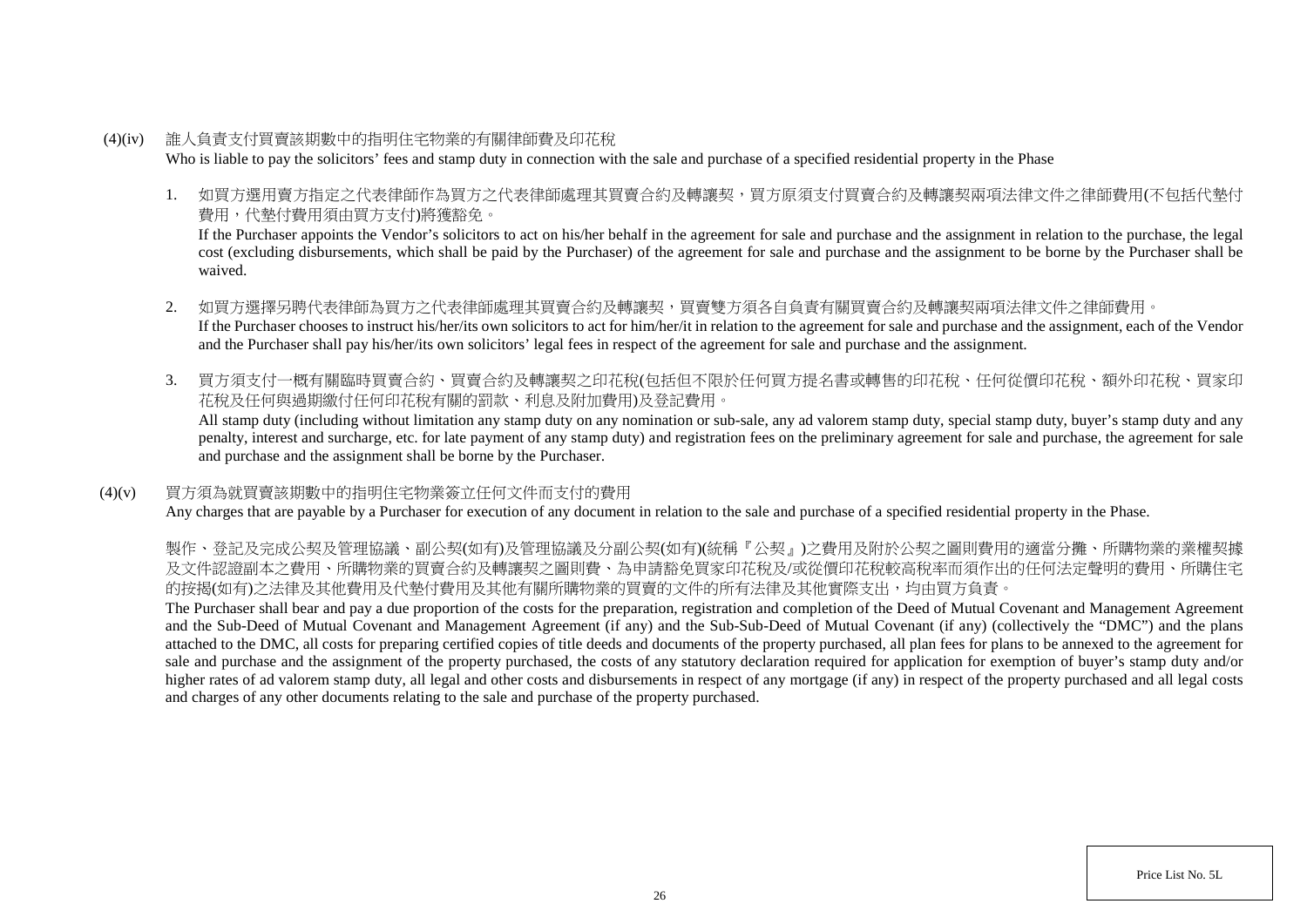# 備註:

Notes:

1. 根據香港金融管理局指引,銀行於計算按揭貸款成數時,必須先從樓價中扣除所有提供予買方就購買住宅物業而連帶獲得的全部現金回贈或其 賞或優惠 (如有);而有關還款能力之要求(包括但不限於供款與入息比率之上限)將按個別銀行及香港金融管理局不時公佈之指引而變更。詳情請向有關銀行查 詢。

According to Hong Kong Monetary Authority guidelines, the value of all cash rebates or other forms of monetary incentives or benefits (if any) made to the Purchaser in connection with the purchase of a residential property will be deducted from the purchase price when calculating the loan-to-value ratio by the bank; and the relevant repayment ability requirement (including but not limited to the cap of debt servicing ratio) may vary according to the banks themselves and the guidelines announced from time to time by Hong Kong Monetary Authority. For details, please enquire with the banks.

2. 所有就購買該期數中的指明住宅物業而連帶獲得的任何折扣、贈品、財務優惠或利益均只提供予臨時買賣合約中訂明的一手買方及不可轉讓 權決定買方是否符合資格可獲得該等折扣、贈品、財務優惠或利益。賣方亦保留解釋該等折扣、贈品、財務優惠或利益的相關條款的權利。如有任何爭議,賣 方之決定為最終並對買方有約束力。

All of the discount, gift, financial advantage or benefit to be made available in connection with the purchase of a specified residential property in the Phase are offered to firsthand Purchaser as specified in the preliminary agreement for sale and purchase only and shall not be transferable. The Vendor has absolute discretion in deciding whether a Purchaser is entitled to those discount, gift, financial advantage or benefit. The Vendor also reserves the right to interpret the relevant terms and conditions of those discount, gift, financial advantage or benefit. In case of dispute, the Vendor's decision shall be final and binding on the Purchasers.

3. 如買方希望更改付款計劃或更改任何已選擇之折扣、贈品、財務優惠或利益而須更新成交記錄冊內的記錄,可於不早於簽署臨時買賣合約後30日但不遲於付清 樓價餘額之日前30日向賣方提出申請,並須向賣方繳付手續費\$5,000及承擔有關律師費用及代墊付費用(如有)。對前述更改之申請及申請條件的批准與否,視乎 有關付款計劃、折扣、贈品、財務優惠或利益的有效性和賣方的最終決定。

If the Purchaser wishes to change the payment plan or change any of the selected discount(s), gift(s), financial advantage(s) or benefit(s) which requires update to the entry(ies) in the Register of Transactions , the Purchaser can apply to the Vendor for such change not earlier than 30 days after the date of signing of the preliminary agreement for sale and purchase but not later than 30 days before the date of settlement of the balance of the purchase price, and pay a handling fee of \$5,000 to the Vendor and bear all related solicitor's costs and disbursements (if any). The approval or disapproval of the aforesaid application for change and the application conditions are subject to the availability of the relevant payment plan(s), discount(s), gift(s), financial advantage(s) or benefit(s) and the final decision of the Vendor.

4. 所有由賣方將提供用以支付樓價餘額部份的現金回贈(以向上捨入方式換算至整數),在符合提供現金回贈的相關先決條件的情況下,賣方保留權利以其他方法及 形式將現金回贈支付予買方。

For all cash rebate(s) (rounded up to the nearest integer) that will be offered by the Vendor for part payment of the balance of purchase price, subject to the relevant prerequisite for provision the cash rebate(s) being satisfied, the Vendor reserves the right to pay the cash rebate(s) to the Purchaser by other method(s) and in other manner.

5. 賣方的指定財務機構沒有亦將不會委任任何人士(第三方)處理就向任何擬借款人或任何指明類別的擬借款人批出貸款,無論是促致、洽商、取得或申請貸款,或 是擔保或保證該筆貸款的償還或有關事宜。

The Vendor's designated financing company does not and will not appoint any person (third party) for or in relation to granting a loan to any intending borrower or any specified class of intending borrower, whether as to the procuring, negotiation, obtaining, application, guaranteeing or securing the repayment of such a loan.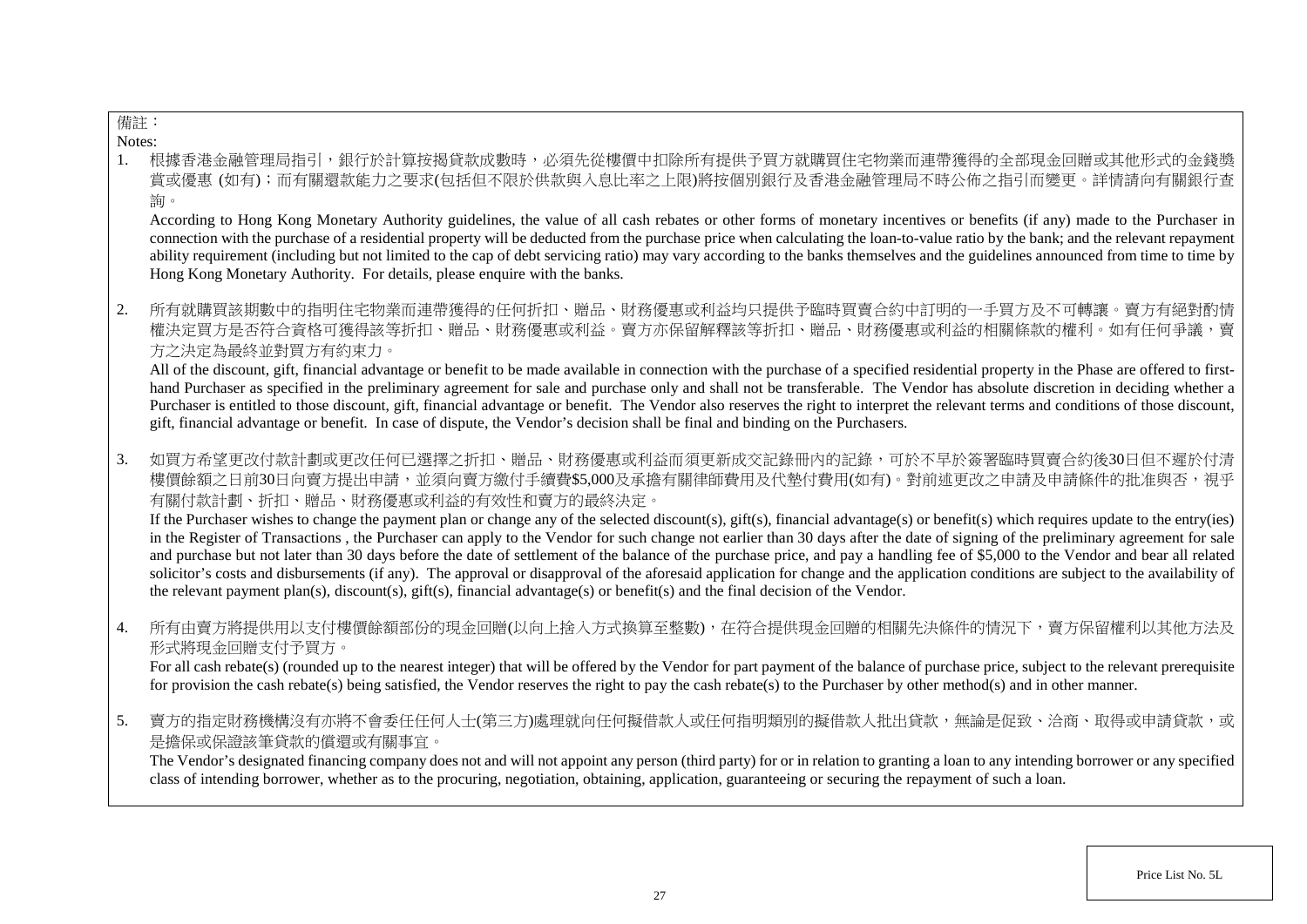6. 由賣方之指定財務機構提供的任何貸款,其最高貸款金額、息率及條款僅供參考,買方實際可獲得的貸款金額、息率及條款須視乎指定財務機構的獨立批核結 果而定,而且可能受法例及政府、香港金融管理局、銀行及相關監管機構不時發出之指引、公布、備忘等(不論是否對指定財務機構有約束力)影響。買方必須提 供指定財務機構所要求的資料及文件,否則貸款申請將不會獲處理。 The maximum loan amount, interest rate and terms of any loan to be offered by the Vendor's designated financing company are for reference only. The actual loan amount, interest rate and terms to be offered to the Purchaser shall be subject to the independent approval of the designated financing company, and may be affected by the laws and the guidelines, announcement, memorandum, etc. (whether the same is binding on the designated financing company) issued by the Government, Hong Kong Monetary Authority, banks and relevant regulatory authorities from time to time. The Purchaser shall provide information and documents requested from the designated financing company,

otherwise, the loan application shall not be processed.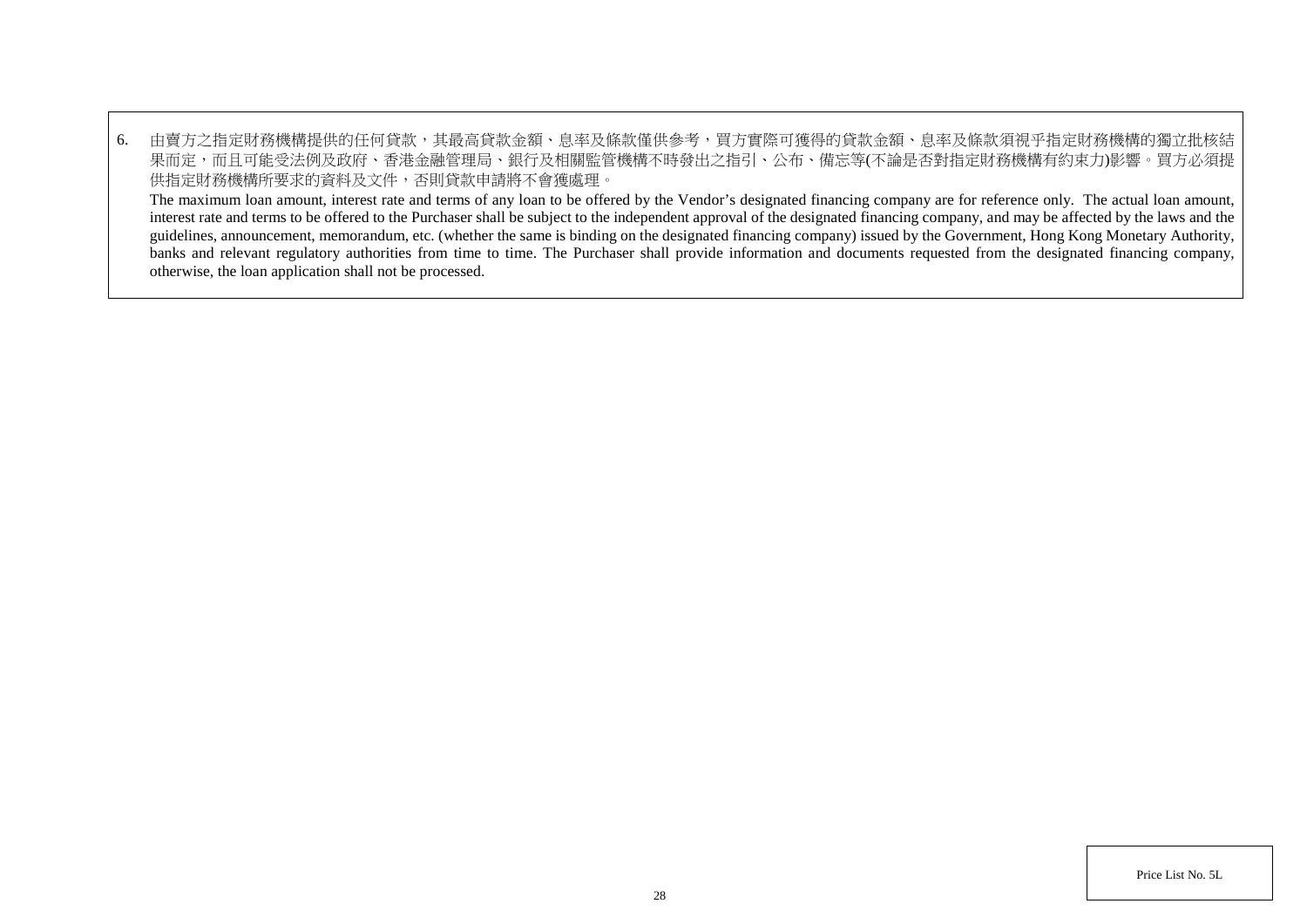附錄 1(a) 印花稅現金回贈

Annex 1(a) Stamp Duty Cash Rebate

(I) 買方須於付清樓價餘額之日前最少30日以書面((如需要)連同就買賣合約應付的所有印花稅的首張正式繳付收據及(如賣方要求)賣方代表律師樓的相關收據)向賣方 申請印花稅現金回贈,賣方會於收到申請並證實有關資料無誤後將印花稅現金回贈直接用於支付部份樓價餘額。

The Purchaser shall apply to the Vendor in writing ((if necessary) accompanied with the first official receipt(s) for payment of all stamp duty payable on the agreement for sale and purchase and (if the Vendor requests) the relevant receipt(s) of the Vendor's solicitors) for the Stamp Duty Cash Rebate at least 30 days before the date of settlement of the balance of the purchase price. After the Vendor has received the application and duly verified the information to be correct, the Vendor will apply the Stamp Duty Cash Rebate for part payment of the balance of the purchase price directly.

(II) 如買方已從賣方的指定財務機構(『指定財務機構』)獲得過渡性貸款(詳情請參閱附錄1(b)),則印花稅現金回贈會首先支付予指定財務機構用作償還過渡性貸款的 未償還欠款,餘款(如有)才會用於支付部份樓價餘額。 If the Purchaser has obtained the Transitional Loan from the Vendor's designated financing company ("designated financing company") (please see Annex 1(b) for details), then

the Stamp Duty Cash Rebate will first be paid to the designated financing company for repayment of any amount outstanding under the Transitional Loan and the balance (if any) will be applied for part payment of the balance of the purchase price.

- (III) 在賣方支付印花稅現金回贈金額後,(如適用)即使實際就買賣合約應繳付的相關印花稅金額大於計算印花稅現金回贈所依據的金額,賣方亦無須再向買方支付任何 其他或額外印花稅現金回贈。若有爭議,賣方有權決定印花稅現金回贈的金額,有關決定為最終決定並對買方具有約束力。 After the Vendor has paid the amount of the Stamp Duty Cash Rebate, (if applicable) if the amount of the relevant stamp duty actually payable on the agreement for sale and purchase exceeds the amount based on which the Stamp Duty Cash Rebate is calculated, the Vendor is not required to pay any other or additional Stamp Duty Cash Rebate to the Purchaser. In case of dispute, the Vendor has the right to determine the amount of the Stamp Duty Cash Rebate, and such determination shall be final and binding on the Purchaser.
- (IV) 印花稅現金回贈受其他條款及細則約束。

The Stamp Duty Cash Rebate is subject to other terms and conditions.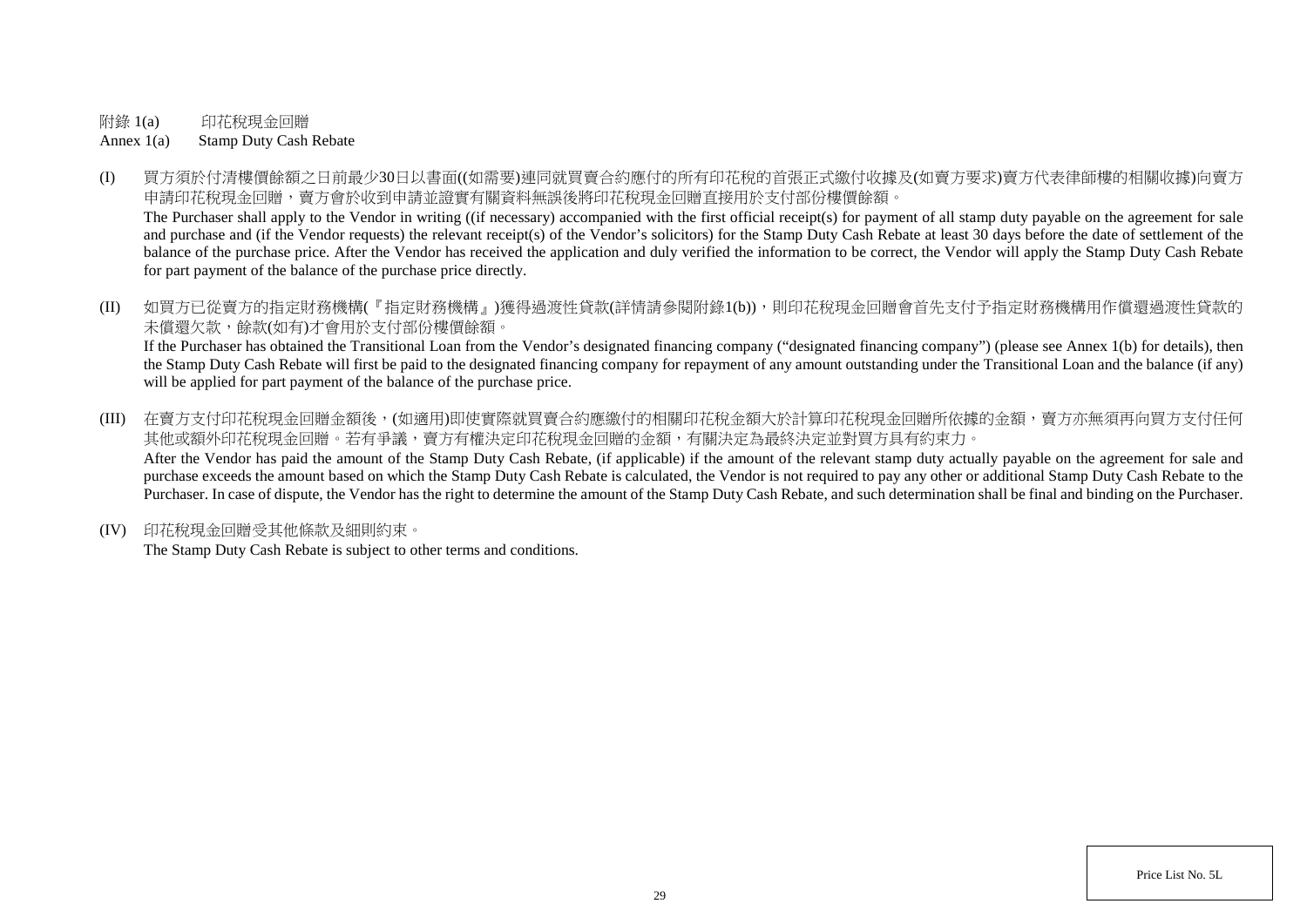### 附錄 1(b) 過渡性貸款(只適用於買方為個人或香港註冊成立的有限公司及其所有股東及董事均為個人)

Annex 1(b) Transitional Loan (only applicable to the Purchaser who is an individual or a limited company incorporated in Hong Kong with all its shareholder(s) and director(s) being individual(s))

# 買方可向賣方的指定財務機構(『指定財務機構』)申請過渡性貸款(『過渡性貸款』),主要條款如下:

The Purchaser can apply to the Vendor's designated financing company ("designated financing company") for a Transitional Loan ("Transitional Loan"). Key terms are as follows:

- (I) 買方須於簽署臨時買賣合約時同時申請過渡性貸款。 The Purchaser shall make the application for the Transitional Loan at the same time as the signing of the preliminary agreement for sale and purchase.
- (II) 買方須提供指定財務機構所要求的財務資料及文件,否則貸款申請將不會獲處理。 The Purchaser shall provide financial information and documents upon request from the designated financing company, otherwise, the loan application will not be processed.
- (III) 於簽署臨時買賣合約時,

At the time of signing of the preliminary agreement for sale and purchase,

- (a) 如買方沒有擁有(不論單獨或連同其他人)其他香港住宅物業,過渡性貸款的到期日為按買賣合約付清樓價餘額的日期。 if the Purchaser does not own (whether in his/her own name or jointly with the other(s)) the other residential property(ies) in Hong Kong, the maturity date of the Transitional Loan shall be the date of settlement of the balance of the purchase price in accordance with the agreement of sale and purchase.
- (b) 如買方擁有(不論單獨或連同其他人)其他香港住宅物業(『現有物業』)。過渡性貸款的到期日為(以較早者為準):

if the Purchaser owns (whether in his/her own name or jointly with the other(s)) the other residential property(ies) in Hong Kong ("Existing Property"), the maturity date of the Transitional Loan shall be (whichever is earlier):

• 按買賣合約付清樓價餘額的日期;

the date of settlement of the balance of the purchase price in accordance with the agreement of sale and purchase;

或

Or

- (如適用)如買方將現有物業賣出或以其他方式轉讓,完成現有物業的買賣或轉讓後14日內。 (if applicable)if the Purchaser shall sell or otherwise dispose of the Existing Property, within 14 days after the completion of sale or disposal of the Existing Property.
- (IV) 利率為5%p.a.。如買方在到期日或之前準時還清過渡性貸款,將獲豁免貸款利息。

Interest rate shall be 5%p.a.. **If the Purchaser shall duly repay the Transitional Loan on or before the maturity date, interest on the Transitional Loan will be waived.**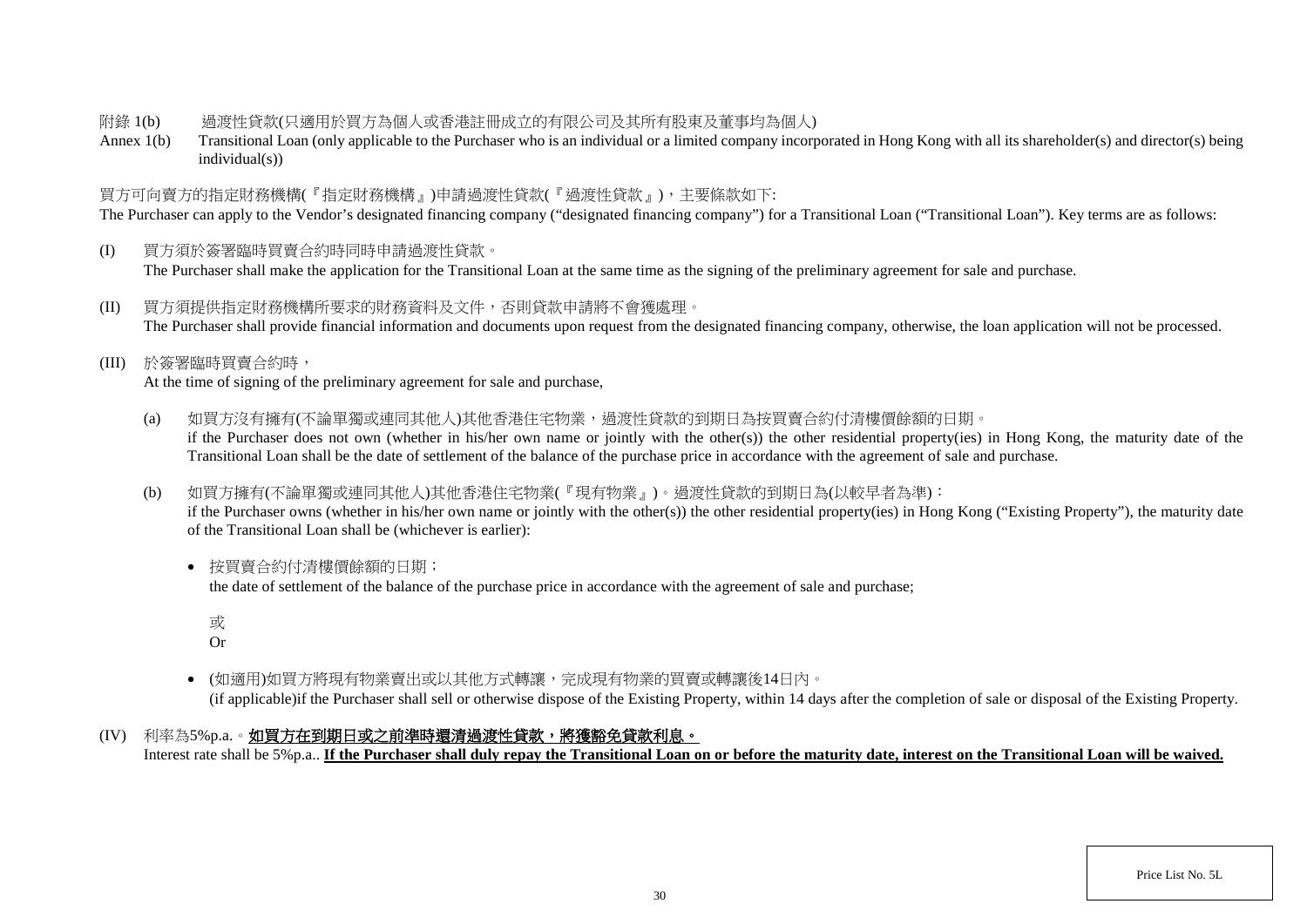(V) 所有過渡性貸款的法律文件須由賣方代表律師準備,並於賣方代表律師的辦事處簽署。買方無須支付任何申請貸款的手續費或法律費用。如買方就過渡性貸款另 行自聘律師作為其代表律師,買方須負責其代表律師有關費用及代墊付費用。

All legal documents of the Transitional Loan shall be prepared by the Vendor's solicitors and signed at the office of the Vendor's solicitors. The Purchaser will not be charged any handling fee or legal fee for processing the loan application. If the Purchaser shall instruct his/her/its own solicitors to act for him/her/it for the Transitional Loan, the Purchaser shall bear his/her/its own solicitors' relevant costs and disbursements.

(VI) 在簽署買賣合約之時,買方須向賣方代表律師存放一筆款項,以使賣方代表律師安排在印花稅條例訂明的時限內讓印花稅署署長為買賣合約及(如印花稅條例要求) 臨時買賣合約加蓋印花。該筆款項金額相等於買賣合約(包括加蓋買賣合約副本的定額費用)及(如印花稅條例要求)臨時買賣合約的從價印花稅及(如適用)買家印花 稅的總額,減過渡性貸款的金額。

Upon signing of the agreement for sale and purchase, the Purchaser shall deposit with the Vendor's solicitors a fund for the Vendor's solicitors to arrange for the agreement for sale and purchase and (where required by the Stamp Duty Ordinance) the preliminary agreement for sale and purchase to be stamped by the Collector of Stamp Revenue within the time limit prescribed by the Stamp Duty Ordinance. The amount of the fund is equal to the total amount of ad valorem stamp duty on the agreement for sale and purchase (including the fixed fee for stamping a counterpart of the agreement for sale and purchase) and (where required by the Stamp Duty Ordinance) the preliminary agreement for sale and purchase and (if applicable) the amount of buyer's stamp duty, less the Transitional Loan amount.

(VII) 買方敬請向指定財務機構查詢有關貸款用途及詳情。貸款批出與否及其條款,指定財務機構有最終決定權。不論貸款獲批與否,買方仍須按買賣合約完成住宅物 業的交易及繳付住宅物業的樓價全數。

The Purchaser is advised to enquire with the designated financing company about the purpose and details of the loan. The approval or disapproval of the loan and the terms thereof are subject to the final decision of the designated financing company. Irrespective of whether the loan is approved or not, the Purchaser shall complete the purchase of the residential property and shall pay the full purchase price of the residential property in accordance with the agreement for sale and purchase.

(VIII) 此貸款受其他條款及細則約束。

This loan is subject to other terms and conditions.

(IX) 賣方無給予或視之為已給予任何就過渡性貸款之批核的陳述或保證。

No representation or warranty is given or shall be deemed to have been given by the Vendor as to the approval of the Transitional Loan.

1. 如買方享有印花稅現金回贈但沒有使用過渡性貸款,在買方按買賣合約付清樓價餘額的情況下,可就每個住宅物業獲港幣\$5,000現金回贈(『港幣\$5,000現金回 贈』)。

If the Purchaser is entitled to the Stamp Duty Cash Rebate but has not utilized the Transitional Loan, subject to settlement of the balance of the purchase price in accordance with the agreement for sale and purchase, a cash rebate of HK\$5,000 for each residential property ("HK\$5,000 Cash Rebate") would be offered to the Purchaser.

2. 買方須於付清樓價餘額之日前最少30日,以書面向賣方申請港幣\$5,000現金回贈,賣方會於收到申請並證實有關資料無誤後將港幣\$5,000現金回贈直接用於支付 部份樓價餘額。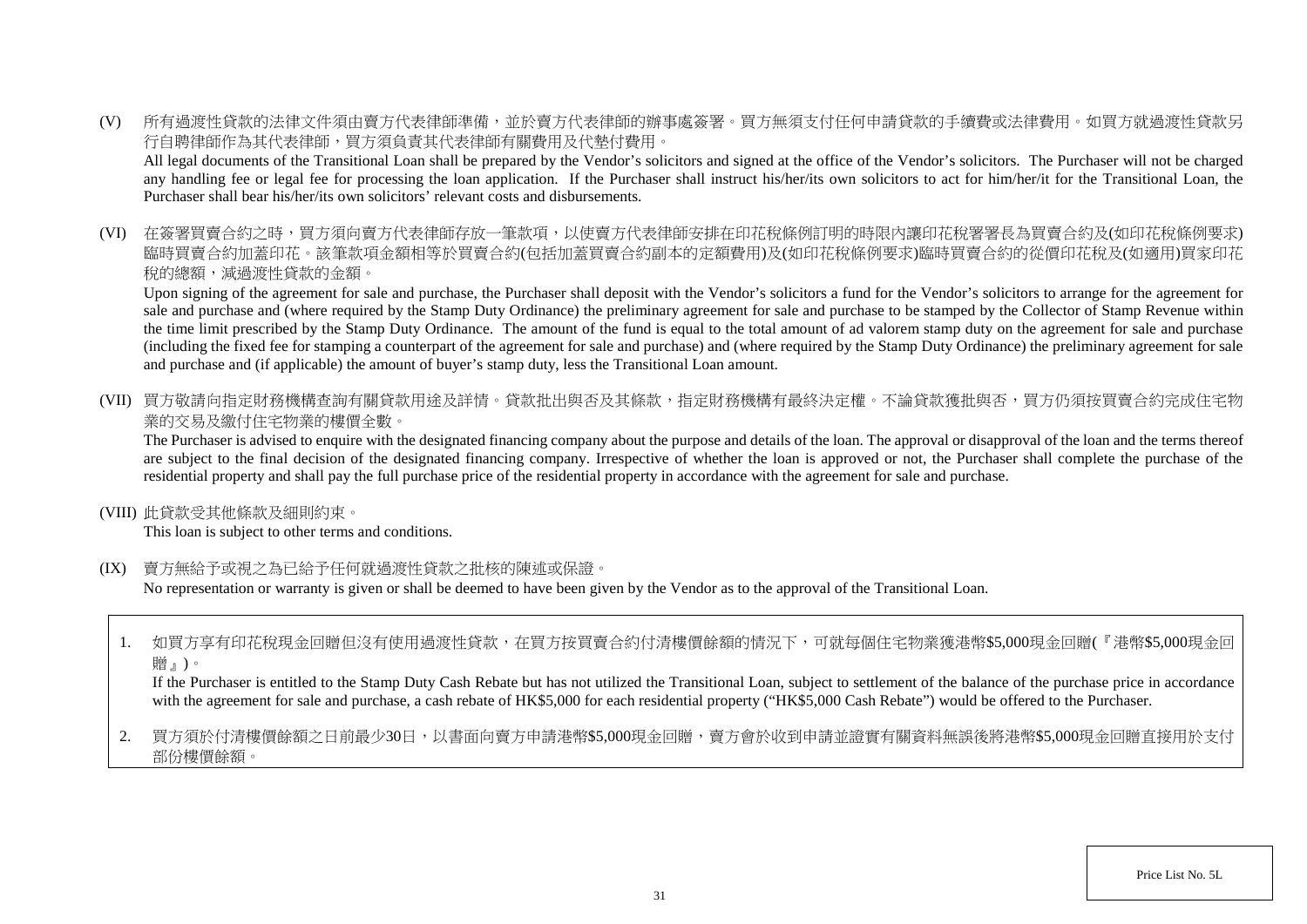The Purchaser shall apply to the Vendor in writing for the HK\$5,000 Cash Rebate at least 30 days before the date of settlement of balance of purchase price. After the Vendor has received the application and duly verified the information to be correct, the Vendor will apply the HK\$5,000 Cash Rebate for part payment of the balance of the purchase price directly.

3. 為免疑問,就購買每個住宅物業,買方只可選擇使用過渡性貸款或獲得港幣\$5,000現金回贈的其中一項。買方須為於同一份臨時買賣合約下購買的所有住宅物 業選擇相同之優惠。

For the avoidance of doubt, for each purchase of a residential property, the Purchaser can only choose either to utilize the Transitional Loan or to obtain the HK\$5,000 Cash Rebate. The Purchaser must choose the same offer for all the residential properties purchased under the same preliminary agreement for sale and purchase.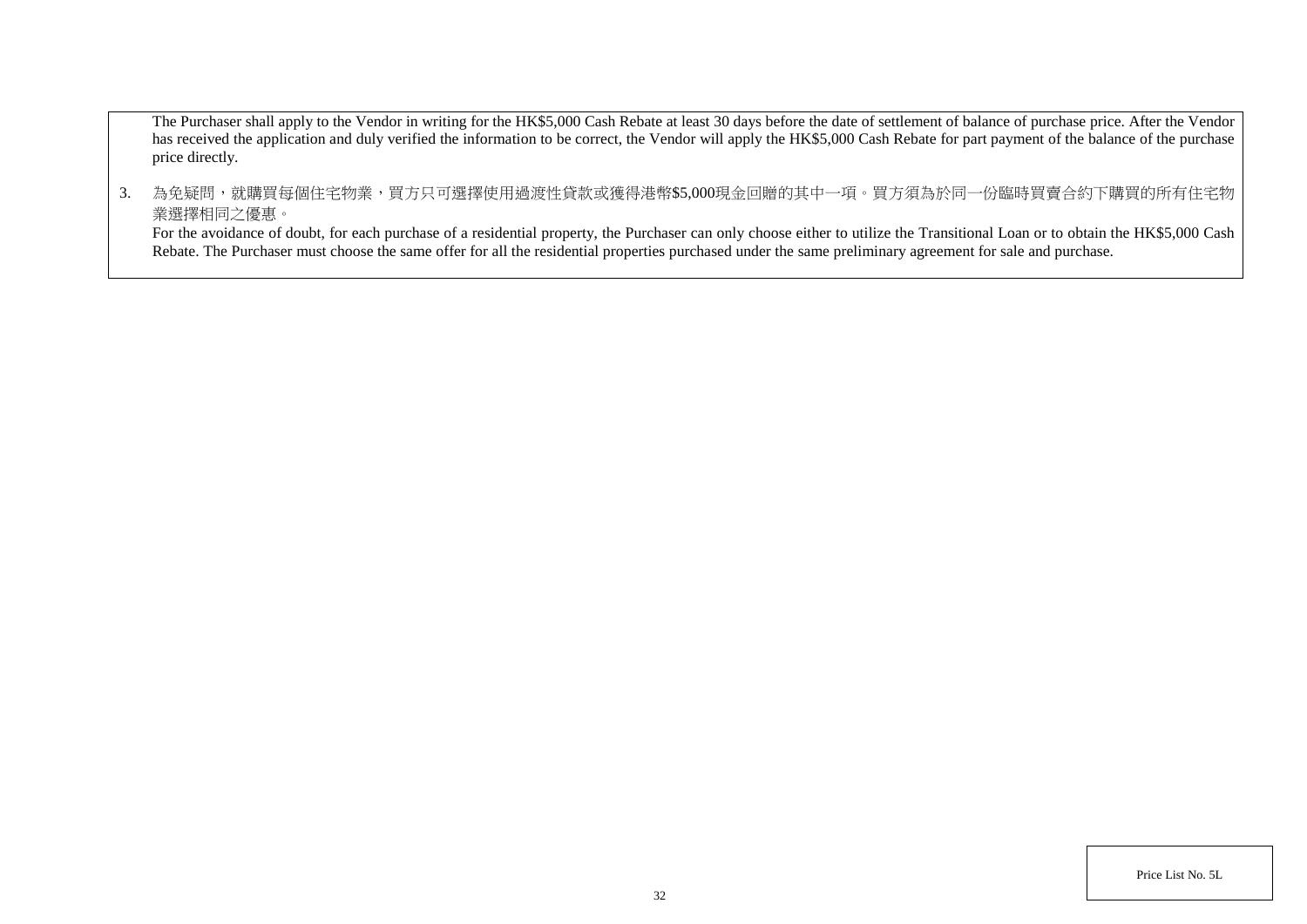#### 附錄 2 額外 1%現金回贈(只適用於個人名義買方)

- Annex 2 Extra 1% Cash Rebate (only applicable to the Purchaser(s) who is/are an individual(s))
- (I) 如符合以下條件,在買方按買賣合約付清樓價餘額的情況下,買方可獲額外1%現金回贈:-

If the following conditions have been satisfied, subject to settlement of the balance of the purchase price in accordance with the agreement for sale and purchase, the Purchaser shall be entitled to an Extra 1% Cash Rebate:-

- (a) 買方已簽署買賣合約購買在本價單上之任何住宅物業(『指定住宅物業』);及 the Purchaser has signed an agreement for sale and purchase to purchase any residential property in this price list ("designated residential property"); and
- (b) 於付清指定住宅物業的樓價餘額之日前最少30日,買方(或買方其中一位)或買方的親屬(即配偶、父母、子女、兄弟、姊妹或其他親屬)(或買方其中一位的親 屬)(不論單獨或連同其他人)(『關聯買方』)已簽署買賣合約以個人名義購買御半山(第一期或第二期)之其他住宅物業(『關聯住宅物業』)。 the Purchaser (or any one of the Purchasers) or a relative (i.e. spouse, parents, children, brothers, sisters, or other relatives) of the Purchaser (or a relative of any one of the Purchasers) (whether in his/her sole name or together with other individual(s)) ("related purchaser") has signed an agreement for sale and purchase to purchase in individual name(s), other residential property of Mount Regency (Phase 1 or Phase 2)("related residential property") at least 30 days before the date of settlement of the balance of the purchase price of the designated residential property.
- (II) 額外1%現金回贈金額相當於指定住宅物業樓價的1%。 The amount of the Extra 1% Cash Rebate shall be equal to 1% of the purchase price of the designated residential property.
- (III) 為免疑問,就每個指定住宅物業只可獲一次額外1%現金回贈。 For the avoidance of doubt, each designated residential property shall only be entitled to the Extra 1% Cash Rebate once.
- (IV) 買方須於買方付清指定住宅物業的樓價餘額之日以書面向賣方申請額外1%現金回贈,並(如適用)須提供今至賣方滿意的書面文件(賣方對此有絕對酌情權,賣方之 決定為最終並對買方有約束力。)以証明上述第(I)(b)分段所述之『親屬』關係。賣方會於收到申請並證實有關資料無誤後將額外1%現金回贈直接用於支付指定住宅 物業的部份樓價餘額。

The Purchaser shall apply to the Vendor in writing for the Extra 1% Cash Rebate at least 30 days before the date of settlement of the balance of the purchase price of the designated residential property and (if applicable) shall provide satisfactory documentary evidence to prove the "relative" relationship mentioned in sub-paragraph (I)(b) above. After the Vendor has received the application and duly verified the information to be correct, the Vendor will apply the Extra 1% Cash Rebate for part payment of the balance of the purchase price of the designated residential property directly.

(V) 額外1%現金回贈受其他條款及細則約束。

The Extra 1% Cash Rebate is subject to other terms and conditions.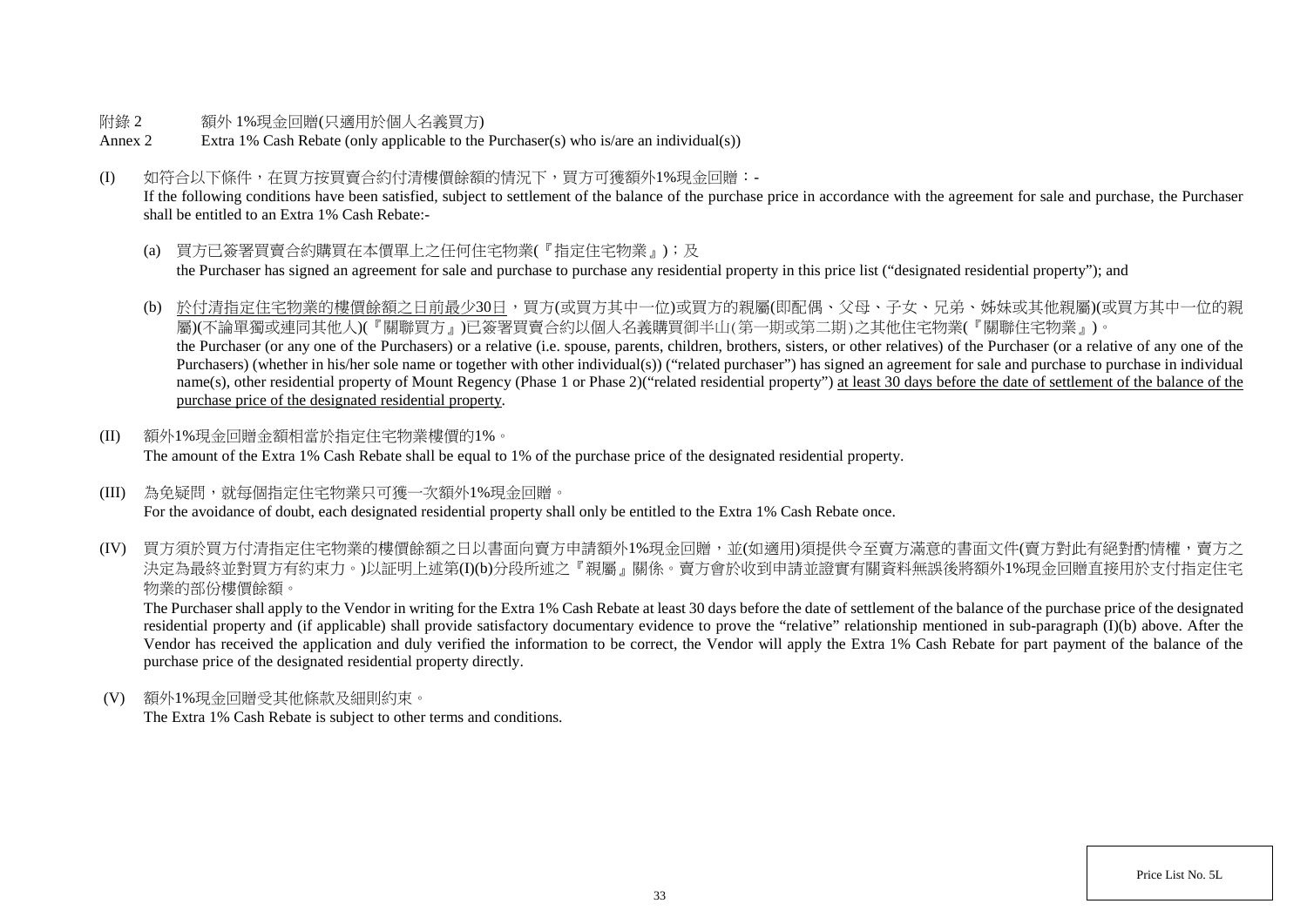### 附錄 3(a) 備用第一按揭貸款(只適用於買方為個人或香港註冊成立的有限公司及其所有股東及董事均為個人)

Annex 3(a) Standby First Mortgage Loan(only applicable to the Purchaser who is an individual or a limited company incorporated in Hong Kong with all its shareholder(s) and director(s) being individual(s))

### 賣方的指定財務機構(『指定財務機構』)提供備用第一按揭貸款 (『第一按揭貸款』) 之主要條款如下:

The key terms of a Standby First Mortgage Loan ("First Mortgage Loan") offered by the Vendor's designated financing company ("designated financing company") are as follows:

- (I) 買方必須於付清樓價餘額之日前最少60日以書面向指定財務機構申請第一按揭貸款。指定財務機構將不會處理逾期貸款申請。 The Purchaser shall make a written application to the designated financing company for a First Mortgage Loan not less than 60 days before date of settlement of the balance of the purchase price. Late loan applications will not be processed by the designated financing company.
- (II) 第一按揭貸款的最高金額為淨樓價的80%,惟貸款金額不可超過應繳付之樓價餘額。首36個月之按揭利率為:

The maximum amount of the First Mortgage Loan shall be 80% of the net purchase price, provided that the loan amount shall not exceed the balance of purchase price payable. Interest rate for the first 36 months shall be:

• (如第一按揭貸款的金額不超過淨樓價的70%)香港上海滙豐銀行有限公司不時報價之港元最優惠利率(『港元最優惠利率』)減2.85% p.a.;或 (If the amount of the First Mortgage Loan does not exceed 70% of the net purchase price) Hong Kong Dollar Best Lending Rate quoted from time to time by The Hongkong and Shanghai Banking Corporation Limited ("Hong Kong Dollar Best Lending Rate") minus 2.85% p.a.; or

• (如第一按揭貸款的金額超過淨樓價的70%,但不超過淨樓價的80%)港元最優惠利率減2.35% p.a., (If the amount of the First Mortgage Loan exceeds 70% of the net purchase price, but does not exceed 80% of the net purchase price) Hong Kong Dollar Best Lending Rate minus 2.35% p.a.,

其後之按揭利率為港元最優惠利率加1% p.a., 利率浮動。最終利率以指定財務機構審批結果而定。

thereafter at Hong Kong Dollar Best Lending Rate plus 1% p.a., subject to fluctuation. The final interest rate will be subject to approval by the designated financing company.

# (III) 指定財務機構會因應買方及其擔保人**(**如有**)**的信貸審查及評估結果,對有關付款計劃所述的貸款條款**(**包括但不限於貸款金額、利率、年期及**/**或其他條件**)**作出調 整。

In accordance with the result of credit check and assessment of the Purchaser and his/her/its guarantor(s) (if any), the designated financing company will adjust the **loan term(s) (including without limitation the loan amount, the interest rate, the tenor and/ or the other conditions) as set out in the relevant payment plan.**

(IV) 第一按揭貸款以該住宅物業之第一法定按揭作抵押。

The First Mortgage Loan shall be secured by a first legal mortgage over the residential property.

(V) 該住宅物業只可供買方自住。

The residential property shall be self-occupied by the Purchaser only.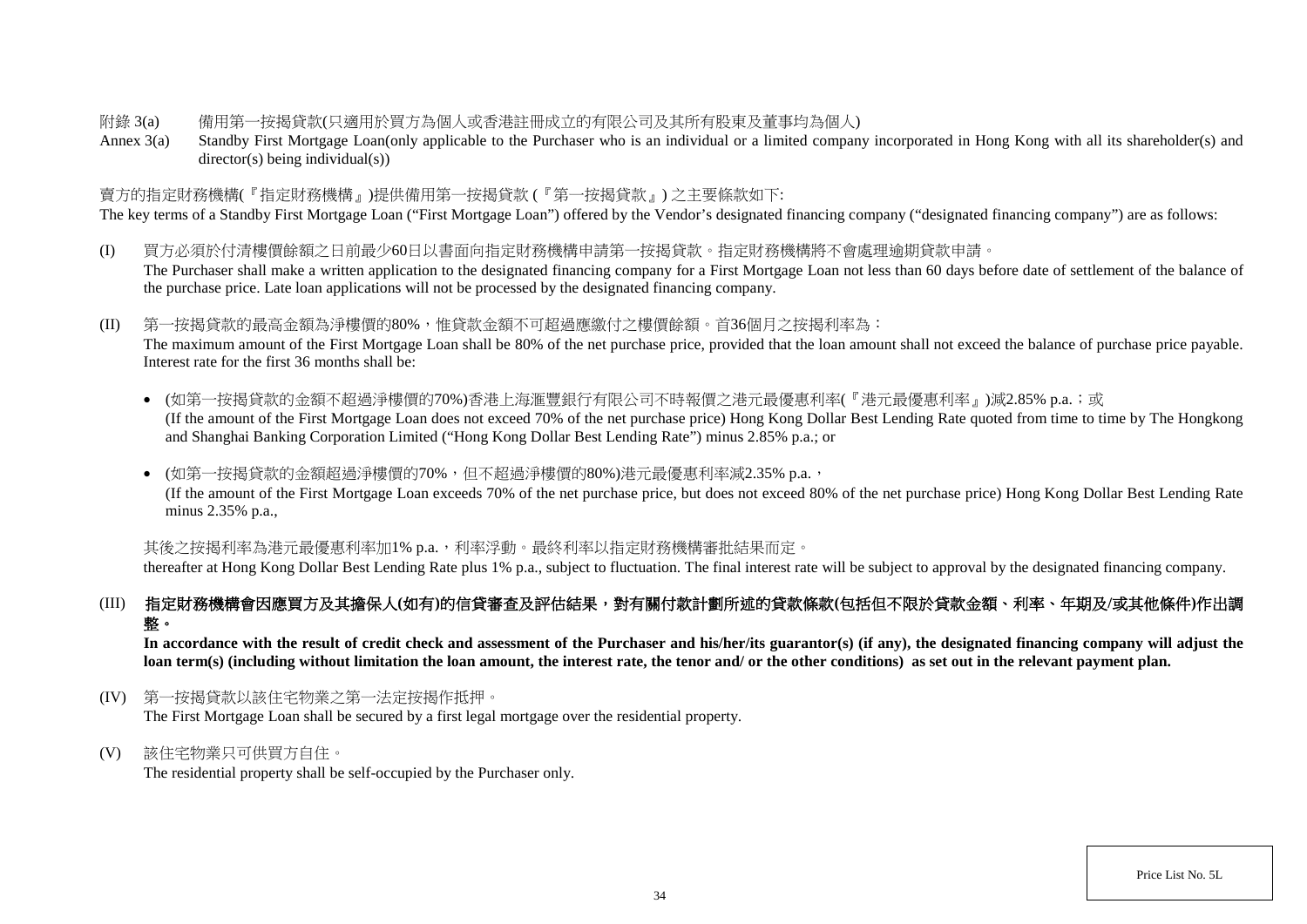- (VI) 第一按揭貸款年期最長為25年。 The maximum tenor of First Mortgage Loan shall be 25 years.
- (VII) 買方須以按月分期償還第一按揭貸款。 The Purchaser shall repay the First Mortgage Loan by monthly instalments.
- (VIII) 買方及其擔保人(如有)須提供足夠文件證明其還款能力,包括但不限於在指定財務機構要求下提供信貸報告、最近2年的香港稅單、其他收入證明及/或銀行紀錄。 指定財務機構會對買方及其擔保人(如有)進行信貸審查及評估。買方及其擔保人(如有)必須提供指定財務機構所要求的資料及文件,否則貸款申請將不會獲處理。 The Purchaser and his/her/its guarantor (if any) shall provide sufficient documents to prove his/her/its repayment ability, including without limitation the provision of credit report, Hong Kong Tax Demand Notes of latest 2 years, other income proof and/or banking record upon request from the designated financing company. The designated financing company will conduct credit check and assessment on the Purchaser and his/her/its guarantor (if any). The Purchaser and his/her/its guarantor (if any) shall provide information and documents as requested by the designated financing company, otherwise, the loan application will not be processed.
- (IX) 第一按揭貸款申請須由指定財務機構獨立審批。 The First Mortgage Loan shall be approved by the designated financing company independently.
- (X) 買方須就申請第一按揭貸款支付港幣\$5,000不可退還的申請手續費。 The Purchaser shall pay HK\$5,000 being the non-refundable application fee for the First Mortgage Loan.
- (XI) 所有第一按揭貸款法律文件須由賣方代表律師辦理,並由買方負責有關律師費用及代墊付費用。買方可選擇另行自聘律師作為買方代表律師,在此情況下,買方 亦須負責其代表律師有關第一按揭貸款的律師費用及代墊付費用。 All legal documents of the First Mortgage Loan shall be handled by the Vendor's solicitors and all the costs and disbursements relating thereto shall be borne by the Purchaser. The Purchaser can choose to instruct his/her/its own solicitors to act for him/her/it, and in such event, the Purchaser shall also bear his/her/its own solicitors' costs and disbursements relating to the First Mortgage Loan.
- (XII) 買方敬請向指定財務機構查詢有關第一按揭貸款用涂及詳情。第一按揭貸款批出與否、批出貸款金額及其條款,指定財務機構有最終決定權。不論審批結果如何, 買方仍須按買賣合約完成住宅物業的交易及繳付住宅物業的樓價全數。

The Purchaser is advised to enquire with the designated financing company about the purpose and the details of the First Mortgage Loan. The approval or disapproval and the approved loan amount of the First Mortgage Loan and the terms thereof are subject to the final decision of the designated financing company. Irrespective of the assessment result, the Purchaser shall complete the purchase of the residential property and shall pay the full purchase price of the residential property in accordance with the agreement for sale and purchase.

(XIII) 第一按揭貸款受其他條款及細則約束。

The First Mortgage Loan is subject to other terms and conditions.

(XIV) 有關第一按揭貸款之條款及條件以及申請之相關安排及批核一概以指定財務機構之最終決定為準,與賣方無關,且於任何情況下賣方均無需為此負責。賣方無給 予或視之為已給予任何就第一按揭貸款之安排及批核的陳述或保證。

Price List No. 5L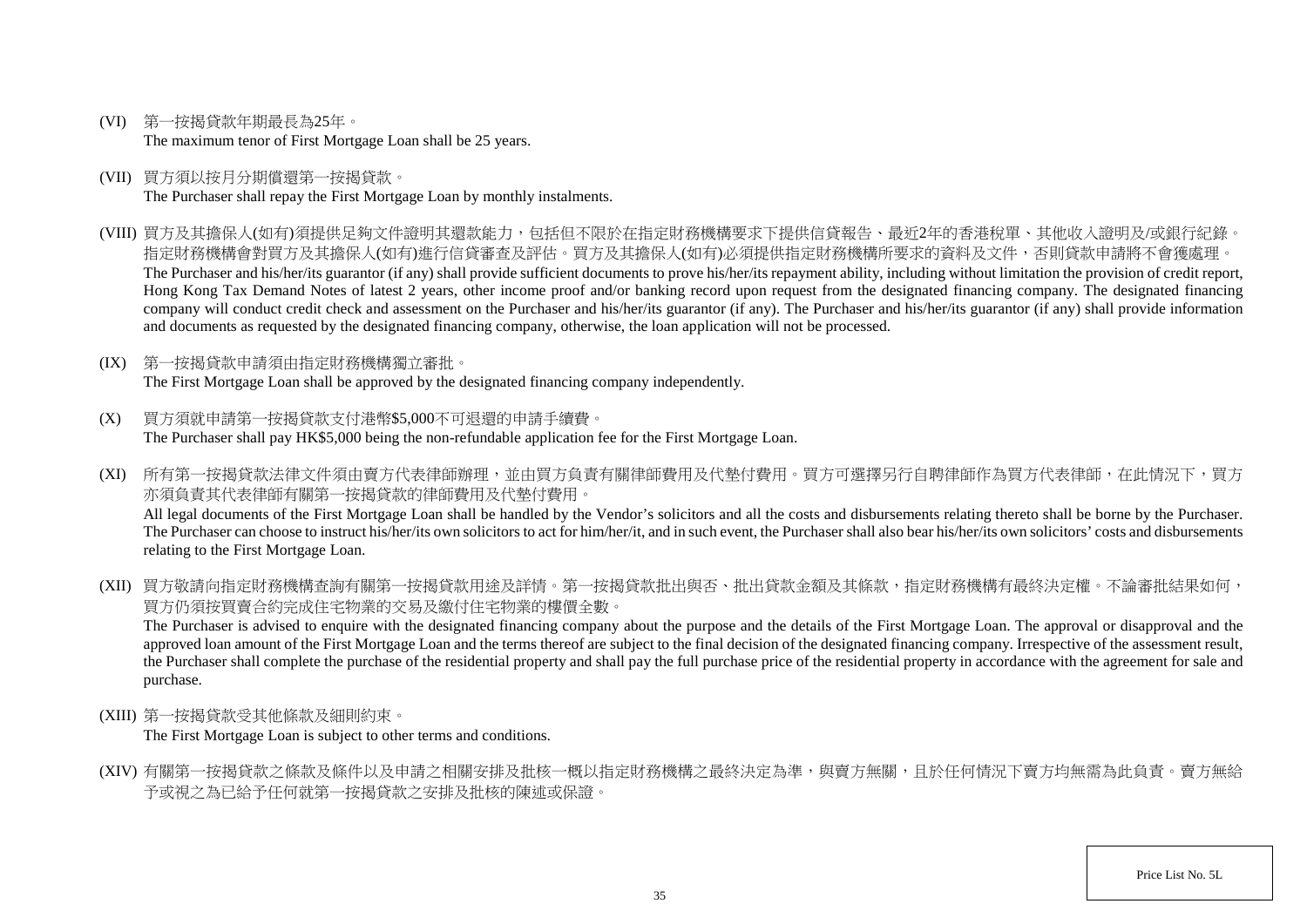The terms and conditions, the approval of application and the relevant arrangements of and for the First Mortgage Loan are subject to the final decision of the designated financing company, and are not related to the Vendor (who shall under no circumstances be responsible thereof). No representation or warranty is given or shall be deemed to have been given by the Vendor as to the arrangement and the approval of the First Mortgage Loan.

Price List No. 5L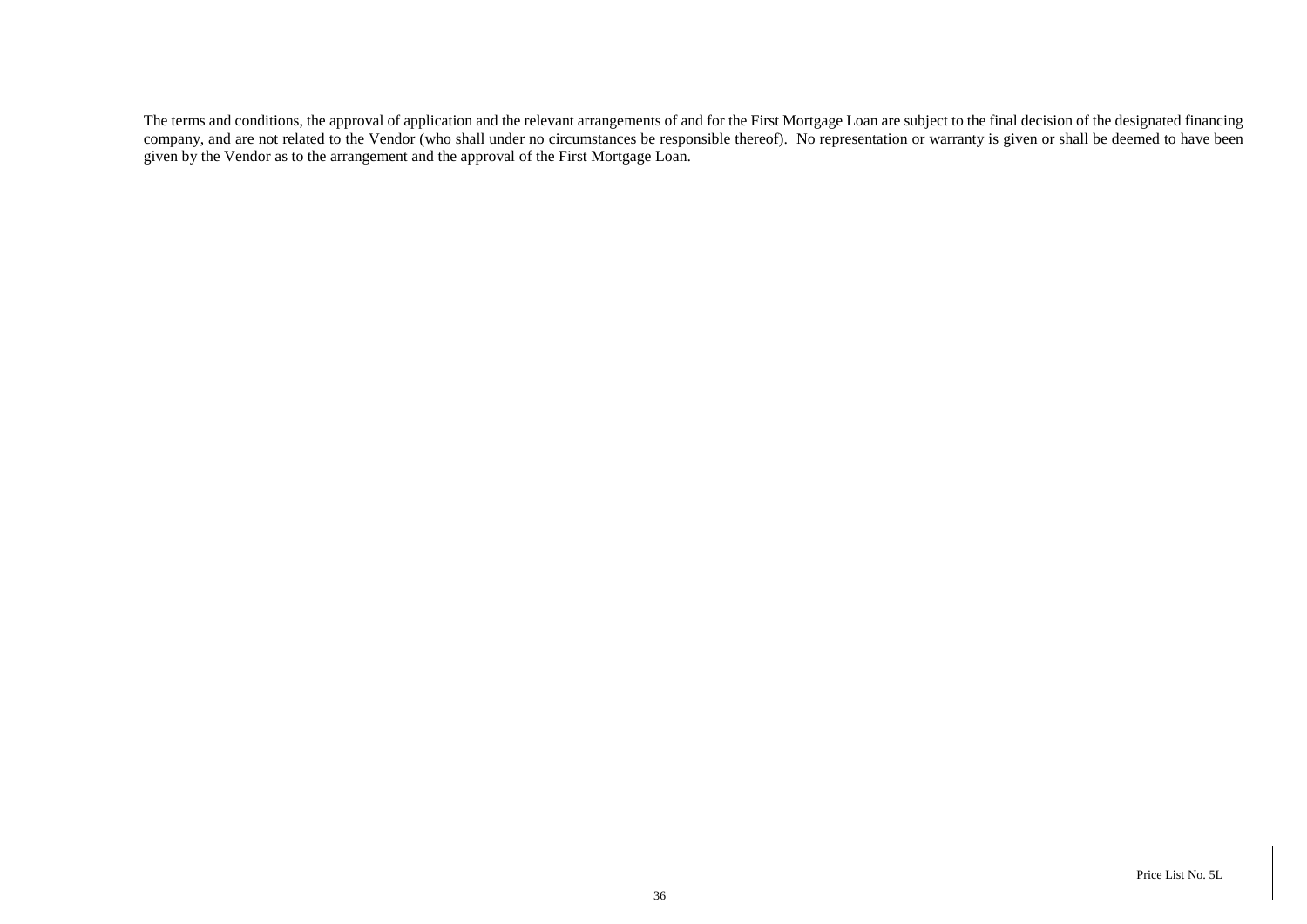### 附錄 3(b) 備用第二按揭貸款(只適用於買方為個人或香港註冊成立的有限公司及其所有股東及董事均為個人)

Annex 3(b) Standby Second Mortgage Loan (only applicable to the Purchaser who is an individual or a limited company incorporated in Hong Kong with all its shareholder(s) and director(s) being individual(s))

### 賣方的指定財務機構(『指定財務機構』)提供備用第二按揭貸款 (『第二按揭貸款』) 之主要條款如下:

The key terms of a Standby Second Mortgage Loan ("Second Mortgage Loan") offered by the Vendor's designated financing company ("designated financing company") are as follows:

- (I) 買方必須於付清樓價餘額之日前最少60日以書面向指定財務機構申請第二按揭貸款。指定財務機構將不會處理逾期貸款申請。 The Purchaser shall make a written application to the designated financing company for a Second Mortgage Loan not less than 60 days before the date of settlement of the balance of the purchase price. Late loan applications will not be processed by the designated financing company.
- (II) 第二按揭貸款的最高金額為淨樓價的25%,惟第一按揭貸款(由第一按揭銀行提供)及第二按揭貸款總金額不可超過淨樓價的80%,或應繳付之樓價餘額,以較低者 為準。

The maximum amount of the Second Mortgage Loan shall be 25% of the net purchase price, provided that the total amount of first mortgage loan (offered by the first mortgagee bank) and the Standby Second Mortgage Loan shall not exceed 80% of the net purchase price, or the balance of purchase price payable, whichever is lower.

首36個月之按揭利率為:

Interest rate for the first 36 months shall be:

• (如第二按揭貸款的金額不超過淨樓價的20%)香港上海滙豐銀行有限公司不時報價之港元最優惠利率(『港元最優惠利率』)減3% p.a.;或 (If the amount of the Second Mortgage Loan does not exceed 20% of the net purchase price) Hong Kong Dollar Best Lending Rate quoted from time to time by The Hongkong and Shanghai Banking Corporation Limited ("Hong Kong Dollar Best Lending Rate") minus 3% p.a.; or

• (如第二按揭貸款的金額超過淨樓價的20%,但不超過淨樓價的25%)港元最優惠利率減2.5% p.a., (If the amount of the Second Mortgage Loan exceeds 20% of the net purchase price, but does not exceed 25% of the net purchase price) Hong Kong Dollar Best Lending Rate minus 2.5% p.a.,

其後之按揭利率為港元最優惠利率加1% p.a.,利率浮動。最終利率以指定財務機構審批結果而定。

thereafter at Hong Kong Dollar Best Lending Rate plus 1% p.a., subject to fluctuation. The final interest rate will be subject to approval by the designated financing company.

- (III) 指定財務機構會因應買方及其擔保人(如有)的信貸審查及評估結果,對有關付款計劃所述的貸款條款(包括但不限於貸款金額、利率、年期及/或其他條件)作出調整。 In accordance with the result of credit check and assessment of the Purchaser and his/her/its guarantor(s) (if any), the designated financing company will adjust the loan term(s) (including without limitation the loan amount, the interest rate, the tenor and/or the other conditions) as set out in the relevant payment plan.
- (IV) 第二按揭貸款以該住宅物業之第二法定按揭作抵押。 The Second Mortgage Loan shall be secured by a second legal mortgage over the residential property.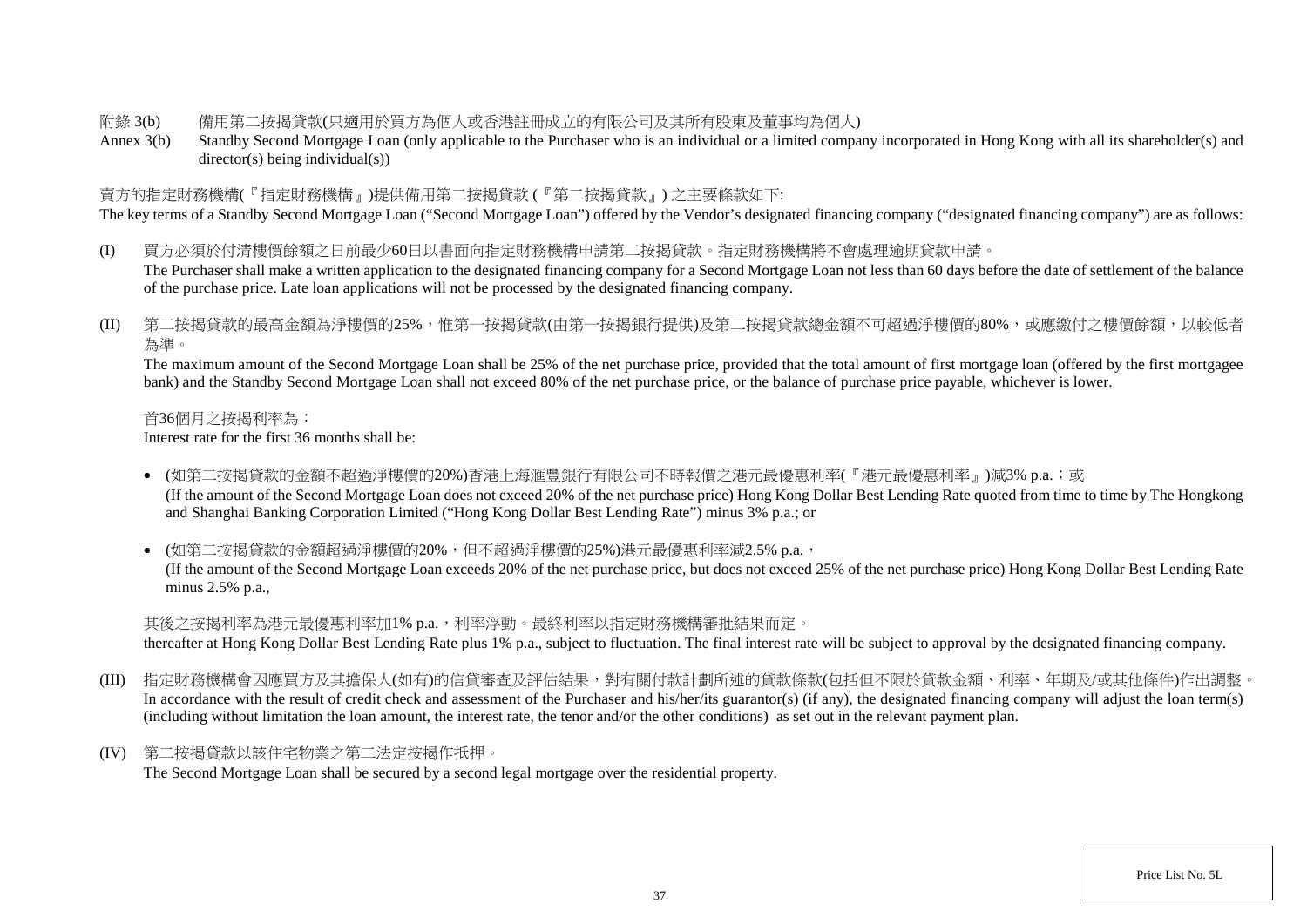(V) 該住宅物業只可供買方自住。

The residential property shall be self-occupied by the Purchaser only.

- (VI) 第二按揭貸款年期最長為25年,或第一按揭貸款(由第一按揭銀行提供)之年期,以較短者為準。 The maximum tenor of the Second Mortgage Loan shall be 25 years or the tenor of first mortgage loan (offered by the first mortgagee bank), whichever is shorter.
- (VII) 買方須以按月分期償還第二按揭貸款。

The Purchaser shall repay the Second Mortgage Loan by monthly instalments.

- (VIII) 買方及其擔保人(如有)須提供足夠文件證明其還款能力,包括但不限於在指定財務機構要求下提供信貸報告、最近2年的香港稅單、其他收入證明及/或銀行紀錄。 指定財務機構會對買方及其擔保人(如有)進行信貸審查及評估。買方及其擔保人(如有)必須提供指定財務機構所要求的資料及文件,否則貸款申請將不會獲處理。 The Purchaser and his/her/its guarantor (if any) shall provide sufficient documents to prove his/her/its repayment ability, including without limitation the provision of credit report, Hong Kong Tax Demand Notes of latest 2 years, other income proof and/or banking record upon request from the designated financing company. The designated financing company will conduct credit check and assessment on the Purchaser and his/her/its guarantor (if any). The Purchaser and his/her/its guarantor (if any) shall provide information and documents as requested by the designated financing company, otherwise, the loan application will not be processed.
- (IX) 第一按揭銀行須為指定財務機構所指定及轉介之銀行,買方並且須首先得到該銀行同意辦理第二按揭貸款。 The first mortgagee bank shall be nominated and referred by the designated financing company and the Purchaser shall obtain prior consent from the first mortgagee bank to apply for the Second Mortgage Loan.
- (X) 第一按揭貸款(由第一按揭銀行提供)及第二按揭貸款須由有關承按機構獨立審批。 The first mortgage loan (offered by the first mortgagee bank) and the Second Mortgage Loan shall be approved by the relevant mortgagees independently.

(XI) 所有第二按揭貸款法律文件須由賣方代表律師辦理,並由買方負責有關律師費用及代墊付費用。買方可選擇另行自聘律師作為買方代表律師,在此情況下,買方 亦須負責其代表律師有關第二按揭貸款的律師費用及代墊付費用。

All legal documents of the Second Mortgage Loan shall be handled by the Vendor's solicitors and all the costs and disbursements relating thereto shall be borne by the Purchaser. The Purchaser can choose to instruct his/her/its own solicitors to act for him/her/it, and in such event, the Purchaser shall also bear his/her/its own solicitors' costs and disbursements relating to the Second Mortgage Loan.

- (XII) 買方須就申請第二按揭貸款支付港幣\$5,000不可退還的申請手續費。 The Purchaser shall pay HK\$5,000 being the non-refundable application fee for the Second Mortgage Loan.
- (XIII) 買方敬請向指定財務機構查詢有關第二按揭貸款用途及詳情。第二按揭貸款批出與否、批出貸款金額及其條款,指定財務機構有最終決定權。不論審批結果如何, 買方仍須按買賣合約完成住宅物業的交易及繳付住宅物業的樓價全數。

The Purchaser is advised to enquire with the designated financing company about the purpose and the details of the Second Mortgage Loan. The approval or disapproval and the approved loan amount of the Second Mortgage Loan and the terms thereof are subject to the final decision of the designated financing company. Irrespective of the assessment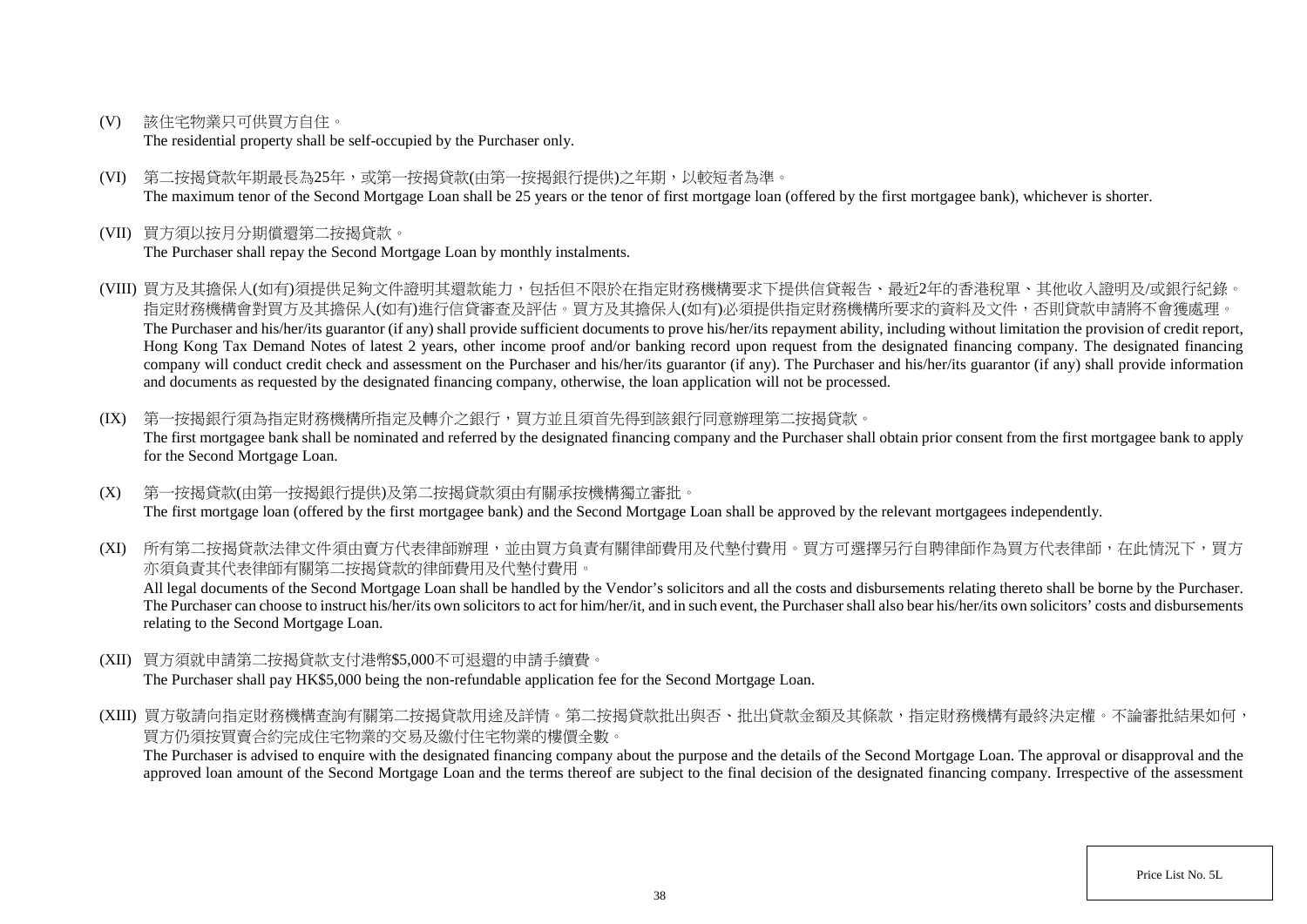result, the Purchaser shall complete the purchase of the residential property and shall pay the full purchase price of the residential property in accordance with the agreement for sale and purchase.

(XIV) 此第二按揭貸款受其他條款及細則約束。

This Second Mortgage Loan is subject to other terms and conditions.

(XV) 有關第二按揭貸款之條款及條件以及申請之相關安排及批核一概以指定財務機構之最終決定為準,與賣方無關,且於任何情況下賣方均無需為此負責。賣方無給 予或視之為已給予任何就第二按揭貸款之安排及批核的陳述或保證。

The terms and conditions, the approval of application and the relevant arrangements of and for the Second Mortgage Loan are subject to the final decision of the designated financing company, and are not related to the Vendor (who shall under no circumstances be responsible thereof). No representation or warranty is given or shall be deemed to have been given by the Vendor as to the arrangement and the approval of the Second Mortgage Loan.

### 備註:銀行會根據香港金融管理局的指引,將第二按揭貸款的條款納入銀行的按揭審批考慮。詳情請向有關銀行查詢。

Note: The bank will, in the course of approving any mortgage, take into account the terms and conditions of the Second Mortgage Loan in accordance with Hong Kong Monetary Authority guidelines. For details, please enquire with the banks.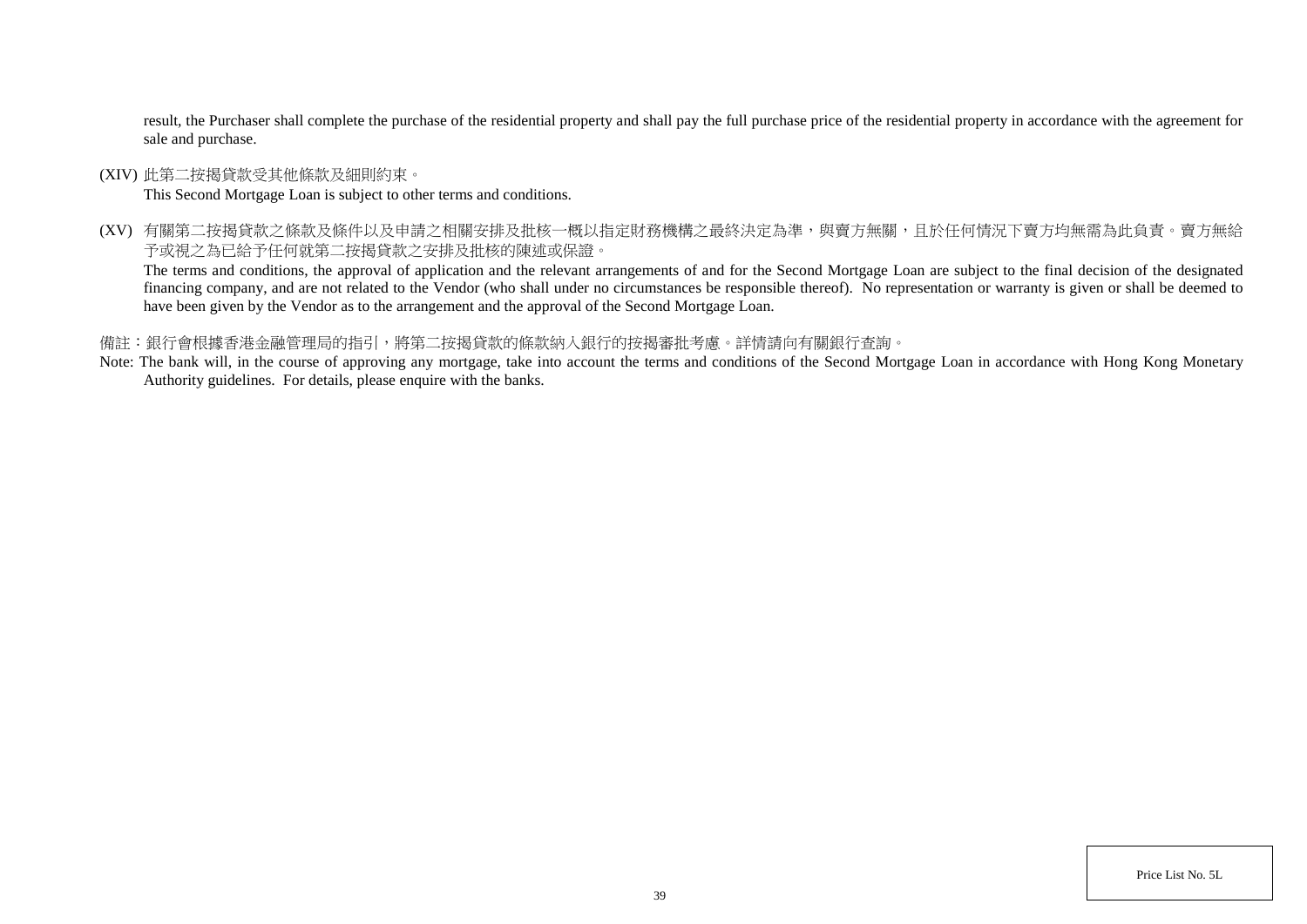附錄 3(c) Regency 120 (只適用於個人名義買方)

Annex 3(c) Regency 120 (only applicable to the Purchaser who is an individual)

買方可向賣方的指定財務機構(『指定財務機構』)申請Regency 120 (『樓價貸款』),主要條款如下: The Purchaser can apply to the Vendor's designated financing company ("designated financing company") for the Regency 120 ("Payment Financing"). Key terms are as follows:

(I) 買方必須於付清樓價餘額之日前最少60日以書面向指定財務機構申請樓價貸款。指定財務機構將不會處理逾期貸款申請。 The Purchaser shall make a written application to the designated financing company for a Payment Financing not less than 60 days before date of settlement of the balance of the purchase price. Late loan applications will not be processed by the designated financing company.

(II) 樓價貸款必須以該住宅物業之第一法定按揭及一個香港住宅物業(『現有物業』)之第一法定按揭作為抵押。以下為現有物業的基本要求: The Payment Financing shall be secured by a first legal mortgage over the residential property and a first legal mortgage over a Hong Kong residential property ("Existing Property"). The following are the basic requirements of the Existing Property:

● 現有物業的註冊業主(或其中一位註冊業主)必須為買方(或買方其中一位)或買方的至親(即配偶、父母、子女、兄弟、姊妹、祖父母、外祖父母、孫、孫女、外 孫或外孫女)或買方其中一位的至親;及

The registered owner of the Existing Property (or any one of the registered owners) must be the Purchaser (or any one of the Purchasers) or a connected family member (i.e. spouse, parents, children, brothers, sisters, grandparents or grandchildren) of the Purchaser or a connected family member of any one of the Purchasers; and

- 現有物業的業權良好;及 The title to the Existing Property is good; and
- 現有物業沒有出租;及 The Existing Property is not leased out; and
- 現有物業沒有銀行按揭以外的其他按揭或產權負擔;及 The Existing Property is not subject to any mortgage or incumbrance other than bank mortgage; and
- 現有物業不屬於村屋、1980年前發出入伙紙的單幢式住宅物業、有轉讓限制的物業或非屋苑式的離鳥物業等;及 The Existing Property is not a village-type house, residential property in a single block with an Occupation Permit issued before 1980, property which is subject to alienation restrictions and non-estate-type property situated on the outlying islands, etc; and
- 現有物業的價值必須符合以下要求: The value of the Existing Property must satisfy the following requirement: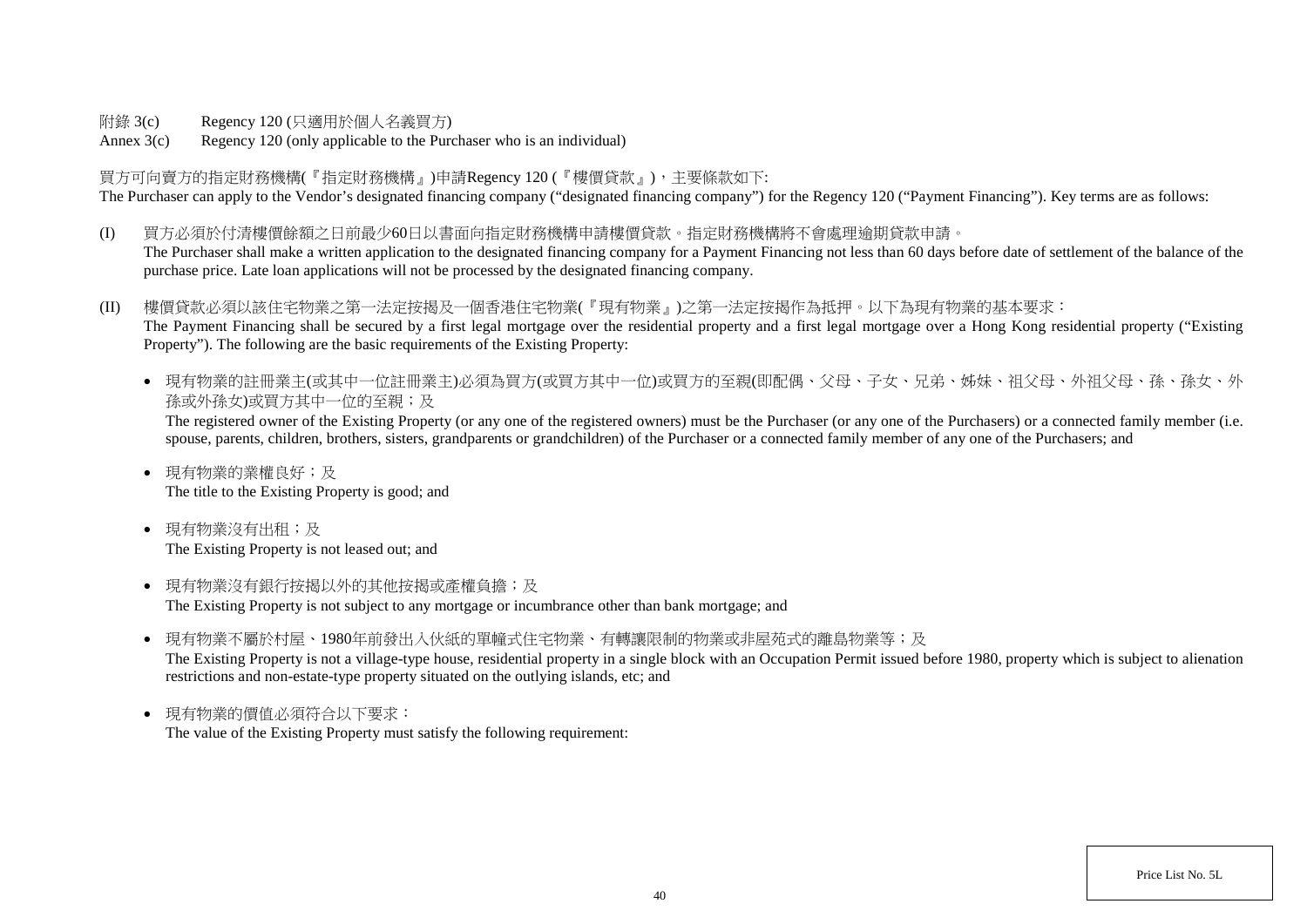| 於申請樓價貸款時,現有物業的按揭情況:<br>The mortgage status of the Existing Property at<br>the time of application for the Payment<br>Financing: | 指定財務機構估算現有物業的價值<br>The designated financing company's valuation of the Existing Property                                                                                                                    |
|---------------------------------------------------------------------------------------------------------------------------------|-------------------------------------------------------------------------------------------------------------------------------------------------------------------------------------------------------------|
| 沒有任何按揭<br>does not have any mortgage                                                                                            | 不低於住宅物業之樓價的40%(或總樓價的40%,如購買兩個或以上住宅物業)<br>not less than 40% of the purchase price (or 40% of the total purchase price, if two or above residential properties are<br>purchased) of the residential property. |
| 有銀行按揭<br>mortgaged to a bank                                                                                                    | 不低於住宅物業之樓價的70%(或總樓價的70%,如購買兩個或以上住宅物業)<br>not less than 70% of the purchase price (or 70% of the total purchase price, if two or above residential properties are<br>purchased) of the residential property. |

# 儘管符合上述要求,指定財務機構保留權利不接受現有物業作為抵押品。

Notwithstanding meeting the above requirements, the designated financing company reserves the right not to accept the Existing Property as security.

## (III) 樓價貸款的最高金額為:

The maximum amount of Payment Financing shall be:

| 部份                                           | 樓價貸款的最高金額                                                                                                           |
|----------------------------------------------|---------------------------------------------------------------------------------------------------------------------|
| Tranche                                      | The maximum amount of Payment Financing                                                                             |
|                                              |                                                                                                                     |
| A部份:用於繳付樓價餘額                                 | 樓價的70%及扣除所有賣方將提供用以支付樓價餘額部份的現金回贈(如有)後的金額(如現有物業的估算                                                                    |
| Tranche A: for payment of the balance of the | 價值為樓價40%或以上,但少於樓價50%);或                                                                                             |
| purchase price                               | 70% of the purchase price less all cash rebate(s) (if any) that will be offered by the Vendor for part payment of   |
|                                              | the balance of purchase price (if the valuation of the Existing Property is 40% of the purchase price or above, but |
|                                              | less than 50% of the purchase price); or                                                                            |
|                                              |                                                                                                                     |
|                                              | 樓價的80%及扣除所有賣方將提供用以支付樓價餘額部份的現金回贈(如有)後的金額(如現有物業的估算                                                                    |
|                                              | 價值為樓價50%或以上,但少於樓價60%);或                                                                                             |
|                                              | 80% of the purchase price less all cash rebate(s) (if any) that will be offered by the Vendor for part payment of   |
|                                              | the balance of purchase price (if the valuation of the Existing Property is 50% of the purchase price or above, but |
|                                              | less than 60% of the purchase price); or                                                                            |
|                                              |                                                                                                                     |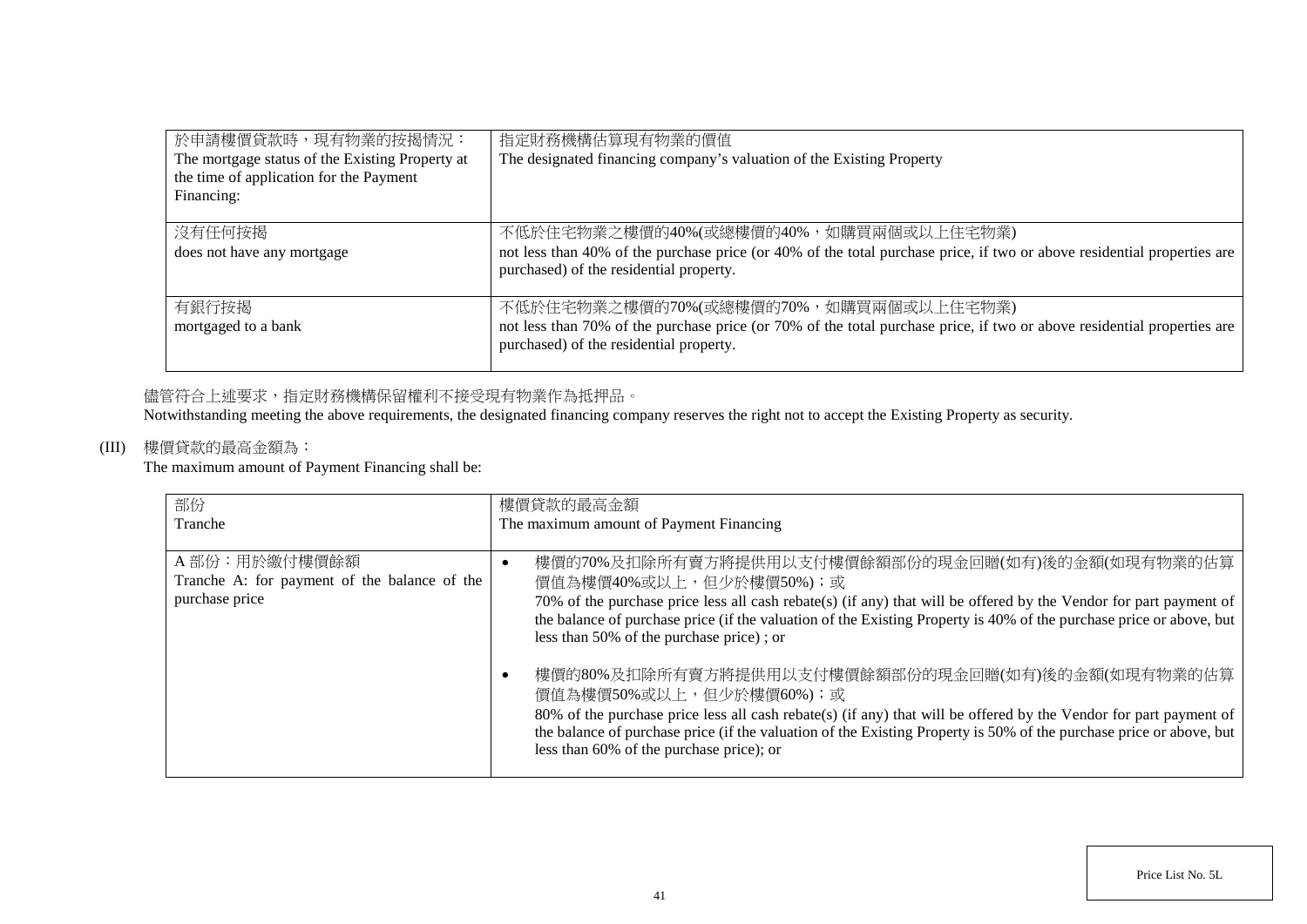|                                                                                                                          | 樓價的90%及扣除所有賣方將提供用以支付樓價餘額部份的現金回贈(如有)後的金額(如現有物業的估算<br>٠<br>價值為樓價60%或以上),<br>90% of the purchase price less all cash rebate(s) (if any) that will be offered by the Vendor for part payment of<br>the balance of purchase price (if the valuation of the Existing Property is 60% of the purchase price or above),<br>惟貸款金額不可超過應繳付之樓價餘額。<br>provided that the loan amount shall not exceed the balance of purchase price payable.                                                                                                                                                                                                                                                                                 |
|--------------------------------------------------------------------------------------------------------------------------|----------------------------------------------------------------------------------------------------------------------------------------------------------------------------------------------------------------------------------------------------------------------------------------------------------------------------------------------------------------------------------------------------------------------------------------------------------------------------------------------------------------------------------------------------------------------------------------------------------------------------------------------------------------------------------------------------------------|
| B 部份(如適用):用於償還現有物業的按揭貸<br>款<br>Tranche B (if applicable): for repayment of the<br>mortgage loan of the Existing Property | 樓價的10%(如現有物業的估算價值為樓價70%或以上,但少於樓價80%);或<br>10% of the purchase price (if the valuation of the Existing Property is 70% of the purchase price or above, but<br>less than 80% of the purchase price); or<br>樓價的20%(如現有物業的估算價值為樓價80%或以上,但少於樓價90%);或<br>O<br>20% of the purchase price (if the valuation of the Existing Property is 80% of the purchase price or above, but<br>less than 90% of the purchase price); or<br>樓價的30%(如現有物業的估算價值為樓價90%或以上),<br>O<br>30% of the purchase price (if the valuation of the Existing Property is 90% of the purchase price or above),<br>惟貸款金額不可超過現有物業的按揭貸款餘額。<br>provided that the loan amount shall not exceed the balance of the mortgage loan of the Existing Property. |

因應不同付款計劃的支付條款,如買方意欲申請最高貸款金額,可能須提前支付樓價餘額。指定財務機構會因應買方及其擔保人(如有)的信貸評估結果,對貸款金 額作出調整。

Depending on the different terms of payment of the payment plans, the Purchaser intending to apply for the maximum loan amount may have to early settle the balance of purchase price. The designated financing company will adjust the loan amount in accordance with the credit assessment of the Purchaser and his/her/its guarantor (if any).

(IV) 該住宅物業只可供買方自住。

The residential property shall be self-occupied by the Purchaser only.

(V) 買方須提供指定財務機構所需文件,包括但不限於在指定財務機構要求下提供信貸報告、還款紀錄及/或銀行紀錄。指定財務機構會對買方及其擔保人(如有)進行 信貸審查。買方及其擔保人(如有)必須提供指定財務機構所要求的資料及文件,否則貸款申請將不會獲處理。

The Purchaser is required to provide necessary documents upon request from the designated financing company, including without limitation, credit report, repayment record and/or banking record. The designated financing company will conduct credit check on the Purchaser and his/her guarantor (if any). The Purchaser and his/her guarantor (if any) shall provide information and documents as requested by the designated financing company, otherwise, the loan application will not be processed.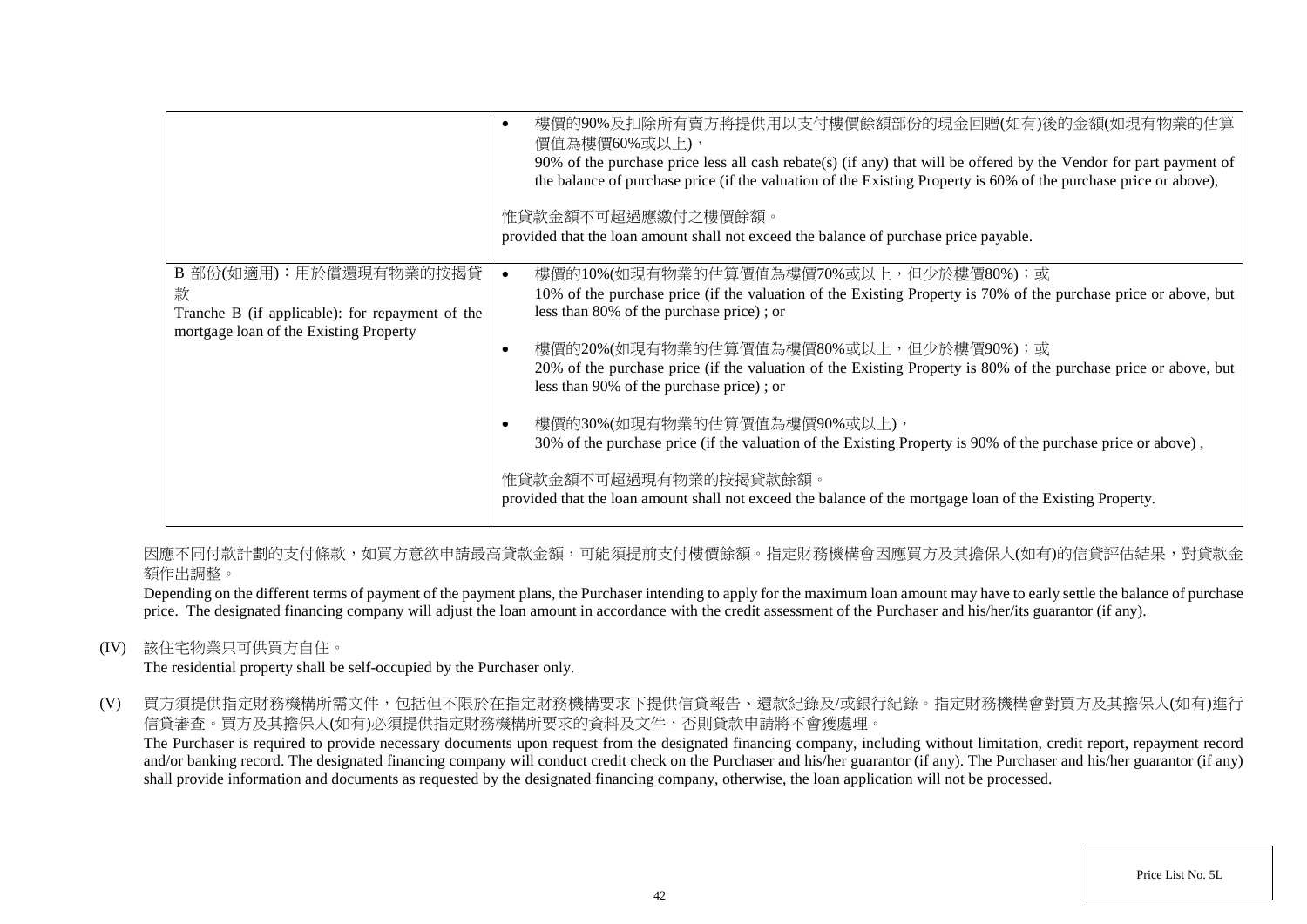(VI) 買方須提供足夠文件證明其還款能力(包括每月供款及到期還款)。

The Purchaser is required to provide sufficient documents to prove his/her repayment ability (including monthly installments and the repayment on maturity).

(VII) 樓價貸款申請須由指定財務機構獨立審批。

The Payment Financing shall be approved by the designated financing company independently.

(VIII) 樓價貸款必須一次過全部提取,並只可用於繳付樓價餘額及(如適用)償還現有物業的按揭貸款。如樓價貸款不足以償清現有物業的按揭貸款,現有物業的業主須自 行安排資金以償清現有物業的按揭貸款。

The Payment Financing shall be fully drawn in one lump sum and shall only be applied for payment of the balance of purchase price and (if applicable) repayment of the mortgage loan of the Existing Property. If the mortgage loan of the Existing Property cannot be fully repaid by the Payment Financing, the registered owner of the Existing Property shall arrange his/her own funds to fully repay the mortgage loan of the Existing Property.

(IX) 樓價貸款的年期最長為 3 年。

The maximum tenor of the Payment Financing shall be 3 years.

- (X) 利率為2.38% p.a.。最終利率以指定財務機構審批結果而定。 Interest rate shall be 2.38%p.a.. The final interest rate will be subject to approval by the designated financing company.
- (XI) 買方須以以下方式償還樓價貸款:

The Purchaser shall repay the Payment Financing in the following manner:

- (a) 每月供款相當於樓價0.5%,先用於支付利息,餘款用於償還樓價貸款的貸款A部份;及 monthly installment amount equivalent to 0.5% of the purchase price shall be paid for interest firstly, and the balance shall be applied for repayment of the Tranche A of the Payment Financing; and
- (b) 於到期日,全數償還樓價貸款餘款及利息。 fully repay the balance of the Payment Financing and interest on the maturity date.
- (XII) 買方可向指定財務機構申請附錄3(d)所述的延續貸款,於樓價貸款到期日用以償還樓價貸款的貸款A部份。延續貸款的最高金額為:

The Purchaser may apply to the designated financing company for the Extended Loan as set out in Annex 3(d) for repayment of the Tranche A of the Payment Financing upon the maturity date of the Payment Financing. The maximum amount of the Extended Loan shall be:

| 於申請樓價貸款時,現有物業的按揭情況:<br>The mortgage status of the Existing Property at the<br>time of application for the Payment Financing: | 延續貸款的最高金額<br>The maximum amount of the Extended Loan |
|------------------------------------------------------------------------------------------------------------------------------|------------------------------------------------------|
| 沒有任何按揭                                                                                                                       | 樓價貸款的到期日須償還的樓價貸款的貸款A部份的餘款減去樓價的10%。                   |

Price List No. 5L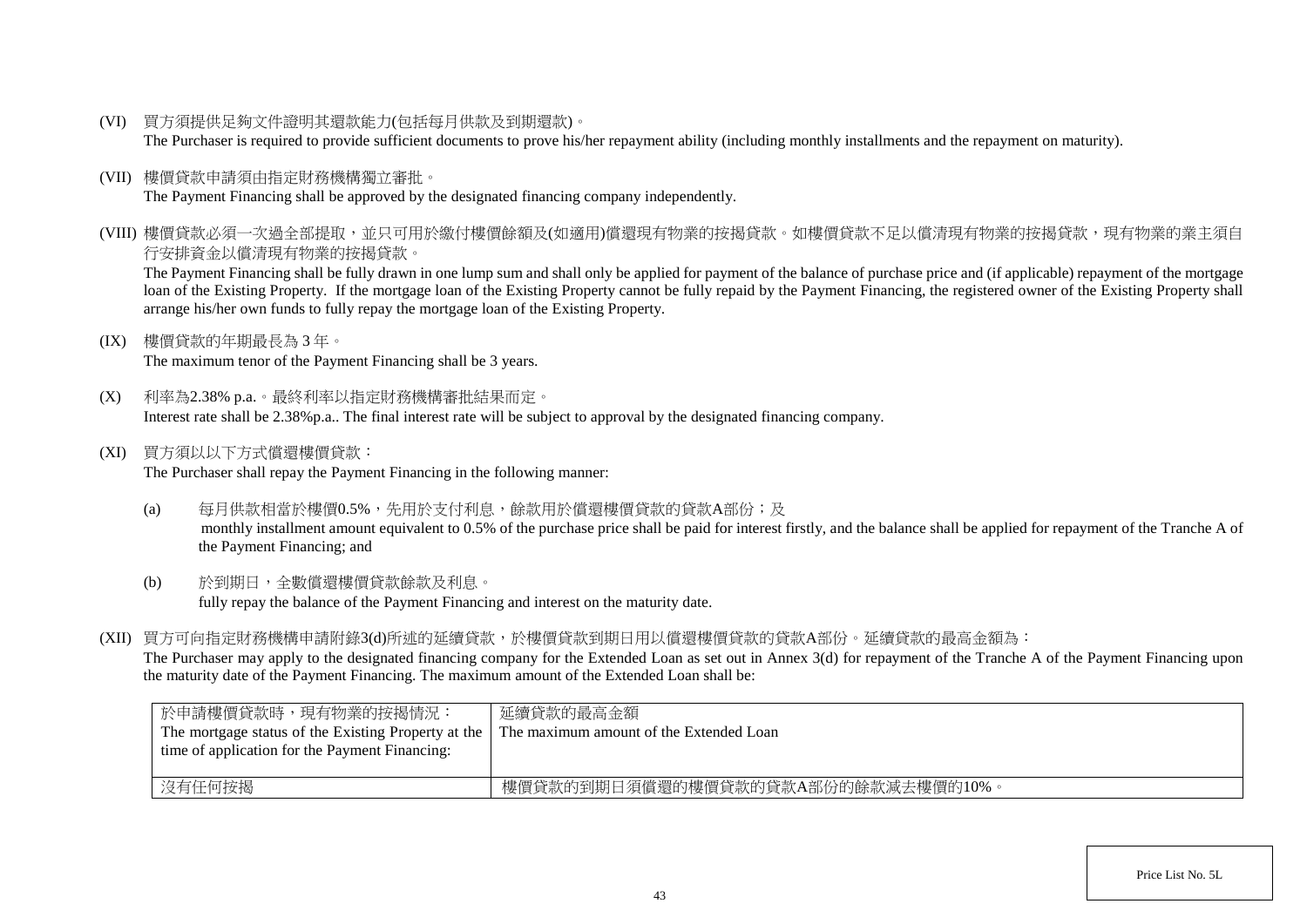| does not have any mortgage | the balance of the Tranche A of the Payment Financing repayable on maturity date of the Payment Financing less 10%<br>of the purchase price. |
|----------------------------|----------------------------------------------------------------------------------------------------------------------------------------------|
| 有銀行按揭                      | 樓價貸款的到期日須償還的樓價貸款的貸款A部份的餘款。                                                                                                                   |
| mortgaged to a bank        | the balance of the Tranche A of the Payment Financing repayable on maturity date of the Payment Financing.                                   |

指定財務機構會因應買方及其擔保人(如有)的信貸評估結果,對貸款金額作出調整。詳情請參閱附錄 3(d)。

The designated financing company will adjust the loan amount in accordance with the credit assessment of the Purchaser and his/her guarantor (if any). Please see Annex 3(d) for details.

(XIII) 所有樓價貸款的法律文件須由賣方代表律師準備,並於賣方代表律師的辦事處簽署。買方無須支付任何申請貸款的手續費或法律費用(惟買方須自行支付為證明其 現有物業良好業權之補契費用(如有))。如買方就樓價貸款另行自聘律師作為其代表律師,買方須負責其代表律師有關費用及代墊付費用。如現有物業有按揭,買 方須自行聘請律師辦理解除按揭手續並支付相關律師費用及代墊付費用。

All legal documents of the Payment Financing shall be prepared by the Vendor's solicitors and signed at the office of the Vendor's solicitors. The Purchaser will not be charged any handling fee or legal fee for processing the loan application (except that the expenses for obtaining any missing title deeds (if any) in order to prove good title of the Existing Property shall be borne by the Purchaser). If the Purchaser shall instruct his/her own solicitors to act for him/her for the Payment Financing, the Purchaser shall bear his/her own solicitors' relevant costs and disbursements. If the Existing Property is mortgaged, the Purchaser shall instruct his/her own solicitors to handle the release of the mortgage and bear his/her own solicitors' relevant costs and disbursements.

# (XIV)指定財務機構會因應買方及其擔保人(如有)的信貸審查及評估結果,對有關付款計劃所述的貸款條款(包括但不限於貸款金額、利率、年期及/或其他條件)作出調整。

In accordance with the result of credit check and assessment of the Purchaser and his/her guarantor(s) (if any), the designated financing company will adjust the loan **term(s) (including without limitation the loan amount, the interest rate, the tenor and/or the other conditions) as set out in the relevant payment plan.**

(XV) 買方敬請向指定財務機構查詢有關貸款用途及詳情。貸款批出與否及其條款,指定財務機構有最終決定權。不論貸款獲批與否,買方仍須按買賣合約完成住宅物 業的交易及繳付住宅物業的樓價全數。

The Purchaser is advised to enquire with the designated financing company about the purpose and details of the loan. The approval or disapproval of the loan and the terms thereof are subject to the final decision of the designated financing company. Irrespective of whether the loan is granted or not, the Purchaser shall complete the purchase of the residential property and shall pay the full purchase price of the residential property in accordance with the agreement for sale and purchase.

### (XVI) 此貸款受其他條款及細則約束。

This loan is subject to other terms and conditions.

### (XVII)賣方無給予或視之為已給予任何就樓價貸款之批核的陳述或保證。

No representation or warranty is given or shall be deemed to have been given by the Vendor as to the approval of the Payment Financing.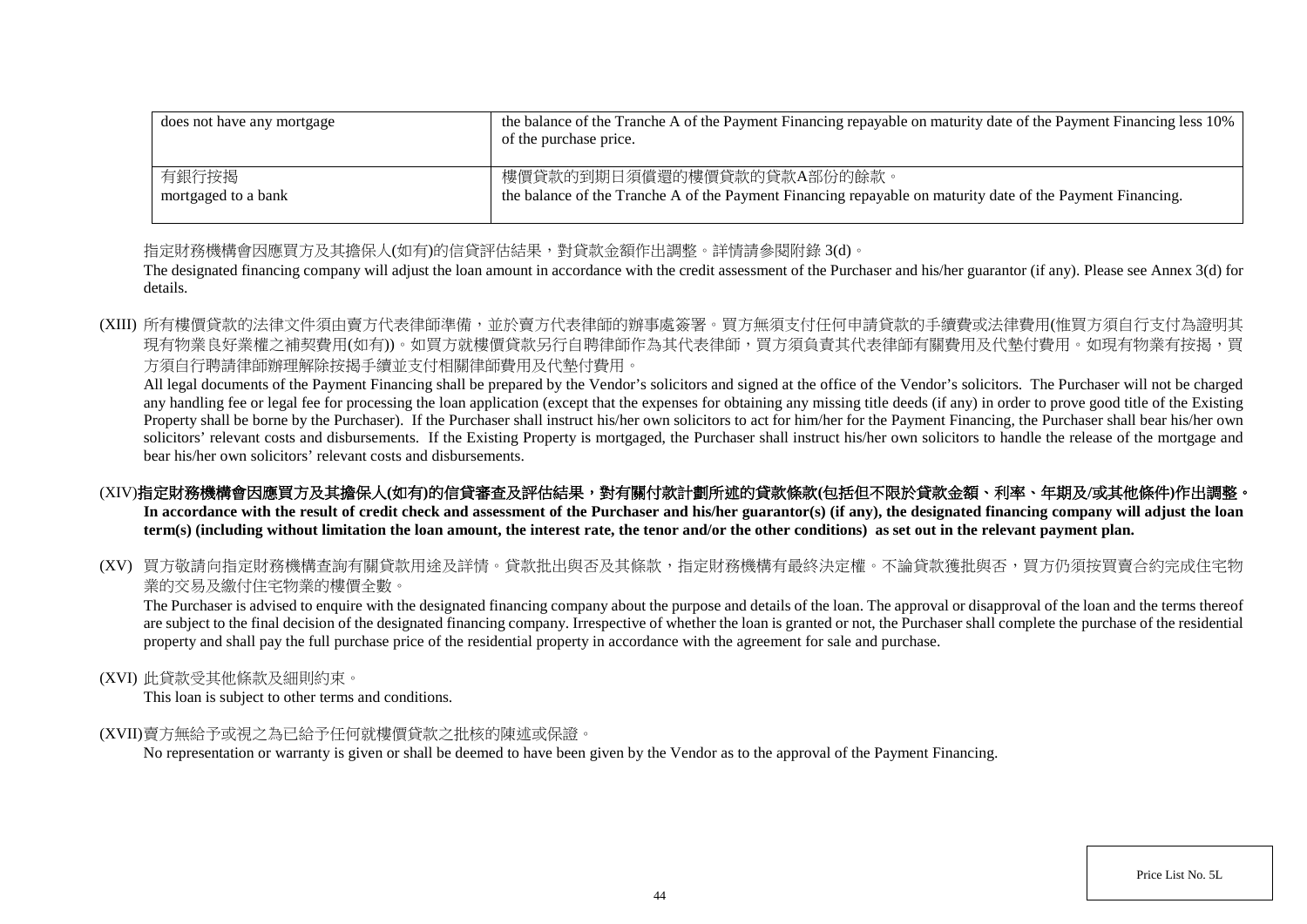- 附錄 3(d) 延續貸款 (只適用於個人名義買方)
- Annex 3(d) Extended Loan (only applicable to the Purchaser who is an individual)
- (I) 買方必須於有關貸款(指附錄 3(c)所述之 Regency 120)的到期日前最少 60 日以書面方式向指定財務機構申請延續貸款 (『延續貸款』)。指定財務機構將不會處理逾 期貸款申請。

The Purchaser shall make a written application to the designated financing company for the Extended Loan ("Extended Loan") not less than 60 days before the maturity date of the relevant loan (refer to Regency 120 as set out in Annex  $3(c)$ ). Late loan applications will not be processed by the designated financing company.

- (II) 延續貸款的最高金額請參閱附錄 3(c)。 The maximum amount of the Extended Loan shall be as mentioned in Annex 3(c).
- (III) 延續貸款必須以有關貸款申請時所要求的第一法定按揭作為抵押。 The Extended Loan shall be secured by the first legal mortgage(s) as per the requirement at the time of application for the relevant loan.
- (IV) 該住宅物業只可供買方自住。 The residential property shall only be self-occupied by the Purchaser.
- (V) 買方及其擔保人(如有)須提供足夠文件證明其還款能力,包括但不限於在指定財務機構要求下提供信貸報告、最近 2 年的香港稅單、其他收入證明及/或銀行紀錄。 指定財務機構會對買方及其擔保人(如有)進行信貸審查及評估。買方及其擔保人(如有)必須提供指定財務機構所要求的資料及文件,否則貸款申請將不會獲處理。 The Purchaser and his/her guarantor (if any) shall provide sufficient documents to prove his/her repayment ability, including without limitation the provision of credit report, Hong Kong Tax Demand Notes of latest 2 years, other income proof and/or banking record upon request from the designated financing company. The designated financing company will conduct credit check and assessment on the Purchaser and his/her guarantor (if any). The Purchaser and his/her guarantor (if any) shall provide information and documents as requested by the designated financing company, otherwise, the loan application will not be processed.
- (VI) 延續貸款申請須由指定財務機構獨立審批。

The Extended Loan shall be approved by the designated financing company independently.

(VII) 延續貸款必須一次過全部提取,並只可用於償還有關貸款餘款。

The Extended Loan shall be fully drawn in one lump sum and shall only be applied for repayment of the balance of the relevant loan.

(VIII) 延續貸款年期最長為 20 年。

The maximum tenor of the Extended Loan shall be 20 years.

(IX) 利率為香港上海滙豐銀行有限公司不時報價之港元最優惠利率加1% p.a., 利率浮動。最終利率以指定財務機構審批結果而定。

Interest rate shall be Hong Kong Dollar Best Lending Rate quoted from time to time by The Hongkong and Shanghai Banking Corporation Limited plus 1% p.a., subject to fluctuation. The final interest rate will be subject to approval by the designated financing company.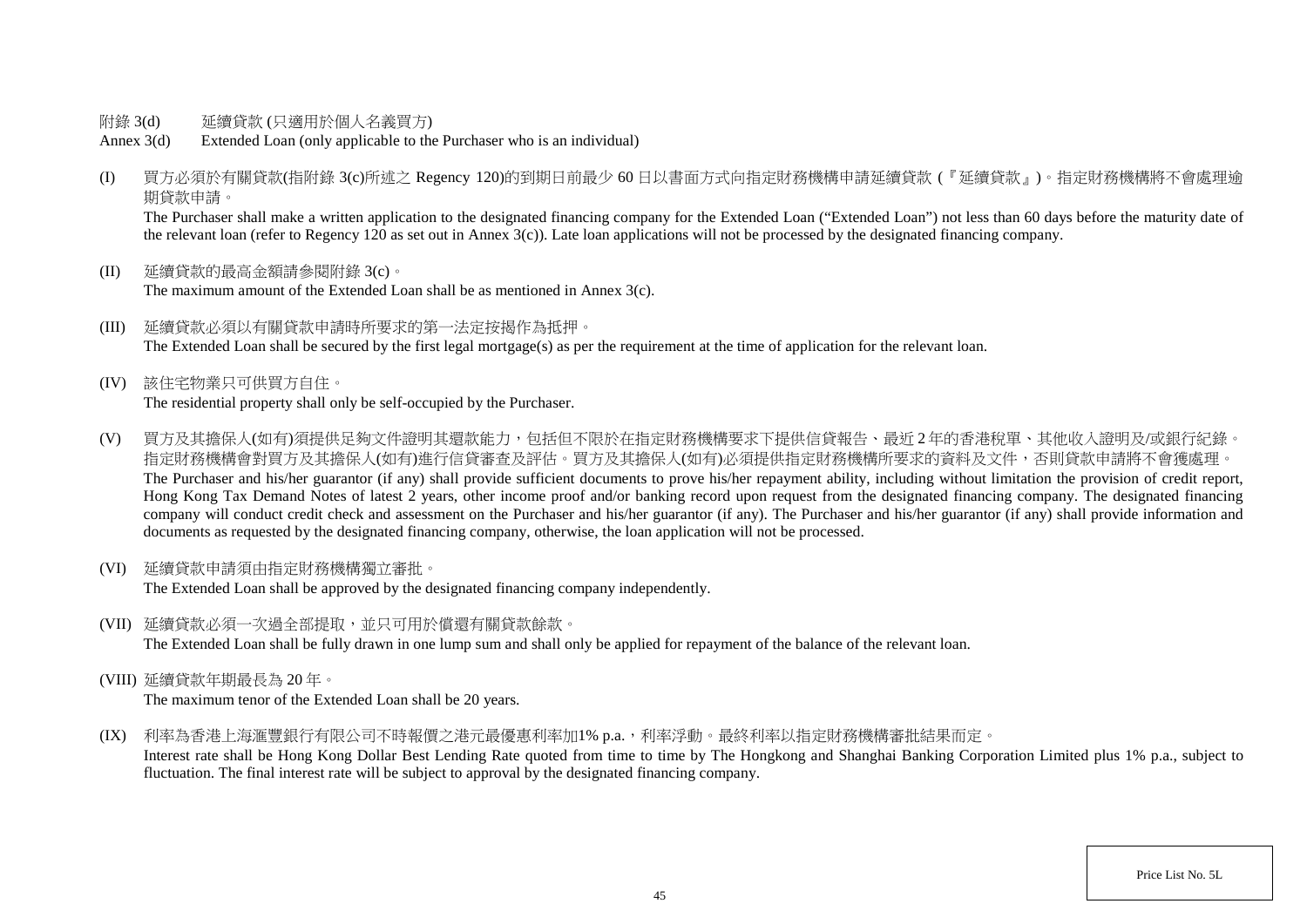- (X) 買方須以按月分期償還延續貸款。 The Purchaser shall repay the Extended Loan by monthly instalments.
- (XI) 所有延續貸款的法律文件須由賣方代表律師辦理,並由買方負責有關律師費用及代墊付費用。買方可選擇另行自聘律師作為買方代表律師,在此情況下,買方亦 須負責其代表律師有關延續貸款的律師費用及代墊付費用。

All legal documents of the Extended Loan shall be handled by the Vendor's solicitors and all the costs and disbursements relating thereto shall be borne by the Purchaser. The Purchaser can choose to instruct his/her own solicitors to act for him/her, and in such event, the Purchaser shall also bear his/her own solicitors' costs and disbursements relating to the Extended Loan.

(XII) 買方須就申請延續貸款支付港幣\$5,000不可退還的申請手續費。

The Purchaser shall pay HK\$5,000 being the non-refundable application fee for the Extended Loan.

- **(XIII)**指定財務機構會因應買方及其擔保人**(**如有**)**的信貸審查及評估結果,對有關付款計劃所述的貸款條款**(**包括但不限於貸款金額、利率、年期及**/**或其他條件**)**作出調整。 In accordance with the result of credit check and assessment of the Purchaser and his/her guarantor (if any), the designated financing company will adjust the loan **term(s) (including without limitation the loan amount, the interest rate, the tenor and/or the other conditions) as set out in the relevant payment plan.**
- (XIV) 買方敬請向指定財務機構查詢有關延續貸款用途及詳情。延續貸款批出與否、批出貸款金額及其條款,指定財務機構有最終決定權。

The Purchaser is advised to enquire with the designated financing company about the purpose and the details of the Extended Loan. The approval, disapproval or the approved loan amount of the Extended Loan and the terms thereof are subject to the final decision of the designated financing company.

(XV) 延續貸款受其他條款及細則約束。

The Extended Loan is subject to other terms and conditions.

(XVI) 賣方無給予或視之為已給予任何就延續貸款之安排及批核的陳述或保證。

No representation or warranty is given or shall be deemed to have been given by the Vendor as to the arrangement and the approval of the Extended Loan.